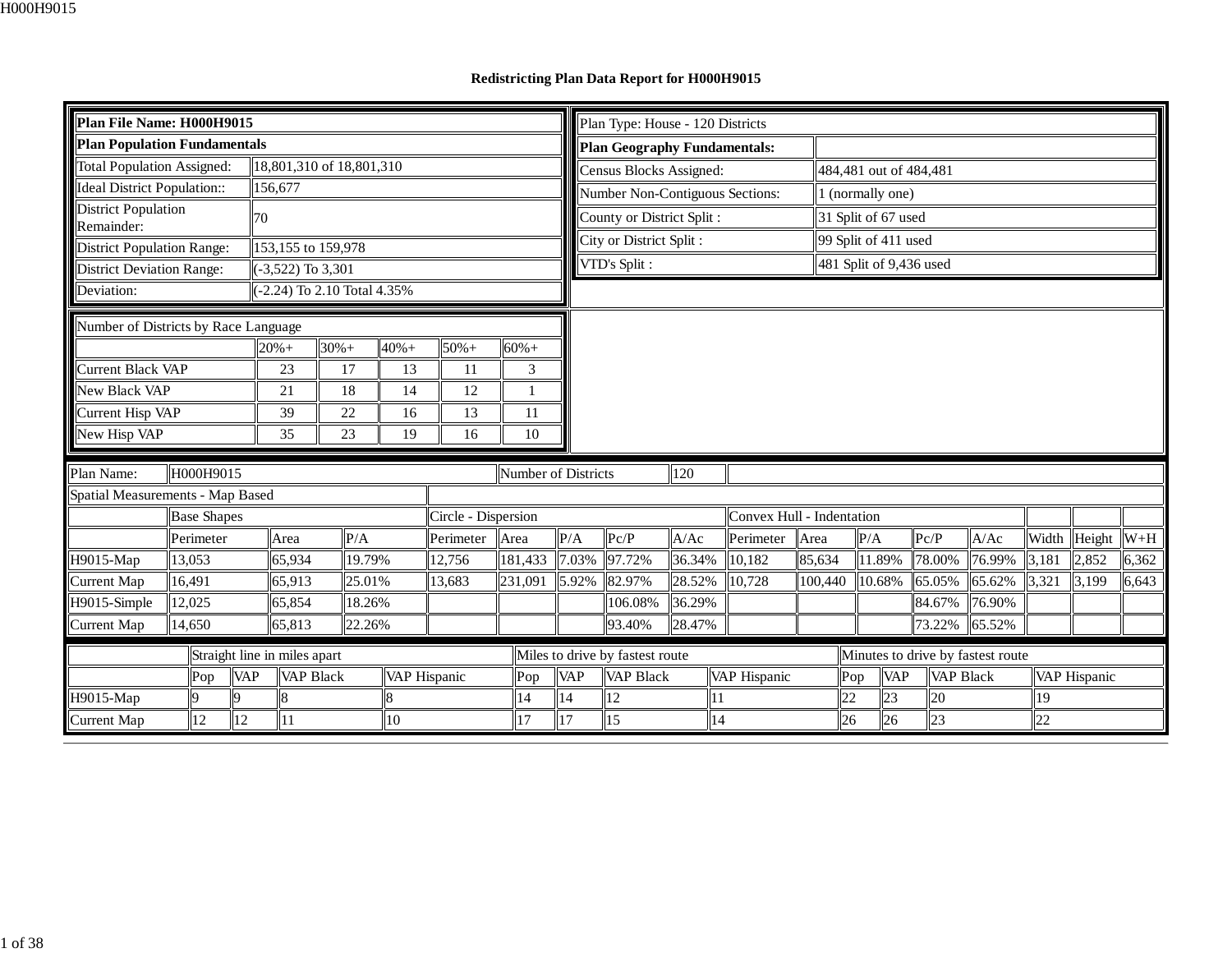| Plan Name:                       | H000H9015          |       |        |                     |       | Number of Districts |         | 120    |                           |       |        |        |        |                 |        |       |
|----------------------------------|--------------------|-------|--------|---------------------|-------|---------------------|---------|--------|---------------------------|-------|--------|--------|--------|-----------------|--------|-------|
| Spatial Measurements - Map Based |                    |       |        |                     |       |                     |         |        |                           |       |        |        |        |                 |        |       |
|                                  | <b>Base Shapes</b> |       |        | Circle - Dispersion |       |                     |         |        | Convex Hull - Indentation |       |        |        |        |                 |        |       |
|                                  | Perimeter          | Area  | P/A    | Perimeter           | Area  | P/A                 | Pc/P    | A/Ac   | Perimeter                 | Area  | P/A    | Pc/P   | A/Ac   | Width           | Height | $W+H$ |
|                                  | 174                | 572   | 30.54% | 133                 | 1,417 | 9.44%               | 76.48%  | 40.40% | 119                       | 900   | 13.22% | 68.00% | 63.64% | 29              | 40     | 58    |
|                                  | 131                | 374   | 35.21% | 149                 | 1,780 | 8.42%               | 113.82% | 21.00% | 103                       | 522   | 19.73% | 78.17% | 71.66% | 42              | 19     | 85    |
|                                  | 227                | 1,538 | 14.81% | 199                 | 3,135 | 6.34%               | 87.36%  | 49.06% | 166                       | 1,869 | 8.88%  | 72.86% | 82.30% | 54              | 43     | 109   |
|                                  | 122                | 653   | 18.77% | 114                 | 1,046 | 10.98%              | 93.63%  | 62.49% | 104                       | 714   | 14.56% | 84.71% | 91.57% | 24              | 33     | 48    |
|                                  | 281                | 3,638 | 7.73%  | 325                 | 8,367 | 3.88%               | 115.56% | 43.48% | 254                       | 4,019 | 6.31%  | 90.28% | 90.54% | 91              | 54     | 182   |
|                                  | 121                | 705   | 17.21% | 145                 | 1,686 | 8.65%               | 120.20% | 41.81% | 116                       | 769   | 15.08% | 95.56% | 91.69% | 36              | 30     | 73    |
|                                  | 350                | 4,283 | 8.19%  | 313                 | 7,791 | 4.02%               | 89.38%  | 54.97% | 264                       | 4,807 | 5.49%  | 75.24% | 89.11% | 83              | 73     | 166   |
|                                  | 184                | 593   | 31.05% | 149                 | 1,780 | 8.42%               | 81.29%  | 33.36% | 116                       | 837   | 13.85% | 62.88% | 70.96% | 42              | 26     | 85    |
| 9                                | 339                | 3,442 | 9.85%  | 336                 | 8,966 | 3.75%               | 99.16%  | 38.38% | 256                       | 4,202 | 6.09%  | 75.44% | 81.92% | 90              | 72     | 180   |
| 10                               | 289                | 2,668 | 10.85% | 273                 | 5,923 | 4.61%               | 94.42%  | 45.05% | 217                       | 3,120 | 6.95%  | 74.91% | 85.53% | 75              | 55     | 150   |
| 11                               | 241                | 937   | 25.79% | 178                 | 2,534 | 7.05%               | 73.98%  | 36.99% | 153                       | 1,534 | 9.97%  | 63.27% | 61.11% | 43              | 39     | 87    |
| 12                               | 68                 | 125   | 55.03% | 61                  | 295   | 20.67%              | 88.57%  | 42.40% | 50                        | 162   | 30.86% | 72.49% | 77.35% | 14              | 14     | 28    |
| 13                               | 47                 | 57    | 82.71% | 36                  | 107   | 34.20%              | 77.50%  | 53.35% | 31                        | 70    | 44.28% | 65.05% | 82.3%  | 10              | 8      | 21    |
| 14                               | 89                 | 156   | 56.99% | 72                  | 412   | 17.49%              | 80.71%  | 38.01% | 58                        | 204   | 28.43% | 64.83% | 76.93% | 13              | 23     | 27    |
| 15                               | 101                | 238   | 42.53% | 93                  | 695   | 13.47%              | 92.54%  | 34.22% | 72                        | 310   | 23.22% | 71.07% | 76.83% | 27              | 16     | 54    |
| 16                               | 63                 | 133   | 47.55% | 58                  | 267   | 21.71%              | 91.76%  | 49.76% | 51                        | 170   | 30%    | 80.49% | 78.37% | 15              | 13     | 30    |
| 17                               | 120                | 526   | 22.89% | 115                 | 1,055 | 10.93%              | 95.83%  | 49.85% | 99                        | 646   | 15.32% | 82.21% | 81.43% | 29              | 30     | 58    |
| 18                               | 69                 | 193   | 35.70% | 82                  | 535   | 15.35%              | 118.84% | 36.18% | 63                        | 228   | 27.63% | 91.04% | 85.00% | 22              | 13     | 44    |
| 19                               | 252                | 1,772 | 14.23% | 256                 | 5,217 | 4.91%               | 101.69% | 33.97% | 191                       | 2,321 | 8.22%  | 75.69% | 76.35% | 63              | 57     | 127   |
| 20                               | 315                | 755   | 41.81% | 173                 | 2,398 | 7.25%               | 55.07%  | 31.49% | 140                       | 1,225 | 11.42% | 44.31% | 61.68% | 30              | 53     | 61    |
| 21                               | 321                | 1,614 | 19.89% | 258                 | 5,300 | 4.87%               | 80.55%  | 30.45% | 194                       | 2,387 | 8.12%  | 60.42% | 67.62% | $\overline{76}$ | 47     | 152   |
| 22                               | 264                | 1,922 | 13.76% | 240                 | 4,597 | 5.23%               | 91.01%  | 41.81% | 189                       | 2,419 | 7.81%  | 71.43% | 79.46% | 69              | 46     | 139   |
| 23                               | 160                | 933   | 17.15% | 136                 | 1,484 | 9.21%               | 85.39%  | 62.91% | 119                       | 1,020 | 11.66% | 74.25% | 91.56% | 30              | 38     | 61    |
| 24                               | 214                | 1,254 | 17.09% | 174                 | 2,426 | 7.21%               | 81.60%  | 51.69% | 156                       | 1,655 | 9.42%  | 72.75% | 75.77% | 40              | 58     | 81    |
| 25                               | 118                | 238   | 49.52% | 96                  | 740   | 13.05%              | 81.66%  | 32.27% | 79                        | 375   | 21.06% | 66.75% | 63.71% | $\overline{23}$ | 28     | 46    |
| 26                               | 111                | 276   | 40.38% | 90                  | 645   | 13.97%              | 80.90%  | 42.78% | 77                        | 414   | 18.59% | 69.03% | 66.70% | 25              | 24     | 50    |
| 27                               | 160                | 537   | 29.93% | 148                 | 1,743 | 8.50%               | 92.20%  | 30.80% | 112                       | 813   | 13.77% | 69.65% | 66.06% | 42              | 28     | 85    |
| 28                               | 83                 | 216   | 38.55% | 74                  | 441   | 16.89%              | 89.57%  | 48.90% | 63                        | 258   | 24.41% | 75.59% | 83.77% | 20              | 15     | 41    |
| 29                               | 55                 | 82    | 66.53% | 55                  | 248   | 22.53%              | 101.59% | 33.33% | 45                        | 118   | 38.13% | 81.69% | 70.15% | 8               | 18     | 17    |
| 30                               | 61                 | 147   | 41.68% | 62                  | 306   | 20.29%              | 101.25% | 48.08% | 51                        | 164   | 31.09% | 83.12% | 89.73% | 16              | 11     | 33    |
| 31                               | 172                | 707   | 24.33% | 147                 | 1,721 | 8.55%               | 85.60%  | 41.08% | 126                       | 1,020 | 12.35% | 73.20% | 69.33% | 36              | 49     | 72    |
| 32                               | 112                | 487   | 22.99% | 121                 | 1,175 | 10.35%              | 108.55% | 41.48% | 99                        | 564   | 17.55% | 88.29% | 86.45% | 27              | 29     | 54    |
| 33                               | 174                | 705   | 24.77% | 155                 | 1,928 | 8.08%               | 89.20%  | 36.58% | 132                       | 997   | 13.23% | 75.51% | 70.75% | 29              | 49     | 58    |
| 34                               | 155                | 947   | 16.43% | 140                 | 1,566 | 8.97%               | 90.23%  | 60.47% | 122                       | 1,075 | 11.34% | 78.31% | 88.15% | 41              | 36     | 82    |
| 35                               | 128                | 418   | 30.81% | 143                 | 1,639 | 8.76%               | 111.56% | 25.50% | 102                       | 565   | 18.05% | 79.14% | 74.03% | 42              | 18     | 84    |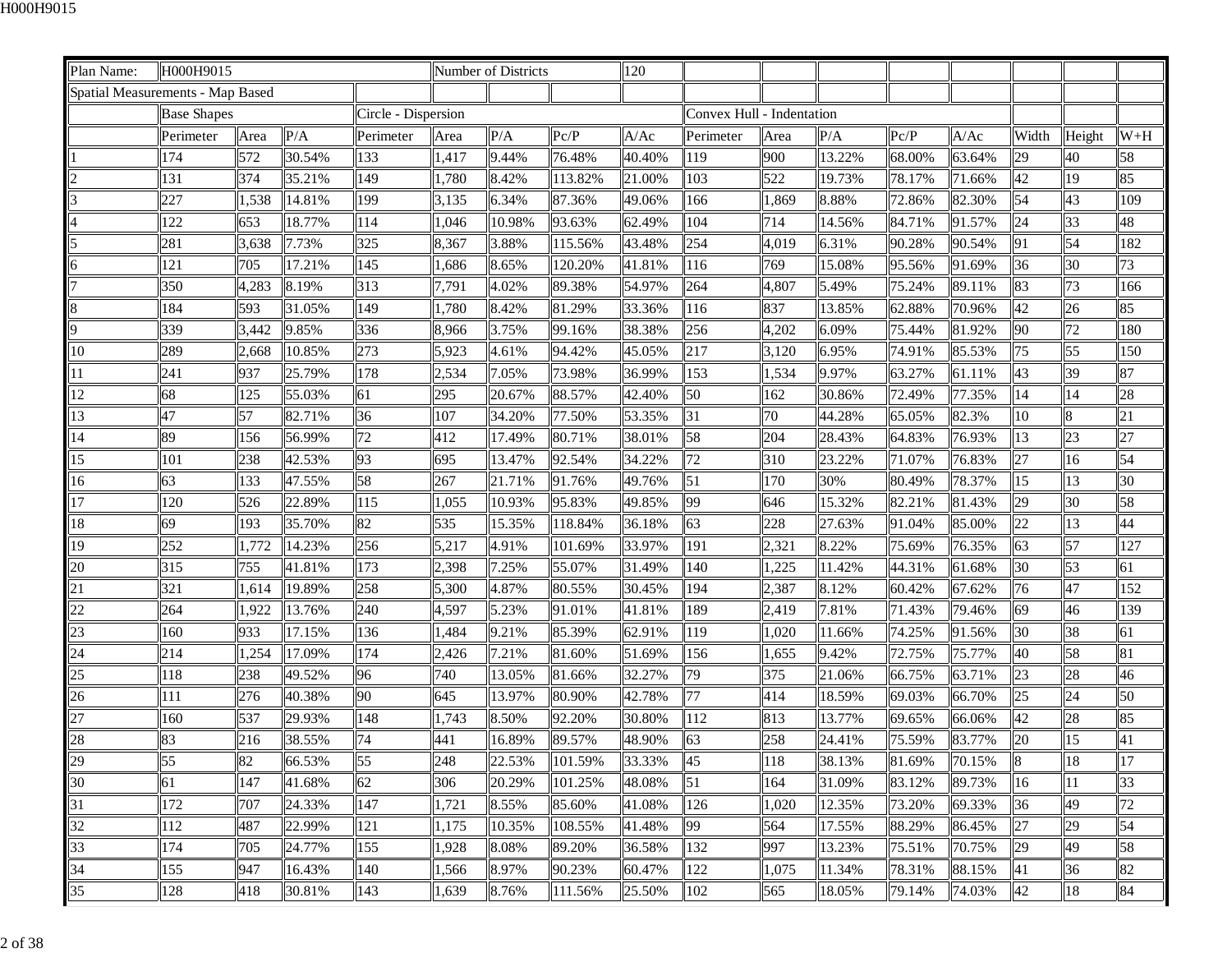| Plan Name:                       | H000H9015          |       |         |                     |       | Number of Districts |         | 120    |                           |       |        |        |        |       |        |       |
|----------------------------------|--------------------|-------|---------|---------------------|-------|---------------------|---------|--------|---------------------------|-------|--------|--------|--------|-------|--------|-------|
| Spatial Measurements - Map Based |                    |       |         |                     |       |                     |         |        |                           |       |        |        |        |       |        |       |
|                                  | <b>Base Shapes</b> |       |         | Circle - Dispersion |       |                     |         |        | Convex Hull - Indentation |       |        |        |        |       |        |       |
|                                  | Perimeter          | Area  | P/A     | Perimeter           | Area  | P/A                 | Pc/P    | A/Ac   | Perimeter                 | Area  | P/A    | Pc/P   | A/Ac   | Width | Height | $W+H$ |
| 36                               | 63                 | 172   | 36.61%  | 76                  | 458   | 16.58%              | 120.09% | 37.70% | 59                        | 202   | 29.20% | 93.22% | 85.57% | 16    | 18     | 32    |
| 37                               | 74                 | 258   | 28.71%  | 74                  | 436   | 16.99%              | 100.08% | 59.11% | 66                        | 284   | 23.23% | 89.04% | 90.88% | 18    | 18     | 36    |
| 38                               | 95                 | 439   | 21.59%  | 96                  | 731   | 13.12%              | 101.09% | 60.10% | 84                        | 478   | 17.57% | 88.42% | 92.01% | 24    | 21     | 48    |
| 39                               | 124                | 579   | 21.54%  | 133                 | 1,412 | 9.44%               | 106.91% | 41.00% | 101                       | 661   | 15.27% | 80.94% | 87.60% | 38    | 21     | 77    |
| 40                               | 45                 | 105   | 42.76%  | 50                  | 200   | 25.03%              | 111.40% | 52.55% | 42                        | 116   | 36.20% | 92.98% | 91.05% | 11    | 11     | 22    |
| 41                               | 84                 | 228   | 36.98%  | 93                  | 696   | 13.45%              | 110.73% | 32.84% | 69                        | 289   | 23.87% | 81.58% | 79.11% | 26    | 15     | 53    |
| 42                               | 197                | 1,926 | 10.24%  | 197                 | 3,103 | 6.37%               | 100.13% | 62.08% | 172                       | 2,008 | 8.56%  | 87.09% | 95.94% | 46    | 48     | 92    |
| 43                               | 64                 | 88    | 73.08%  | 59                  | 278   | 21.28%              | 91.34%  | 31.88% | 47                        | 134   | 35.07% | 72.50% | 66.18% | 13    | 14     | 26    |
| 44                               | 54                 | 87    | 62.31%  | 52                  | 220   | 23.90%              | 96.24%  | 39.86% | 43                        | 113   | 38.05% | 78.48% | 77.81% | 10    | 14     | 21    |
| 45                               | 62                 | 111   | 56.31%  | 62                  | 311   | 20.12%              | 100.22% | 35.65% | 48                        | 135   | 35.55% | 76.78% | 82.22% | 17    |        | 35    |
| 46                               | 32                 | 42    | 76.74%  | 31                  | 80    | 39.65%              | 98.54%  | 52.43% | 28                        | 51    | 54.90% | 86.76% | 82.45% | 6     | 9      | 12    |
| 47                               | 41                 | 53    | 77.15%  | 41                  | 137   | 30.23%              | 101.43% | 38.62% | 34                        | 64    | 53.12% | 82.70% | 83.25% | 6     | 13     | 12    |
| 48                               | 63                 | 75    | 84.05%  | 55                  | 244   | 22.71%              | 87.88%  | 30.74% | 45                        | 126   | 35.71% | 71.24% | 59.63% | 12    | 15     | 24    |
| 49                               | 45                 | 64    | 70.48%  | 46                  | 169   | 27.30%              | 101.42% | 38.19% | 35                        | 83    | 42.16% | 76.90% | 77.79% | 12    | 8      | 25    |
| 50                               | 142                | 553   | 25.79%  | 129                 | 1,323 | 9.75%               | 90.53%  | 41.79% | 106                       | 736   | 14.40% | 74.28% | 75.16% | 34    | 30     | 68    |
| 51                               | 132                | 645   | 20.48%  | 122                 | 1,195 | 10.27%              | 92.76%  | 54.03% | 108                       | 764   | 14.13% | 81.62% | 84.53% | 26    | 37     | 52    |
| 52                               | 82                 | 279   | 29.42%  | 84                  | 568   | 14.88%              | 103.11% | 49.05% | 69                        | 314   | 21.97% | 84.03% | 88.85% | 22    | 16     | 45    |
| 53                               | 93                 | 447   | 20.76%  | 109                 | 948   | 11.52%              | 117.55% | 47.21% | 87                        | 468   | 18.58% | 93.54% | 95.69% | 29    | 18     | 59    |
| 54                               | 125                | 744   | 16.90%  | 137                 | 1,503 | 9.15%               | 109.29% | 49.52% | 110                       | 827   | 13.30% | 87.35% | 90.05% | 37    | 27     | 75    |
| 55                               | 260                | 3,247 | 8.00%   | 282                 | 6,317 | 4.46%               | 108.45% | 51.40% | 234                       | 3,584 | 6.52%  | 89.97% | 90.61% | 71    | 60     | 143   |
| 56                               | 194                | 1,878 | 10.34%  | 213                 | 3,621 | 5.89%               | 109.92% | 51.87% | 185                       | 1,968 | 9.40%  | 95.22% | 95.45% | 32    | 63     | 64    |
| 57                               | 92                 | 373   | 24.66%  | 99                  | 789   | 12.63%              | 108.39% | 47.24% | 80                        | 410   | 19.51% | 86.94% | 90.98% | 24    | 20     | 48    |
| 58                               | 78                 | 263   | 29.64%  | 79                  | 504   | 15.80%              | 102.24% | 52.12% | 67                        | 295   | 22.71% | 85.89% | 89.17% | 21    | 16     | 42    |
| 59                               | 50                 | 66    | 75.24%  | 43                  | 152   | 28.75%              | 87.06%  | 43.88% | 35                        | 85    | 41.17% | 69.52% | 78.70% | 12    | Q      | 24    |
| 60                               | 97                 | 204   | 47.83%  | 83                  | 551   | 15.11%              | 85.38%  | 37.01% | 69                        | 300   | 23%    | 70.68% | 68.02% | 17    | 24     | 34    |
| 61                               | 48                 | 48    | 101.36% | 40                  | 129   | 31.22%              | 82.60%  | 37.28% | 34                        | 76    | 44.73% | 69.58% | 63.42% | 9     | 12     | 19    |
| 62                               | 31                 | 44    | 71.37%  | 31                  | 79    | 39.74%              | 100.34% | 55.49% | 28                        | 51    | 54.90% | 88.63% | 86.78% | 9     | 8      | 18    |
| 63                               | 51                 | 93    | 55.31%  | 57                  | 259   | 22.04%              | 110.90% | 35.94% | 42                        | 104   | 40.38% | 81.49% | 89.59% | 15    |        | 30    |
| 64                               | $\vert$ 57         | 116   | 49.42%  | 62                  | 306   | 20.29%              | 107.83% | 38.07% | 48                        | 153   | 31.37% | 83.34% | 76.15% | 14    | 13     | 29    |
| 65                               | 54                 | 139   | 39.32%  | 57                  | 265   | 21.77%              | 105.48% | 52.47% | 49                        | 157   | 31.21% | 89.28% | 88.87% | 15    | 12     | 31    |
| 66                               | 48                 | 95    | 51.32%  | 51                  | 208   | 24.57%              | 104.75% | 45.70% | 43                        | 121   | 35.53% | 87.84% | 78.81% | 11    | 15     | 22    |
| 67                               | 42                 | 53    | 80.95%  | 40                  | 128   | 31.35%              | 93.61%  | 41.37% | 33                        | 73    | 45.20% | 76.88% | 72.63% | 11    |        | 23    |
| 68                               | 49                 | 99    | 50.09%  | 48                  | 185   | 26.05%              | 97.34%  | 53.42% | 41                        | 115   | 35.65% | 82.51% | 86.26% | 12    | 12     | 25    |
| 69                               | 69                 | 130   | 53.53%  | 62                  | 308   | 20.21%              | 89.11%  | 42.37% | 51                        | 173   | 29.47% | 72.93% | 75.50% | 15    | 16     | 30    |
| 70                               | 171                | 201   | 85.18%  | 96                  | 734   | 13.09%              | 56.13%  | 27.39% | 90                        | 519   | 17.34% | 52.53% | 38.74% | 26    | 30     | 53    |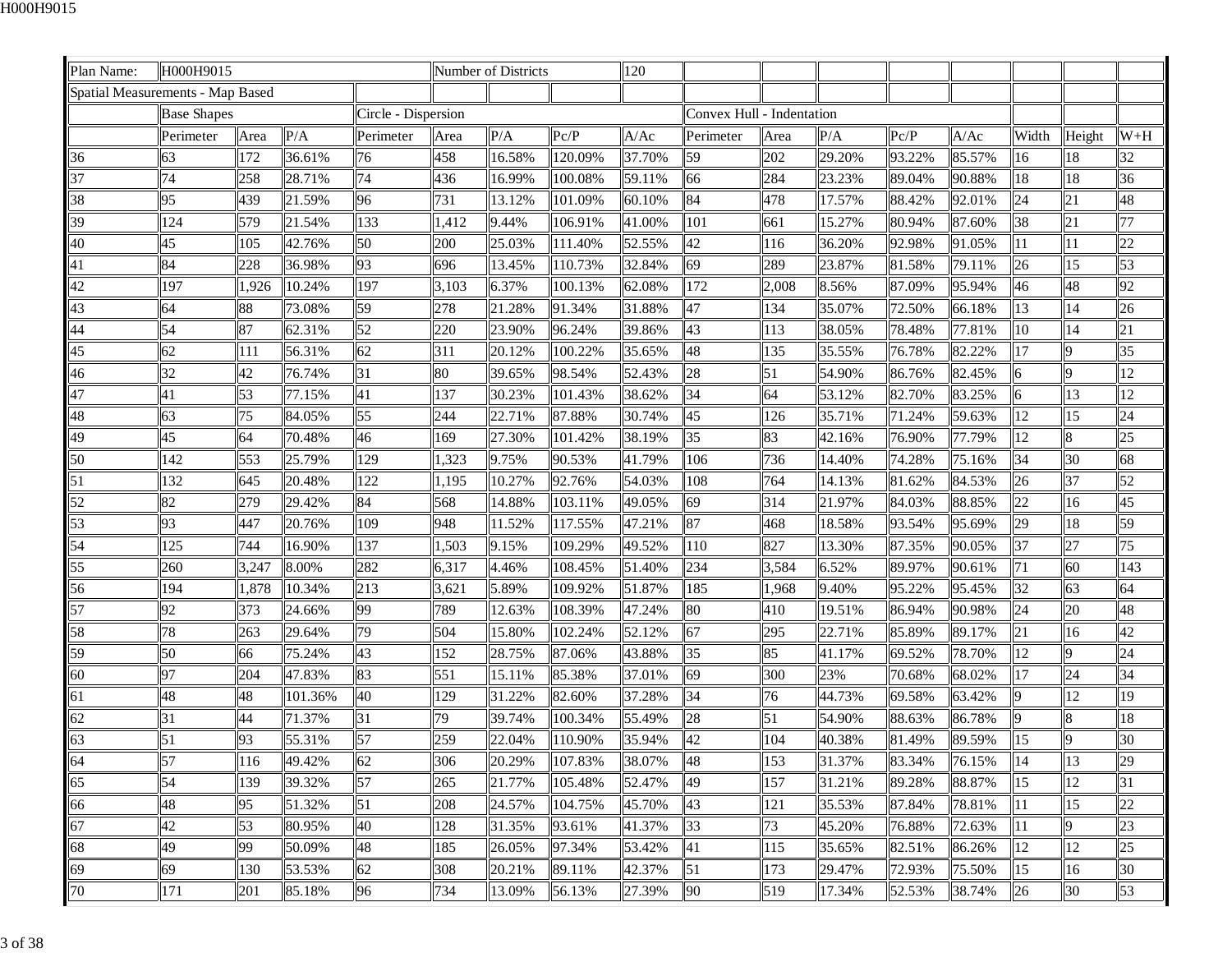| Plan Name:                       | H000H9015          |       |         |                     |       | Number of Districts |         | 120    |                           |                 |        |        |        |                |                 |       |
|----------------------------------|--------------------|-------|---------|---------------------|-------|---------------------|---------|--------|---------------------------|-----------------|--------|--------|--------|----------------|-----------------|-------|
| Spatial Measurements - Map Based |                    |       |         |                     |       |                     |         |        |                           |                 |        |        |        |                |                 |       |
|                                  | <b>Base Shapes</b> |       |         | Circle - Dispersion |       |                     |         |        | Convex Hull - Indentation |                 |        |        |        |                |                 |       |
|                                  | Perimeter          | Area  | P/A     | Perimeter           | Area  | P/A                 | Pc/P    | A/Ac   | Perimeter                 | Area            | P/A    | Pc/P   | A/Ac   | Width          | Height          | $W+H$ |
| 71                               | 82                 | 234   | 35.24%  | 81                  | 530   | 15.40%              | 98.92%  | 44.18% | 67                        | 274             | 24.45% | 81.05% | 85.60% | 18             | 22              | 36    |
| 72                               | 53                 | 102   | 52.47%  | 50                  | 204   | 24.78%              | 94.83%  | 49.81% | 46                        | 133             | 34.58% | 85.85% | 76.77% | 11             | 16              | 22    |
| 73                               | 123                | 793   | 15.49%  | 132                 | 1,385 | 9.53%               | 107.39% | 57.27% | 112                       | 831             | 13.47% | 91.05% | 95.50% | 30             | 30              | 61    |
| 74                               | 100                | 442   | 22.75%  | 106                 | 905   | 11.79%              | 105.92% | 48.91% | 88                        | 530             | 16.60% | 87.30% | 83.56% | 30             | 22              | 61    |
| 75                               | 138                | 860   | 16.12%  | 183                 | 2,679 | 6.85%               | 132.32% | 32.11% | 134                       | 903             | 14.83% | 96.53% | 95.30% | 53             | 18              | 107   |
| 76                               | 148                | 599   | 24.80%  | 169                 | 2,281 | 7.42%               | 113.88% | 26.29% | 121                       | 859             | 14.08% | 81.31% | 69.82% | 41             | 32              | 83    |
| 77                               | 63                 | 146   | 43.66%  | 55                  | 241   | 22.81%              | 86.50%  | 60.39% | 48                        | 164             | 29.26% | 75.24% | 89.07% | 11             | 16              | 23    |
| 78                               | 68                 | 125   | 54.53%  | 59                  | 279   | 21.22%              | 86.57%  | 44.95% | 49                        | 151             | 32.45% | 71.52% | 83.19% | 14             | 15              | 28    |
| 79                               | 105                | 344   | 30.53%  | 96                  | 740   | 13.03%              | 91.88%  | 46.47% | 83                        | 443             | 18.73% | 78.99% | 77.67% | 19             | 24              | 39    |
| 80                               | 246                | 1,934 | 12.73%  | 245                 | 4,769 | 5.13%               | 99.47%  | 40.55% | 198                       | 2,391           | 8.28%  | 80.38% | 80.89% | 54             | 56              | 108   |
| 81                               | 186                | 1,571 | 11.87%  | 196                 | 3,052 | 6.42%               | 105.02% | 51.48% | 163                       | 1,737           | 9.38%  | 87.32% | 90.48% | 44             | 43              | 88    |
| 82                               | 136                | 659   | 20.72%  | 182                 | 2,640 | 6.90%               | 133.44% | 24.97% | 130                       | 807             | 16.10% | 95.14% | 81.69% | 54             | 20              | 109   |
| 83                               | 92                 | 218   | 42.40%  | 119                 | 1,143 | 10.49%              | 129.55% | 19.10% | 82                        | 289             | 28.37% | 88.55% | 75.56% | 35             | 11              | 71    |
| 84                               | 81                 | 233   | 34.98%  | 77                  | 477   | 16.24%              | 94.87%  | 48.92% | 66                        | 278             | 23.74% | 80.74% | 84.03% | 20             | 20              | 41    |
| 85                               | 110                | 300   | 36.92%  | 116                 | 1,084 | 10.77%              | 105.30% | 27.70% | 84                        | 403             | 20.84% | 75.68% | 74.58% | 34             | 17              | 68    |
| 86                               | 61                 | 130   | 46.99%  | 58                  | 272   | 21.49%              | 95.79%  | 47.74% | 48                        | 159             | 30.18% | 78.50% | 81.81% | 16             | $\overline{12}$ | 33    |
| 87                               | 35                 | 31    | 113.36% | 26                  | 54    | 48.20%              | 74.19%  | 57.30% | 23                        | 39              | 58.97% | 65.35% | 79.58% | 6              |                 | 12    |
| 88                               | 77                 | 38    | 200.64% | 74                  | 440   | 16.89%              | 96.34%  | 8.73%  | 55                        | 114             | 48.24% | 71.12% | 33.80% | $\overline{5}$ | 24              | 11    |
| 89                               | 89                 | 176   | 50.96%  | 104                 | 860   | 12.09%              | 115.95% | 20.46% | 79                        | 227             | 34.80% | 88.02% | 77.58% | 9              | 34              | 18    |
| 90                               | 37                 | 42    | 87.85%  | 32                  | 83    | 38.82%              | 87.19%  | 50.68% | 28                        | 51              | 54.90% | 75.32% | 82.96% | 6              | 8               | 13    |
| 91                               | 39                 | 52    | 75.39%  | 45                  | 163   | 27.74%              | 115.56% | 31.84% | 37                        | 65              | 56.92% | 94.26% | 80.09% | 6              | 13              | 12    |
| 92                               | 35                 | 40    | 87.55%  | 38                  | 116   | 32.81%              | 107.93% | 34.71% | 30                        | 52              | 57.69% | 84.43% | 78.03% | 6              | 11              | 13    |
| 93                               | 43                 | 97    | 44.68%  | 53                  | 224   | 23.67%              | 121.48% | 43.60% | 43                        | 100             | 43%    | 98.26% | 97.92% |                | 16              | 15    |
| 94                               | 29                 | 27    | 106.11% | 28                  | 62    | 44.83%              | 95.66%  | 44.16% | 23                        | 35              | 65.71% | 78.41% | 78.97% |                | 6               | 14    |
| 95                               | 21                 | 19    | 109.25% | 20                  | 34    | 60.02%              | 98.63%  | 55.69% | 18                        | $\overline{23}$ | 78.26% | 84.70% | 84.56% |                |                 |       |
| 96                               | 33                 | 43    | 77.34%  | 35                  | 100   | 35.45%              | 106.00% | 43.24% | 29                        | 54              | 53.70% | 86.59% | 80.18% | 9              | 8               | 18    |
| 97                               | 107                | 494   | 21.75%  | 135                 | 1,455 | 9.29%               | 125.88% | 33.95% | 101                       | 522             | 19.34% | 93.95% | 94.67% | 40             | 15              | 80    |
| 98                               | 35                 | 45    | 77.97%  | 31                  | 80    | 39.49%              | 89.71%  | 56.46% | 29                        | 56              | 51.78% | 81.69% | 81.30% | 8              | 8               | 16    |
| 99                               | 39                 | 49    | 80.46%  | 46                  | 169   | 27.26%              | 115.95% | 29.22% | 34                        | 63              | 53.96% | 85.44% | 78.49% | 13             | l5              | 27    |
| 100                              | 45                 | 90    | 50.56%  | 51                  | 207   | 24.61%              | 111.81% | 43.53% | 43                        | 98              | 43.87% | 94.05% | 92.26% |                | 15              | 15    |
| 101                              | 22                 | 24    | 92.22%  | 25                  | 51    | 49.20%              | 113.48% | 47.00% | 21                        | 27              | 77.77% | 93.16% | 90.51% |                |                 | 14    |
| 102                              | 29                 | 27    | 108.50% | 26                  | 56    | 47.05%              | 89.15%  | 48.64% | 23                        | 35              | 65.71% | 76.71% | 78.94% | 6              |                 | 12    |
| 103                              | 35                 | 42    | 83.32%  | 37                  | 113   | 33.32%              | 105.65% | 37.84% | 32                        | 56              | 57.14% | 89.56% | 76.57% | 15             | 12              | 10    |
| 104                              | 99                 | 401   | 24.66%  | 124                 | 1,235 | 10.09%              | 125.80% | 32.52% | 92                        | 448             | 20.53% | 92.82% | 89.69% | 36             | 14              | 72    |
| 105                              | 282                | 1,675 | 16.85%  | 292                 | 6,802 | 4.30%               | 103.63% | 24.62% | 210                       | 2,321           | 9.04%  | 74.38% | 72.18% | 84             | 44              | 169   |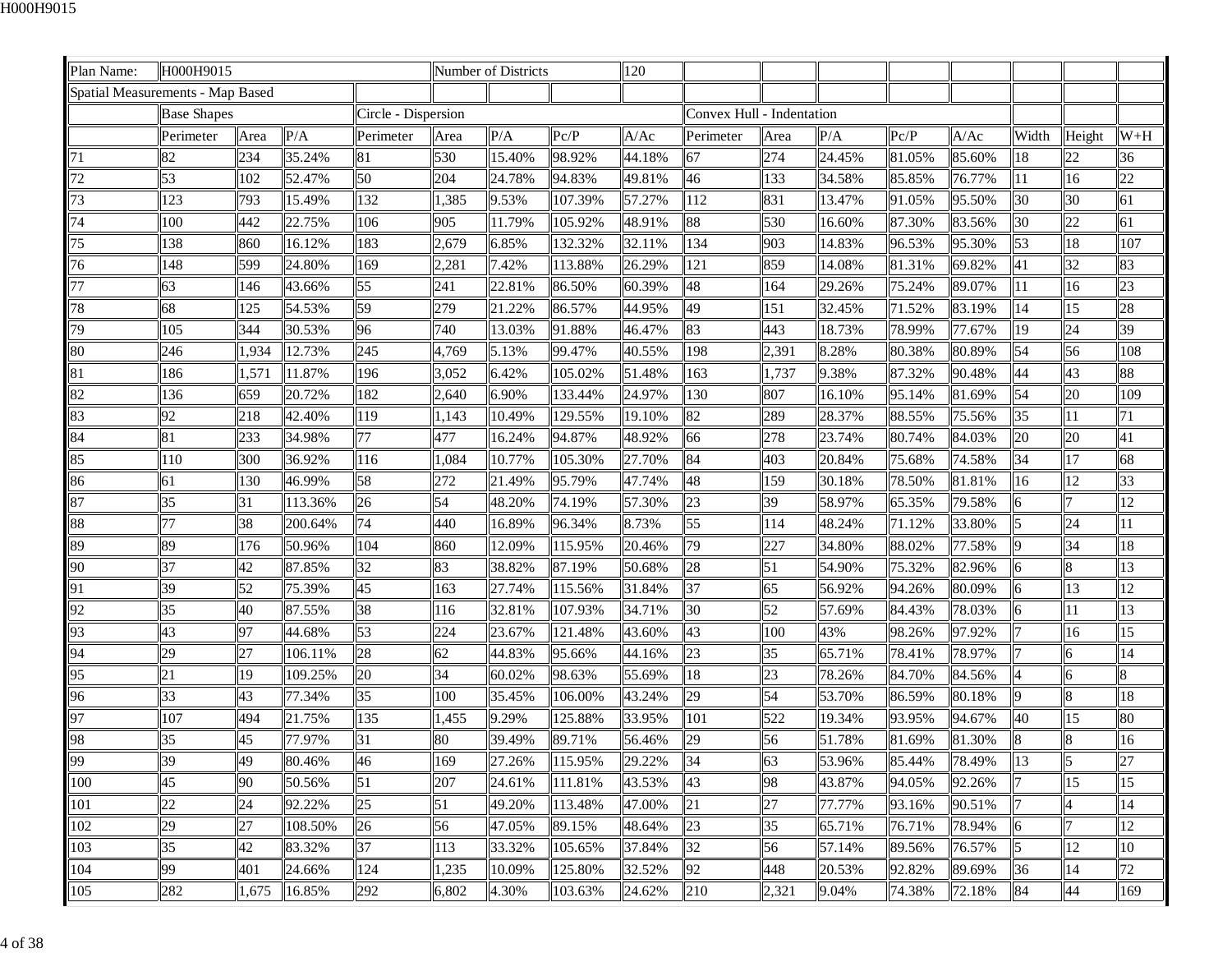| Plan Name:                       | H000H9015          |       |         |                     |                 | Number of Districts |         | 120    |                           |           |         |        |        |       |        |       |
|----------------------------------|--------------------|-------|---------|---------------------|-----------------|---------------------|---------|--------|---------------------------|-----------|---------|--------|--------|-------|--------|-------|
| Spatial Measurements - Map Based |                    |       |         |                     |                 |                     |         |        |                           |           |         |        |        |       |        |       |
|                                  | <b>Base Shapes</b> |       |         | Circle - Dispersion |                 |                     |         |        | Convex Hull - Indentation |           |         |        |        |       |        |       |
|                                  | Perimeter          | Area  | P/A     | Perimeter           | Area            | P/A                 | Pc/P    | A/Ac   | Perimeter                 | Area      | P/A     | Pc/P   | A/Ac   | Width | Height | $W+H$ |
| 106                              | 150                | 555   | 27.10%  | 171                 | 2,333           | 7.34%               | 113.74% | 23.81% | 126                       | 857       | 14.70%  | 83.63% | 64.84% | 40    | 38     | 80    |
| 107                              | 22                 | 22    | 103.13% | 22                  | 38              | 57.15%              | 96.87%  | 57.20% | 19                        | 24        | 79.16%  | 83.58% | 91.83% |       |        | 10    |
| 108                              | 29                 | 26    | 111.66% | 28                  | 63              | 44.56%              | 95.37%  | 41.85% | 23                        | 33        | 69.69%  | 77.72% | 80.30% |       |        | 11    |
| 109                              | 42                 | 27    | 156.04% | 37                  | 112             | 33.51%              | 87.32%  | 24.59% | 29                        | <b>50</b> | 58%     | 67.45% | 55.1%  | 8     | 10     | 16    |
| 110                              | 21                 | 16    | 128.64% | 25                  | 49              | 50.21%              | 119.17% | 32.75% | 20                        | 17        | 117.64% | 95.14% | 96.11% |       | 8      |       |
| 111                              | 28                 | 25    | 113.14% | 26                  | $\vert$ 54      | 47.99%              | 91.19%  | 46.51% | 22                        | 131       | 70.96%  | 76.54% | 81.93% |       | 8      | 8     |
| 112                              | 17                 | 10    | 159.12% | 17                  | 25              | 70.61%              | 103.72% | 42.78% | 15                        | 13        | 115.38% | 87.36% | 83%    |       |        | 8     |
| 113                              | 52                 | 110   | 47.87%  | 53                  | 229             | 23.39%              | 101.70% | 48.05% | 46                        | 137       | 33.57%  | 87.00% | 80.61% | 12    | 14     | 25    |
| 114                              | 55                 | 95    | 57.57%  | 52                  | 220             | 23.90%              | 95.42%  | 43.51% | 46                        | 134       | 34.32%  | 83.43% | 71.46% | II 1  | 17     | 22    |
| 115                              | 43                 | 40    | 105.45% | 47                  | 181             | 26.30%              | 110.92% | 22.48% | 37                        | 161       | 60.65%  | 85.80% | 67.03% |       | 15     | 10    |
| 116                              | 27                 | 26    | 105.23% | 33                  | 89              | 37.51%              | 121.87% | 29.25% | 26                        | 30        | 86.66%  | 94.47% | 87.16% |       | 10     | 6     |
| 117                              | 58                 | 43    | 132.76% | 50                  | 203             | 24.85%              | 87.11%  | 21.49% | 40                        | 89        | 44.94%  | 68.88% | 49.14% |       | 16     | 19    |
| 118                              | 31                 | 30    | 104.04% | 36                  | 105             | 34.56%              | 115.04% | 28.87% | 29                        | 40        | 72.5%   | 91.68% | 76%    |       | 11     | 9     |
| 119                              | 22                 | 26    | 86.76%  | 25                  | $\overline{51}$ | 49.38%              | 111.95% | 50.84% | 22                        | 28        | 78.57%  | 96.70% | 93.64% |       |        | 8     |
| 120                              | 594                | 4,942 | 12.03%  | 641                 | 32,723          | 1.96%               | 107.83% | 15.10% | 442                       | 10,842    | 4.07%   | 74.30% | 45.59% | 183   | 96     | 366   |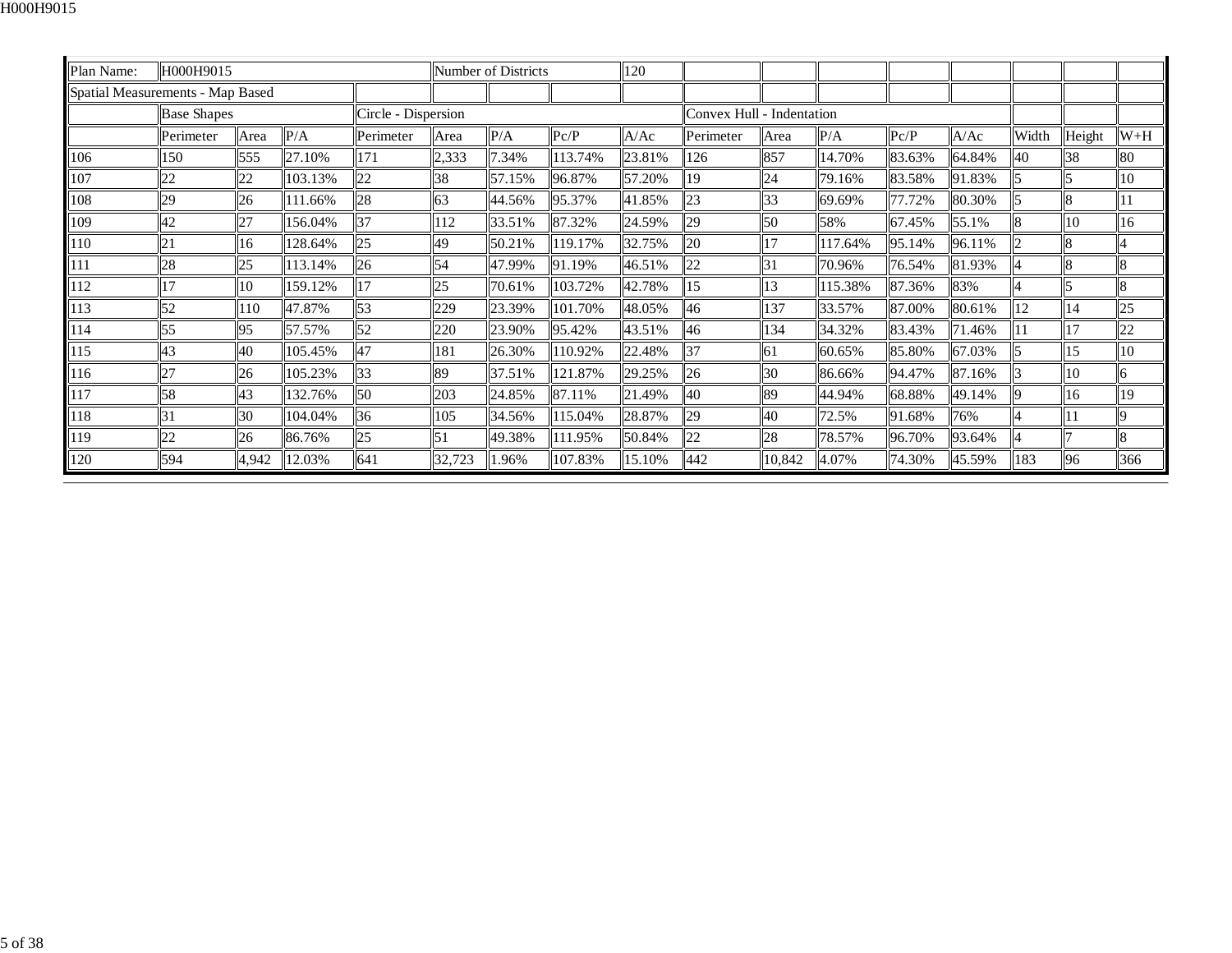|    |       |            |                              | H000H9015 Compactness of Populations within Districts |       |            |                                 |          |                     |       |            |                                   |              |
|----|-------|------------|------------------------------|-------------------------------------------------------|-------|------------|---------------------------------|----------|---------------------|-------|------------|-----------------------------------|--------------|
|    |       |            | Straight line in miles apart |                                                       |       |            | Miles to drive by fastest route |          |                     |       |            | Minutes to drive by fastest route |              |
|    | Pop   | <b>VAP</b> | <b>VAP Black</b>             | VAP Hispanic                                          | Pop   | <b>VAP</b> | <b>VAP Black</b>                | VAP Hisp | Route/Straight Line | Pop   | <b>VAP</b> | <b>VAP Black</b>                  | VAP Hispanic |
|    | 8.32  | 8.36       | 8.30                         | 7.99                                                  | 11.37 | 11.42      | 11.21                           | 11.05    | 1.74                | 19.43 | 19.46      | 19.21                             | 19.10        |
|    | 7.54  | 7.54       | 6.10                         | 7.62                                                  | 10.42 | 10.41      | 8.36                            | 10.51    | 1.74                | 20.25 | 20.27      | 17.06                             | 20.82        |
| 13 | 21.61 | 21.57      | 20.12                        | 21.53                                                 | 30.55 | 30.54      | 30.89                           | 31.35    | 1.86                | 41.52 | 41.45      | 40.43                             | 42.33        |
|    | 12.14 | 12.06      | 12.86                        | 11.58                                                 | 16.65 | 16.56      | 17.42                           | 15.96    | 1.77                | 28.13 | 28.01      | 28.44                             | 27.27        |
| 5  | 33.80 | 33.91      | 33.07                        | 35.79                                                 | 45.64 | 45.79      | 43.66                           | 47.86    | 1.70                | 55.58 | 55.75      | 52.95                             | 57.53        |
| 6  | 9.83  | 9.89       | 8.65                         | 9.92                                                  | 13.73 | 13.81      | 11.86                           | 13.69    | 1.77                | 24.75 | 24.87      | 21.83                             | 24.57        |
| 17 | 33.76 | 33.73      | 33.43                        | 32.47                                                 | 46.20 | 46.12      | 45.92                           | 44.00    | 1.68                | 61.74 | 61.70      | 61.12                             | 59.11        |
| 8  | 12.50 | 12.40      | 12.56                        | 12.68                                                 | 16.21 | 16.08      | 16.28                           | 16.33    | 1.62                | 24.82 | 24.68      | 25.02                             | 24.55        |
| 9  | 28.64 | 28.80      | 29.90                        | 31.62                                                 | 38.37 | 38.60      | 39.68                           | 42.30    | 1.71                | 48.97 | 49.25      | 50.01                             | 53.23        |
| 10 | 25.27 | 25.19      | 23.85                        | 24.81                                                 | 33.26 | 33.14      | 30.96                           | 32.56    | 1.71                | 44.05 | 43.89      | 41.15                             | 42.92        |
| 11 | 17.38 | 17.39      | 16.25                        | 16.39                                                 | 27.09 | 27.16      | 25.76                           | 26.19    | 1.97                | 36.09 | 36.18      | 34.65                             | 35.10        |
| 12 | 5.04  | 5.06       | 4.92                         | 4.84                                                  | 8.19  | 8.22       | 7.89                            | 7.83     | 2.10                | 14.86 | 14.87      | 14.41                             | 14.42        |
| 13 | 4.02  | 4.02       | 3.88                         | 4.22                                                  | 6.52  | 6.50       | 6.27                            | 6.75     | 2.13                | 12.69 | 12.66      | 12.16                             | 13.11        |
| 14 | 6.51  | 6.50       | 6.47                         | 6.80                                                  | 9.41  | 9.39       | 9.44                            | 9.66     | 1.96                | 15.32 | 15.31      | 15.45                             | 15.32        |
| 15 | 7.20  | 7.18       | 6.99                         | 6.97                                                  | 11.69 | 11.69      | 11.26                           | 11.36    | 2.14                | 19.79 | 19.80      | 19.22                             | 19.45        |
| 16 | 5.43  | 5.43       | 5.42                         | 5.39                                                  | 8.88  | 8.87       | 8.69                            | 8.73     | 2.07                | 14.80 | 14.78      | 14.39                             | 14.49        |
| 17 | 14.16 | 14.21      | 13.03                        | 13.75                                                 | 20.11 | 20.10      | 18.15                           | 19.69    | 1.86                | 30.34 | 30.41      | 27.76                             | 29.68        |
| 18 | 6.43  | 6.43       | 6.24                         | 6.17                                                  | 10.31 | 10.27      | 10.34                           | 10.00    | 2.20                | 20.18 | 20.11      | 20.30                             | 19.67        |
| 19 | 24.18 | 24.30      | 25.51                        | 25.48                                                 | 32.68 | 32.83      | 33.39                           | 34.88    | 1.71                | 48.65 | 48.86      | 49.01                             | 51.83        |
| 20 | 16.03 | 15.77      | 16.79                        | 15.86                                                 | 19.92 | 19.58      | 20.92                           | 19.42    | .53                 | 26.71 | 26.33      | 27.87                             | 25.80        |
| 21 | 18.62 | 18.64      | 18.87                        | 17.33                                                 | 25.21 | 25.19      | 25.74                           | 23.22    | 1.67                | 37.79 | 37.83      | 38.57                             | 35.30        |
| 22 | 20.59 | 20.43      | 20.53                        | 19.40                                                 | 28.17 | 27.98      | 27.94                           | 26.86    | 1.68                | 38.50 | 38.36      | 37.47                             | 36.74        |
| 23 | 11.15 | 11.22      | 9.93                         | 10.24                                                 | 15.53 | 15.63      | 13.81                           | 14.28    | 1.77                | 26.06 | 26.18      | 23.80                             | 24.56        |
| 24 | 16.39 | 16.41      | 14.15                        | 17.22                                                 | 22.85 | 22.85      | 20.17                           | 24.11    | 1.72                | 30.69 | 30.69      | 27.67                             | 32.14        |
| 25 | 10.17 | 10.18      | 9.93                         | 9.90                                                  | 14.12 | 14.13      | 13.85                           | 13.66    | 1.64                | 22.71 | 22.75      | 22.70                             | 22.33        |
| 26 | 12.27 | 12.24      | 11.93                        | 12.40                                                 | 15.75 | 15.72      | 15.15                           | 15.92    | 1.58                | 22.35 | 22.33      | 21.69                             | 22.61        |
| 27 | 13.50 | 13.55      | 13.05                        | 13.00                                                 | 21.65 | 21.70      | 21.44                           | 21.22    | 2.04                | 31.29 | 31.33      | 31.36                             | 30.81        |
| 28 | 6.58  | 6.56       | 7.05                         | 6.37                                                  | 9.80  | 9.78       | 10.38                           | 9.54     | 1.95                | 19.02 | 19.00      | 19.39                             | 18.54        |
| 29 | 5.46  | 5.46       | 5.72                         | 5.51                                                  | 8.42  | 8.43       | 8.62                            | 8.45     | 1.99                | 16.01 | 16.05      | 15.97                             | 16.03        |
| 30 | 4.90  | 4.88       | 5.30                         | 4.68                                                  | 7.57  | 7.53       | 7.89                            | 7.14     | 2.03                | 15.31 | 15.25      | 15.68                             | 14.66        |
| 31 | 11.90 | 11.89      | 11.00                        | 11.73                                                 | 16.73 | 16.74      | 15.28                           | 16.41    | 1.73                | 28.34 | 28.37      | 26.36                             | 27.78        |
| 32 | 9.92  | 9.91       | 9.61                         | 10.12                                                 | 15.31 | 15.31      | 14.62                           | 15.45    | 2.09                | 24.74 | 24.71      | 23.80                             | 24.85        |
| 33 | 11.05 | 10.88      | 11.63                        | 11.85                                                 | 16.49 | 16.30      | 17.41                           | 17.56    | 1.70                | 29.37 | 29.17      | 29.17                             | 30.02        |
| 34 | 12.59 | 12.57      | 12.03                        | 12.76                                                 | 18.22 | 18.23      | 17.15                           | 18.26    | 1.72                | 31.00 | 31.02      | 29.12                             | 30.78        |
| 35 | 8.82  | 8.83       | 8.60                         | 8.16                                                  | 12.25 | 12.27      | 11.87                           | 11.46    | 1.73                | 20.85 | 20.89      | 20.13                             | 19.91        |
| 36 | 5.17  | 5.19       | 4.97                         | 4.92                                                  | 6.98  | 7.00       | 6.72                            | 6.66     | 1.65                | 14.98 | 15.01      | 14.56                             | 14.45        |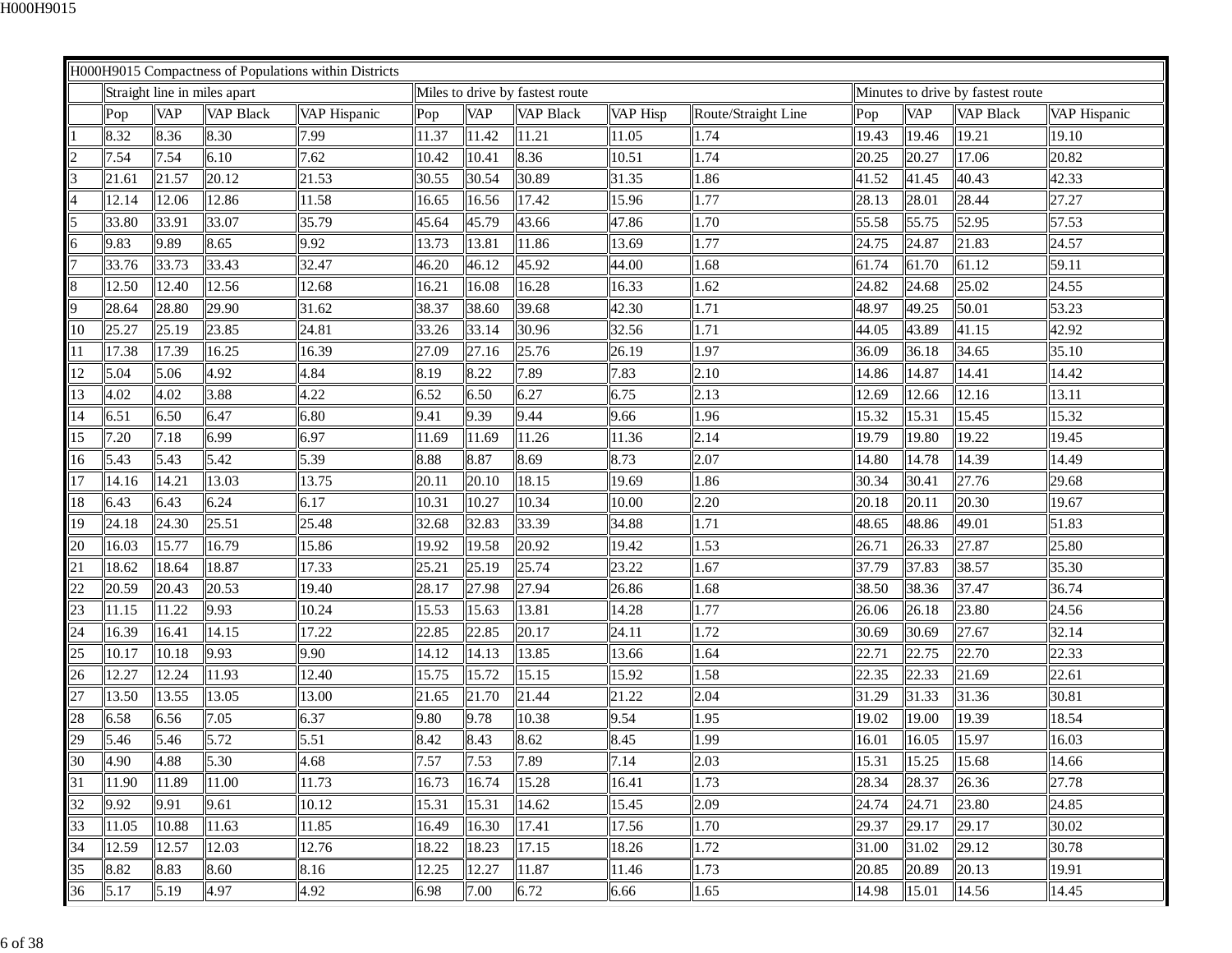|    |       |            |                              | H000H9015 Compactness of Populations within Districts |       |            |                                 |          |                     |       |            |                                   |              |
|----|-------|------------|------------------------------|-------------------------------------------------------|-------|------------|---------------------------------|----------|---------------------|-------|------------|-----------------------------------|--------------|
|    |       |            | Straight line in miles apart |                                                       |       |            | Miles to drive by fastest route |          |                     |       |            | Minutes to drive by fastest route |              |
|    | Pop   | <b>VAP</b> | <b>VAP Black</b>             | VAP Hispanic                                          | Pop   | <b>VAP</b> | <b>VAP Black</b>                | VAP Hisp | Route/Straight Line | Pop   | <b>VAP</b> | <b>VAP Black</b>                  | VAP Hispanic |
| 37 | 9.41  | 9.39       | 9.72                         | 9.74                                                  | 14.93 | 14.90      | 15.77                           | 15.60    | 2.04                | 25.77 | 25.76      | 26.54                             | 26.33        |
| 38 | 9.12  | 9.03       | 9.43                         | 9.62                                                  | 13.74 | 13.59      | 14.29                           | 14.53    | 1.96                | 25.10 | 24.91      | 25.68                             | 26.10        |
| 39 | 15.16 | 15.14      | 14.89                        | 15.00                                                 | 21.73 | 21.71      | 21.33                           | 21.73    | 1.85                | 30.21 | 30.19      | 29.18                             | 30.27        |
| 40 | 5.44  | 5.42       | 5.14                         | 5.43                                                  | 7.94  | 7.93       | 7.40                            | 7.92     | 1.90                | 15.80 | 15.77      | 15.14                             | 15.65        |
| 41 | 8.70  | 8.74       | 8.48                         | 9.25                                                  | 12.52 | 12.59      | 12.00                           | 13.12    | 1.85                | 22.48 | 22.66      | $\sqrt{21.56}$                    | 23.16        |
| 42 | 16.37 | 16.61      | 17.93                        | 14.53                                                 | 31.75 | 32.30      | 34.35                           | 28.59    | 2.55                | 45.91 | 46.61      | 49.38                             | 42.36        |
| 43 | 5.49  | 5.42       | 6.12                         | 5.44                                                  | 9.07  | 8.95       | 10.10                           | 9.01     | 2.27                | 18.21 | 18.00      | 19.99                             | 18.19        |
| 44 | 6.14  | 6.12       | 6.36                         | 6.20                                                  | 9.80  | 9.78       | 10.05                           | 9.93     | 2.04                | 17.67 | 17.62      | 17.71                             | 17.62        |
| 45 | 5.30  | 5.33       | 4.92                         | 5.35                                                  | 8.36  | 8.40       | 7.70                            | 8.55     | 2.16                | 16.20 | 16.28      | 15.32                             | 16.32        |
| 46 | 3.79  | 3.79       | 3.67                         | 3.86                                                  | 5.93  | 5.92       | 5.78                            | 6.03     | 2.08                | 12.54 | 12.49      | 12.38                             | 12.71        |
| 47 | 4.28  | 4.25       | 4.24                         | 4.24                                                  | 6.74  | 6.70       | 6.65                            | 6.73     | 1.93                | 15.07 | 15.00      | 14.63                             | 14.70        |
| 48 | 6.42  | 6.36       | 6.58                         | 6.48                                                  | 10.21 | 10.12      | 10.48                           | 10.32    | 2.15                | 16.39 | 16.29      | 16.71                             | 16.49        |
| 49 | 4.60  | 4.54       | 4.54                         | 4.63                                                  | 7.53  | 7.40       | 7.37                            | 7.53     | 2.06                | 15.49 | 15.30      | 15.25                             | 15.46        |
| 50 | 15.12 | 15.04      | 15.10                        | 16.35                                                 | 23.06 | 22.92      | 22.94                           | 24.78    | 1.99                | 32.13 | 32.00      | 31.66                             | 33.27        |
| 51 | 7.47  | 7.52       | 6.23                         | 7.18                                                  | 10.95 | 11.00      | 9.15                            | 10.49    | 1.80                | 19.83 | 19.90      | 17.32                             | 19.15        |
| 52 | 6.41  | 6.40       | 6.70                         | 6.23                                                  | 8.92  | 8.90       | 9.31                            | 8.78     | 1.72                | 16.75 | 16.72      | 17.41                             | 16.45        |
| 53 | 6.43  | 6.51       | 5.93                         | 5.92                                                  | 10.13 | 10.23      | 9.30                            | 9.31     | 1.96                | 19.36 | 19.47      | 18.35                             | 18.19        |
| 54 | 9.65  | 9.66       | 9.56                         | 10.05                                                 | 14.08 | 14.08      | 13.58                           | 15.40    | 1.79                | 23.19 | 23.23      | 22.50                             | 25.03        |
| 55 | 28.14 | 28.01      | 28.78                        | 28.90                                                 | 38.07 | 37.96      | 38.08                           | 38.50    | 1.69                | 52.62 | 52.51      | 50.96                             | 52.54        |
| 56 | 26.67 | 26.79      | 26.40                        | 26.66                                                 | 35.31 | 35.54      | 34.64                           | 35.21    | 1.77                | 46.32 | 46.64      | 45.46                             | 46.10        |
| 57 | 8.00  | 8.10       | 7.14                         | 8.05                                                  | 12.68 | 12.86      | 11.48                           | 12.39    | 2.14                | 21.26 | 21.49      | 19.56                             | 20.97        |
| 58 | 8.87  | 8.86       | 8.92                         | 9.02                                                  | 13.08 | 13.05      | 13.22                           | 13.30    | 1.97                | 19.42 | 19.39      | 19.55                             | 19.56        |
| 59 | 4.22  | 4.21       | 4.08                         | 4.21                                                  | 6.47  | 6.45       | 6.25                            | 6.40     | 2.03                | 13.25 | 13.22      | 12.86                             | 13.07        |
| 60 | 8.14  | 8.11       | 8.26                         | 8.76                                                  | 14.48 | 14.42      | 14.33                           | 15.03    | 2.21                | 24.46 | 24.35      | 24.77                             | 24.97        |
| 61 | 4.21  | 4.21       | 4.15                         | 4.35                                                  | 6.59  | 6.58       | 6.49                            | 6.81     | 2.15                | 12.58 | 12.58      | 12.48                             | 12.79        |
| 62 | 3.78  | 3.78       | 3.86                         | 3.74                                                  | 5.73  | 5.73       | 5.83                            | 5.67     | 1.94                | 12.11 | 12.11      | 12.18                             | 12.03        |
| 63 | 5.63  | 5.56       | 5.49                         | 5.49                                                  | 8.58  | 8.47       | 8.26                            | 8.33     | 1.96                | 16.77 | 16.60      | 16.25                             | 16.33        |
| 64 | 6.40  | 6.43       | 6.15                         | 5.90                                                  | 10.05 | 10.11      | 9.52                            | 9.24     | 2.03                | 19.05 | 19.18      | 18.23                             | 17.71        |
| 65 | 4.82  | 4.82       | 5.09                         | 4.82                                                  | 7.19  | 7.17       | 7.40                            | 7.14     | 1.80                | 16.25 | 16.21      | 16.32                             | 16.03        |
| 66 | 4.48  | 4.49       | 4.95                         | 4.63                                                  | 5.96  | 5.96       | 6.42                            | 6.10     | 1.59                | 15.54 | 15.56      | 16.71                             | 15.78        |
| 67 | 3.70  | 3.71       | 3.78                         | 3.71                                                  | 5.69  | 5.72       | 5.70                            | 5.58     | 1.86                | 12.99 | 13.03      | 13.04                             | 12.82        |
| 68 | 4.20  | 4.21       | 4.25                         | 4.24                                                  | 6.18  | 6.21       | 6.51                            | 6.34     | 1.78                | 13.68 | 13.70      | 13.52                             | 13.73        |
| 69 | 4.67  | 4.71       | 4.36                         | 4.43                                                  | 6.60  | 6.68       | 6.12                            | 6.18     | 1.66                | 15.27 | 15.41      | 14.30                             | 14.50        |
| 70 | 12.86 | 12.89      | 13.10                        | 12.38                                                 | 17.46 | 17.51      | 17.60                           | 16.96    | 1.82                | 23.66 | 23.70      | 23.49                             | 23.51        |
| 71 | 5.91  | 6.00       | 5.14                         | 5.29                                                  | 8.50  | 8.64       | 7.21                            | 7.42     | 1.69                | 17.47 | 17.69      | 15.15                             | 15.52        |
| 72 | 4.62  | 4.64       | 4.52                         | 4.36                                                  | 6.99  | 7.03       | 6.80                            | 6.56     | 1.78                | 15.05 | 15.12      | 14.89                             | 14.51        |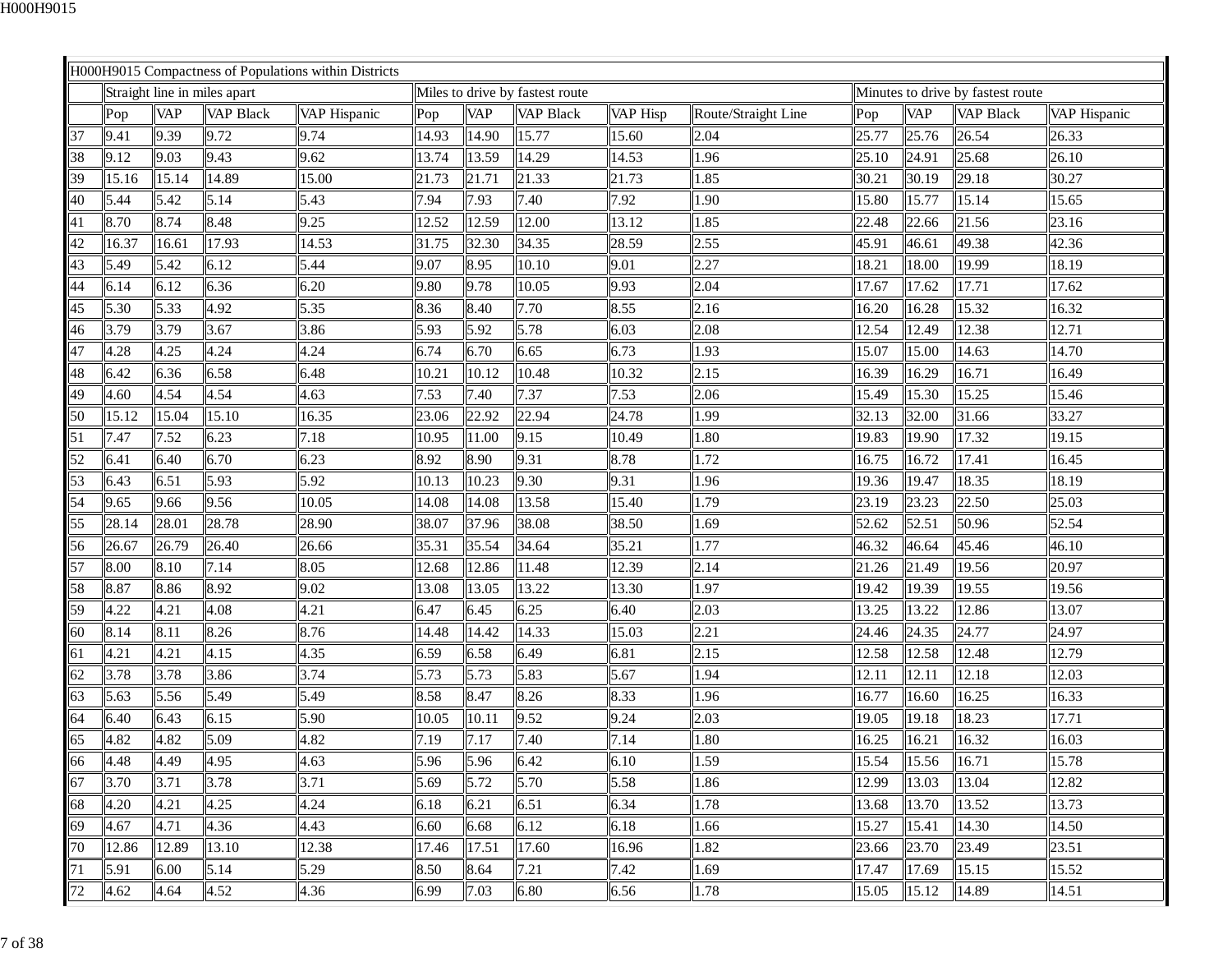|          |       |            |                              | H000H9015 Compactness of Populations within Districts |       |            |                                 |          |                     |       |            |                                   |              |
|----------|-------|------------|------------------------------|-------------------------------------------------------|-------|------------|---------------------------------|----------|---------------------|-------|------------|-----------------------------------|--------------|
|          |       |            | Straight line in miles apart |                                                       |       |            | Miles to drive by fastest route |          |                     |       |            | Minutes to drive by fastest route |              |
|          | Pop   | <b>VAP</b> | <b>VAP Black</b>             | VAP Hispanic                                          | Pop   | <b>VAP</b> | <b>VAP Black</b>                | VAP Hisp | Route/Straight Line | Pop   | <b>VAP</b> | <b>VAP Black</b>                  | VAP Hispanic |
| 73       | 8.99  | 8.93       | 8.04                         | 9.41                                                  | 14.45 | 14.41      | 13.03                           | 14.75    | 2.04                | 23.23 | 23.19      | 21.56                             | 23.37        |
| 74       | 9.37  | 9.22       | 10.79                        | 10.23                                                 | 13.78 | 13.54      | 16.01                           | 15.08    | 1.76                | 23.88 | 23.65      | 26.09                             | 24.96        |
| 75       | 9.99  | 10.04      | 9.64                         | 9.40                                                  | 14.47 | 14.57      | 13.50                           | 13.36    | 1.68                | 24.62 | 24.78      | 22.24                             | 22.72        |
| 76       | 11.69 | 11.71      | 12.21                        | 11.79                                                 | 19.34 | 19.42      | 20.43                           | 18.72    | 1.86                | 33.21 | 33.34      | 34.77                             | 31.77        |
| 77       | 5.24  | 5.22       | 5.20                         | 5.11                                                  | 7.65  | 7.63       | 7.62                            | 7.49     | 1.88                | 16.45 | 16.42      | 16.33                             | 16.06        |
| 78       | 6.15  | 6.20       | 5.27                         | 5.81                                                  | 9.33  | 9.40       | 8.00                            | 8.82     | 1.86                | 18.24 | 18.38      | 16.11                             | 17.23        |
| 79       | 9.97  | 10.05      | 9.35                         | 9.55                                                  | 15.58 | 15.68      | 14.93                           | 15.06    | 2.06                | 25.13 | 25.21      | 24.71                             | 24.61        |
| 80       | 26.27 | 26.22      | 28.77                        | 26.85                                                 | 38.94 | 38.92      | 42.30                           | 39.31    | 1.98                | 50.19 | 50.12      | 54.19                             | 50.93        |
| 81       | 19.50 | 19.34      | 24.26                        | 20.73                                                 | 29.72 | 29.41      | 36.78                           | 31.65    | 2.01                | 39.55 | 39.20      | 47.84                             | 41.41        |
| 82       | 10.91 | 10.82      | 12.55                        | 12.94                                                 | 15.10 | 14.99      | 16.56                           | 17.27    | 1.71                | 23.50 | 23.41      | 25.49                             | 25.63        |
| 83       | 6.49  | 6.49       | 7.18                         | 6.76                                                  | 10.41 | 10.41      | 11.15                           | 10.63    | 2.06                | 20.04 | 20.07      | 20.55                             | 20.03        |
| 84       | 7.10  | 7.16       | 7.27                         | 6.86                                                  | 10.74 | 10.91      | 10.38                           | 10.13    | 1.89                | 20.86 | 21.15      | 20.12                             | 19.67        |
| 85       | 7.06  | 7.02       | 7.74                         | 7.38                                                  | 10.96 | 10.91      | 11.76                           | 11.34    | 1.89                | 18.86 | 18.81      | 19.59                             | 19.22        |
| 86       | 5.15  | 5.16       | 5.18                         | 5.16                                                  | 7.89  | 7.89       | 7.82                            | 7.85     | 2.06                | 15.50 | 15.51      | 15.28                             | 15.39        |
| 87       | 2.99  | 2.98       | 3.08                         | 3.00                                                  | 4.48  | 4.47       | 4.64                            | 4.48     | 2.04                | 10.90 | 10.88      | 11.07                             | 10.88        |
| 88       | 8.49  | 8.45       | 8.81                         | 8.35                                                  | 10.97 | 10.94      | 11.25                           | 10.87    | 1.70                | 16.71 | 16.70      | 16.85                             | 16.63        |
| 89       | 9.46  | 9.50       | 8.29                         | 9.20                                                  | 12.42 | 12.48      | 11.01                           | 12.06    | 1.51                | 19.40 | 19.49      | 17.54                             | 18.73        |
| 90       | 3.60  | 3.64       | 3.44                         | 3.65                                                  | 5.53  | 5.58       | 5.27                            | 5.55     | 1.91                | 12.01 | 12.11      | 11.53                             | 12.03        |
| 91       | 5.33  | 5.27       | 5.41                         | 5.73                                                  | 7.87  | 7.80       | 7.95                            | 8.38     | 1.68                | 15.62 | 15.56      | 14.95                             | 16.04        |
| 92       | 4.63  | 4.63       | 4.59                         | 4.54                                                  | 7.10  | 7.12       | 6.98                            | 6.93     | 1.93                | 13.99 | 14.04      | 13.66                             | 13.73        |
| 93       | 5.08  | 5.07       | 5.21                         | 5.13                                                  | 6.72  | 6.70       | 6.91                            | 6.76     | 1.52                | 14.41 | 14.39      | 14.43                             | 14.35        |
| 94       | 2.94  | 2.96       | 2.75                         | 3.21                                                  | 4.35  | 4.38       | 4.11                            | 4.67     | 1.89                | 10.21 | 10.25      | 9.80                              | 10.59        |
| 95       | 2.58  | 2.56       | 2.55                         | 2.66                                                  | 4.15  | 4.14       | 4.12                            | 4.26     | 2.14                | 10.40 | 10.38      | 10.38                             | 10.48        |
| 96       | 3.27  | 3.25       | 3.04                         | 3.17                                                  | 5.15  | 5.11       | 4.76                            | 4.96     | 2.07                | 11.83 | 11.78      | 11.18                             | 11.45        |
| 97       | 3.93  | 3.91       | 3.94                         | 4.01                                                  | 5.85  | 5.82       | 5.83                            | 5.94     | 1.95                | 12.00 | 11.97      | 11.95                             | 12.06        |
| 98       | 3.52  | 3.50       | 3.49                         | 3.61                                                  | 5.68  | 5.63       | 5.57                            | 5.80     | 2.07                | 11.75 | 11.69      | 11.72                             | 11.83        |
| 99       | 4.48  | 4.49       | 4.73                         | 4.40                                                  | 6.57  | 6.58       | 6.87                            | 6.48     | 1.90                | 13.68 | 13.70      | 13.85                             | 13.51        |
| 100      | 3.53  | 3.52       | 3.81                         | 3.54                                                  | 5.32  | 5.30       | 5.44                            | 5.36     | 1.77                | 13.13 | 13.09      | 13.38                             | 13.12        |
| 101      | 2.80  | 2.80       | 2.79                         | 2.80                                                  | 4.00  | 4.00       | 4.01                            | 3.99     | 1.88                | 10.89 | 10.89      | 10.89                             | 10.88        |
| 102 3.02 |       | 3.03       | 2.94                         | $ 3.02\rangle$                                        | 4.65  | 4.66       | 4.57                            | 4.60     | 2.06                | 11.07 | 11.09      | 10.91                             | 10.97        |
| 103      | 3.75  | 3.69       | 5.23                         | 3.36                                                  | 5.94  | 5.84       | 8.30                            | 5.31     | 2.16                | 11.73 | 11.59      | 14.66                             | 10.93        |
| 104 5.02 |       | 5.03       | 4.79                         | 5.07                                                  | 7.96  | 7.95       | 7.56                            | 7.99     | 2.16                | 15.06 | 15.09      | 14.52                             | 15.10        |
| 105      | 36.37 | 35.76      | 39.48                        | 30.87                                                 | 46.19 | 45.45      | 49.79                           | 39.21    | 1.73                | 53.26 | 52.62      | 57.07                             | 46.41        |
| 106      | 10.24 | 10.27      | 9.35                         | 9.75                                                  | 13.76 | 13.80      | 12.48                           | 12.98    | 1.54                | 24.13 | 24.21      | 22.40                             | 22.89        |
| 107      | 2.53  | 2.52       | 2.58                         | 2.45                                                  | 4.24  | 4.23       | 4.30                            | 4.17     | 2.24                | 10.72 | 10.71      | 10.84                             | 10.55        |
| 108      | 2.74  | 2.74       | 2.78                         | 2.70                                                  | 3.87  | 3.87       | 3.91                            | 3.83     | 1.85                | 9.75  | 9.75       | 9.66                              | 9.76         |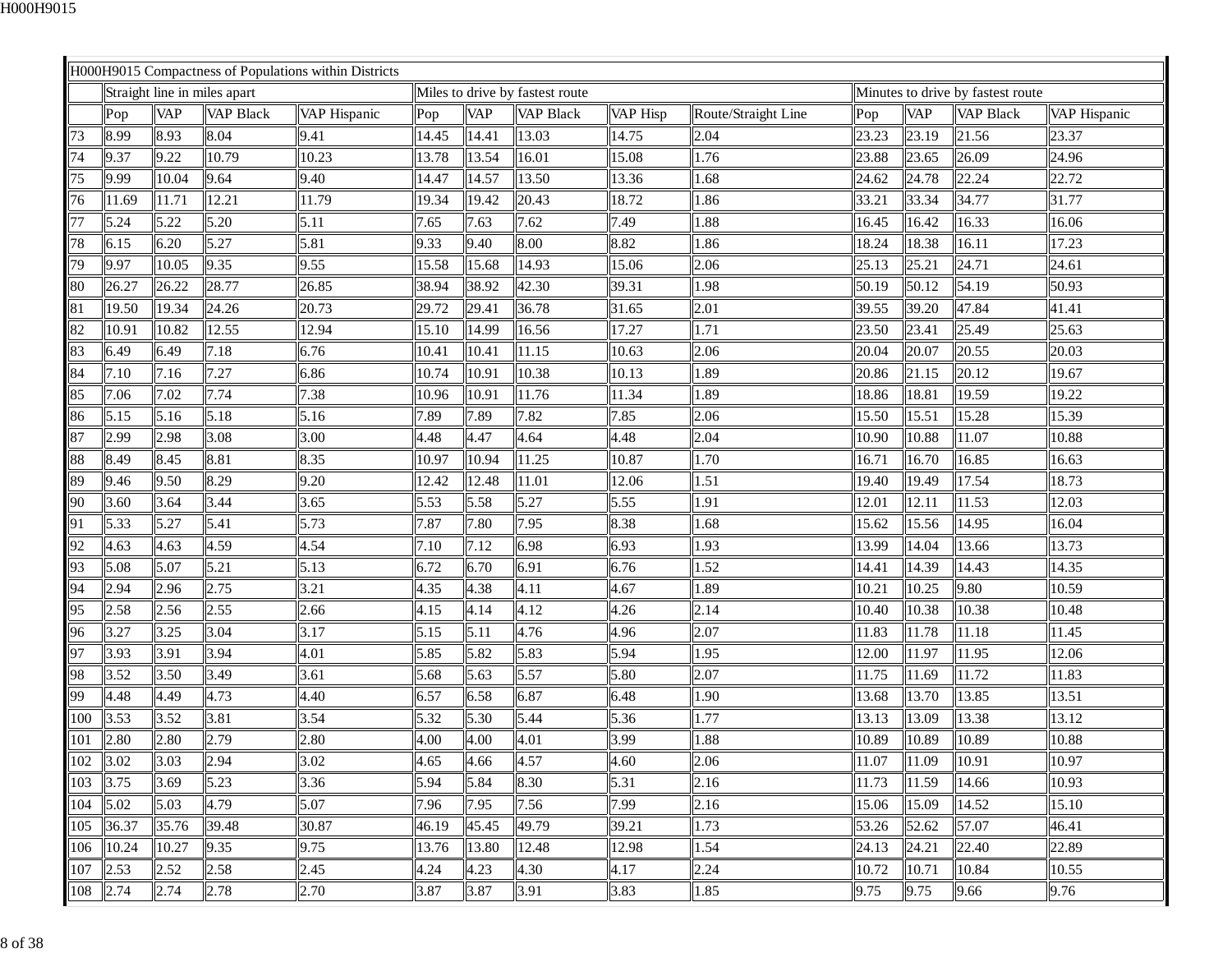|     |       |            |                              | H000H9015 Compactness of Populations within Districts |       |            |                                 |                 |                     |       |            |                                   |              |
|-----|-------|------------|------------------------------|-------------------------------------------------------|-------|------------|---------------------------------|-----------------|---------------------|-------|------------|-----------------------------------|--------------|
|     |       |            | Straight line in miles apart |                                                       |       |            | Miles to drive by fastest route |                 |                     |       |            | Minutes to drive by fastest route |              |
|     | Pop   | <b>VAP</b> | <b>VAP Black</b>             | VAP Hispanic                                          | Pop   | <b>VAP</b> | <b>VAP Black</b>                | <b>VAP Hisp</b> | Route/Straight Line | Pop   | <b>VAP</b> | <b>VAP Black</b>                  | VAP Hispanic |
| 109 | 3.79  | 3.80       | 3.88                         | 3.69                                                  | 5.49  | 5.51       | 5.59                            | 5.36            | 1.88                | 11.27 | 11.27      | 11.46                             | 11.09        |
| 110 | 2.96  | 2.95       | 3.34                         | 2.92                                                  | 4.18  | 4.16       | 4.70                            | 4.12            | 1.78                | 9.31  | 9.29       | 10.00                             | 9.21         |
|     | 2.99  | 3.00       | 2.97                         | 3.00                                                  | 4.20  | 4.20       | 4.16                            | 4.21            | 1.71                | 10.98 | 10.98      | 10.85                             | 10.96        |
| 112 | 1.85  | 1.85       | 1.88                         | 1.83                                                  | 2.76  | 2.76       | 2.83                            | 2.73            | 1.81                | 7.97  | 7.97       | 8.04                              | 7.92         |
| 113 | 5.49  | 5.44       | 5.60                         | 5.58                                                  | 8.54  | 8.44       | 8.34                            | 8.65            | 1.83                | 17.30 | 17.10      | 16.45                             | 17.53        |
| 114 | 5.79  | 5.70       | 7.18                         | 5.66                                                  | 7.94  | 7.81       | 9.93                            | 7.78            | 1.75                | 16.06 | 15.89      | 18.06                             | 15.81        |
| 115 | 4.98  | 4.99       | 5.62                         | 5.09                                                  | 6.72  | 6.73       | 7.42                            | 6.87            | 1.70                | 12.93 | 12.92      | 13.76                             | 12.95        |
| 116 | 3.20  | 3.19       | 3.29                         | 3.13                                                  | 4.90  | 4.88       | 5.05                            | 4.79            | 1.87                | 11.88 | 11.85      | 12.74                             | 11.69        |
| 117 | 5.37  | 5.42       | 6.02                         | 5.07                                                  | 7.39  | 7.46       | 8.15                            | 7.02            | 1.97                | 13.70 | 13.76      | 14.37                             | 13.35        |
| 118 | 4.62  | 4.58       | 5.35                         | 4.51                                                  | 6.85  | 6.78       | 7.92                            | 6.68            | l.92                | 13.91 | 13.81      | 15.33                             | 13.66        |
| 119 | 2.50  | 2.50       | 2.42                         | 2.50                                                  | 3.83  | 3.81       | 3.74                            | 3.82            | 2.00                | 10.56 | 10.53      | 10.34                             | 10.56        |
| 120 | 46.55 | 47.94      | 43.78                        | 37.90                                                 | 58.46 | 60.15      | 55.15                           | 47.81           | 1.54                | 78.90 | 80.97      | 74.57                             | 65.69        |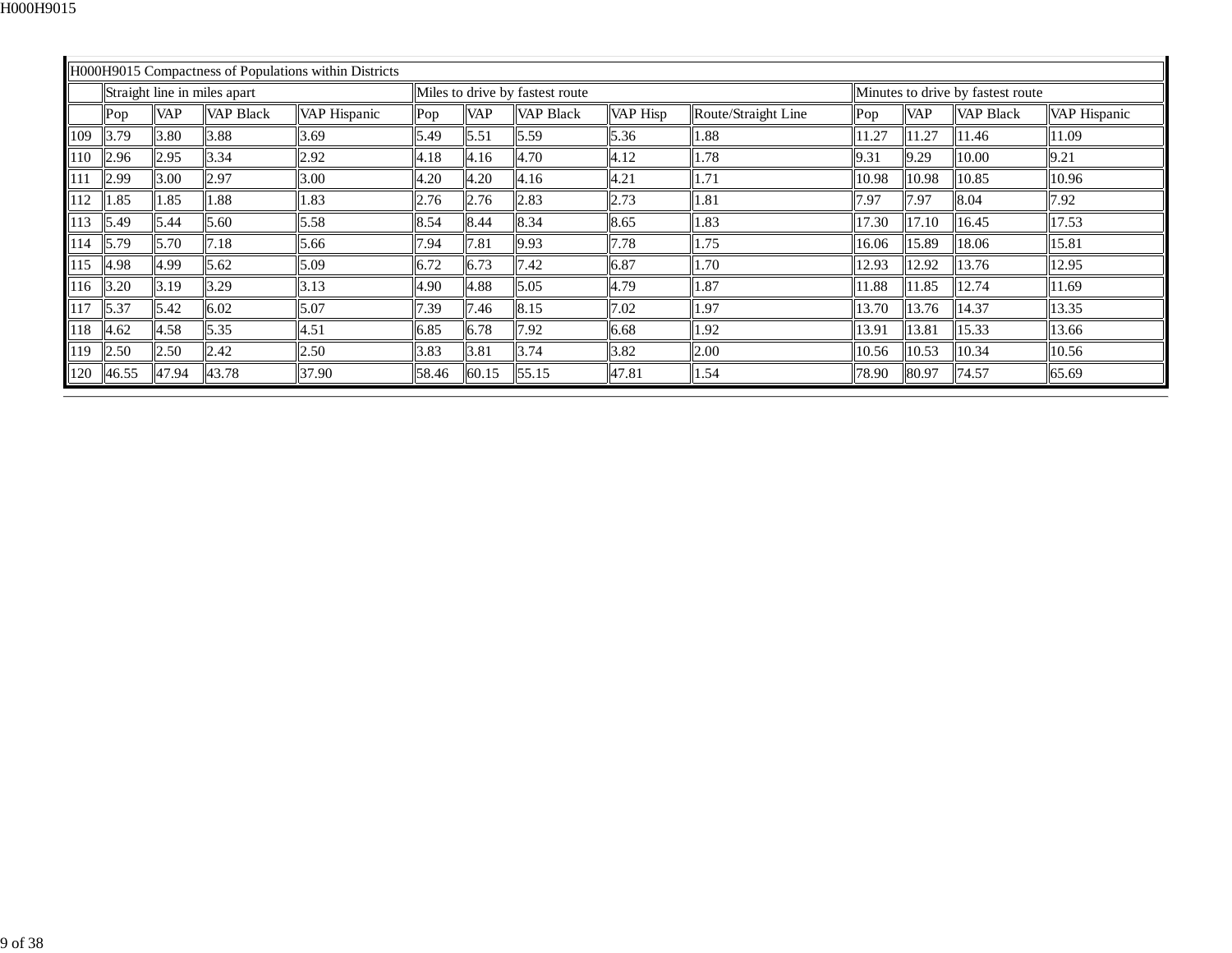|          | H000H9015 - Basic Data |           |                          |              |         |            |           |                 |                |                          |                      |                  |            |          |                   |                  |
|----------|------------------------|-----------|--------------------------|--------------|---------|------------|-----------|-----------------|----------------|--------------------------|----------------------|------------------|------------|----------|-------------------|------------------|
|          |                        |           | Voting Age Population    |              |         |            |           | Split Geography |                |                          | <b>District Core</b> |                  |            |          |                   |                  |
| District | <b>Total Pop</b>       | Deviation | <b>TVAP</b>              | <b>Black</b> | % Black | Hispanic   | %Hispanic | County          | City VTD       |                          | Core Dist            | <b>TPOP Core</b> | %TPOP Dist | VAP Core | <b>Black Core</b> | <b>Hisp Core</b> |
|          | 157,483                | 806       | 122,536                  | 24,602       | 20.07   | 4,558      | 3.71      | $\overline{0}$  |                |                          | $\overline{2}$       | 80,076           | 50.84%     | 63,233   | 10,339            | 2,698            |
|          | 157,654                | 977       | 124,479                  | 24,891       | 19.99   | 5,992      | 4.81      | $\overline{2}$  |                | 5                        | 3                    | 86,522           | 54.88%     | 68,575   | 19,115            | 2,743            |
|          | 157,106                | 429       | 119,316                  | 7,302        | 6.11    | 4,224      | 3.54      | $ 2\rangle$     |                | 14                       |                      | 105,568          | 67.19%     | 81,041   | 4,997             | 2,369            |
|          | 157,570                | 893       | 122,731                  | 12,124       | 9.87    | 7,715      | 6.28      | 10              | 0              | 10                       | $\overline{4}$       | 105,437          | 66.91%     | 83,629   | 7,171             | 5,586            |
|          | 159,409                | 2,732     | 126,154                  | 17,356       | 13.75   | 4,700      | 3.72      |                 | <sup>0</sup>   | $\overline{\mathcal{A}}$ | 5                    | 102,641          | 64.38%     | 81,306   | 12,684            | 3,016            |
| 6        | 159,055                | 2,378     | 124,445                  | 13,491       | 10.84   | 5,178      | 4.16      | $\overline{0}$  |                | $\overline{4}$           | 6                    | 128,215          | 80.61%     | 99,712   | 12,728            | 4,420            |
|          | 156,611                | -66       | 127,447                  | 21,872       | 17.16   | 6,590      | 5.17      |                 | l1             | $\bf{0}$                 | $\overline{7}$       | 67,787           | 43.28%     | 52,382   | 8,287             | 2,229            |
| 8        | 153,841                | $-2,836$  | 123,637                  | 62,130       | 50.25   | 8,346      | 6.75      |                 |                | $\boldsymbol{0}$         | 8                    | 130,607          | 84.89%     | 104,394  | 57,159            | 6,648            |
| Q        | 158,027                | 1,350     | 122,674                  | 25,246       | 20.57   | 4,945      | 4.03      |                 |                | Ю                        | 9                    | 92,893           | 58.78%     | 70,765   | 10,355            | 2,519            |
| 10       | 153,155                | $-3,522$  | 117,975                  | 19,753       | 16.74   | 5,898      | 4.99      |                 | $\overline{0}$ | $\overline{0}$           | 11                   | 91,433           | 59.69%     | 70,426   | 7,054             | 3,993            |
| 11       | 155,797                | $-880$    | 122,675                  | 10,613       | 8.65    | 5,275      | 4.29      |                 |                | 2                        | 12                   | 73,671           | 47.28%     | 57,713   | 3,668             | 1,639            |
| 12       | 155,886                | $-791$    | 119,727                  | 16,295       | 13.61   | 10,627     | 8.87      | $\overline{0}$  | n              | 5                        | 17                   | 101,745          | 65.26%     | 76,632   | 11,068            | 6,367            |
| 13       | 156,649                | $-28$     | 119,009                  | 60,480       | 50.81   | 6,918      | 5.81      | 0               | $\Omega$       | $\bf{0}$                 | 15                   | 85,150           | 54.35%     | 64,592   | 36,204            | 3,931            |
| 14       | 156,203                | $-474$    | 114,930                  | 60,349       | 52.50   | 5,145      | 4.47      | 0               | Ю              | 0                        | 14                   | 101,134          | 64.74%     | 73,954   | 42,377            | 3,327            |
| 15       | 156,287                | $-390$    | 118,441                  | 23,379       | 19.73   | 8,279      | 6.98      | 0               |                | $\overline{c}$           | 13                   | 90,340           | 57.80%     | 66,034   | 16,631            | 5,418            |
| 16       | 156,755                | 78        | 123,362                  | 15,827       | 12.82   | 10,706     | 8.67      | 0               | 0              | 5                        | 19                   | 65,590           | 41.84%     | 50,969   | 3,796             | 3,537            |
| 17       | 157,926                | 1,249     | 120,029                  | 6,465        | 5.38    | 5,599      | 4.66      | $\overline{0}$  |                | $\overline{c}$           | 20                   | 57,611           | 36.47%     | 46,456   | 4,334             | 2,236            |
| 18       | 153,696                | $-2,981$  | 112,056                  | 12,004       | 10.71   | 8,397      | 7.49      | 10              |                | 5                        | 13                   | 80,228           | 52.19%     | 56,761   | 7,600             | 4,895            |
| 19       | 153,429                | $-3,248$  | 120,047                  | 17,463       | 14.54   | 6,359      | 5.29      | 2               | Ю              | 5                        | 21                   | 96,544           | 62.92%     | 74,982   | 8,879             | 4,494            |
| 20       | 159,295                | 2,618     | 131,022                  | 40,674       | 31.04   | 11,885     | 9.07      | $\overline{c}$  | 4              | 16                       | 23                   | 116,311          | 73.01%     | 94,037   | 33,465            | 7,152            |
| 21       | 159,643                | 2,966     | 128,754                  | 10,903       | 8.46    | 8,916      | 6.92      |                 | $\overline{4}$ | 14                       | $\vert$ 11           | 59,774           | 37.44%     | 46,783   | 3,584             | 2,563            |
| 22       | 154,346                | $-2,331$  | 125,940                  | 10,628       | 8.43    | 13,261     | 10.52     |                 | $\mathcal{D}$  | 3                        | 22                   | 81,898           | 53.06%     | 69,432   | 4,392             | 6,349            |
| 23       | 156,249                | -428      | 122,108                  | 10,209       | 8.36    | 9,303      | 7.61      | 0               |                | $\overline{4}$           | 24                   | 122,338          | 78.29%     | 94,780   | 9,170             | 8,242            |
| 24       | 157,896                | 1,219     | 127,516                  | 10,371       | 8.13    | 9,911      | 7.77      | $ 2\rangle$     | $\Omega$       | 3                        | 20                   | 119,635          | 75.76%     | 96,536   | 9,231             | 6,512            |
| 25       | 155,274                | $-1,403$  | 130,766                  | 4,018        | 3.07    | 4,517      | 3.45      | 10              |                | 12                       | 28                   | 88,905           | 57.25%     | 74,860   | 2,597             | 2,336            |
| 26       | 154,122                | $-2,555$  | 124,950                  | 26,260       | 21.01   | 8,591      | 6.87      | $\overline{0}$  |                | 16                       | $\overline{27}$      | 101,336          | 65.75%     | 82,496   | 23,897            | 5,357            |
| 27       | 155,110                | $-1,567$  | 120,907                  | 9,039        | 7.47    | 21,578     | 17.84     | $\overline{0}$  | 13             | 10                       | 28                   | 58,473           | 37.69%     | 45,477   | 3,069             | 5,989            |
| 28       | 159,283                | 2,606     | 121,419                  | 13,058       | 10.75   | 18,082     | 14.89     | 0               | 2              | $\overline{4}$           | 33                   | 95,911           | 60.21%     | 72,126   | 9,093             | 9,164            |
| 29       | 159,317                | 2,640     | 123,371                  | 16,405       | 13.29   | 19,092     | 15.47     | 0               | 3              | 4                        | 34                   | 71,977           | 45.17%     | 55,869   | 5,447             | 9,462            |
| 30       | 158,038                | 1,361     | 120,355   14,486   12.03 |              |         | 22,884     | 19.01     | 2               | 3              | 5                        | 37                   | 79,003           | 49.98%     | 60,979   | 5,543             | 10,719           |
| 31       | 156,366                | $-311$    | 126,570                  | 10,588       | 8.36    | 8,561      | 6.76      | $\overline{0}$  | 13             | $\overline{4}$           | 25                   | 114,759          | 73.39%     | 91,814   | 6,767             | 6,709            |
| 32       | 156,118                | -559      | 114,816                  | 13,100       | 11.40   | $\ 20,539$ | 17.88     | $ 2\rangle$     | 6              | $\overline{7}$           | 41                   | 105,433          | 67.53%     | 76,588   | 9,240             | 13,570           |
| 33       | 156,521                | -156      | 139,446                  | 10,656 7.64  |         | 6,597      | 4.73      | 2               |                |                          | 42                   | 132,137          | 84.42%     | 119,310  | 9,116             | 5,266            |
| 34       | 157,143                | 466       | 131,684                  | 3,473        | 2.63    | 5,497      | 4.17      |                 | $\Omega$       | $\overline{\mathbf{3}}$  | 43                   | 150,684          | 95.88%     | 126,202  | 3,358             | 5,271            |
| 35       | 156,871                | 194       | 125,778                  | 6,455        | 5.13    | 11,443     | 9.09      | $\overline{0}$  | Ю              | $\overline{3}$           | 44                   | 148,757          | 94.82%     | 118,478  | 6,364             | 11,173           |
| 36       | 154,847                | $-1,830$  | 125,696                  | 3,131        | 2.49    | 9,756      | 7.76      | $\vert 0 \vert$ | $\bf{0}$       | $\overline{\mathbf{4}}$  | 46                   | 99,576           | 64.30%     | 81,626   | 1,784             | 6,460            |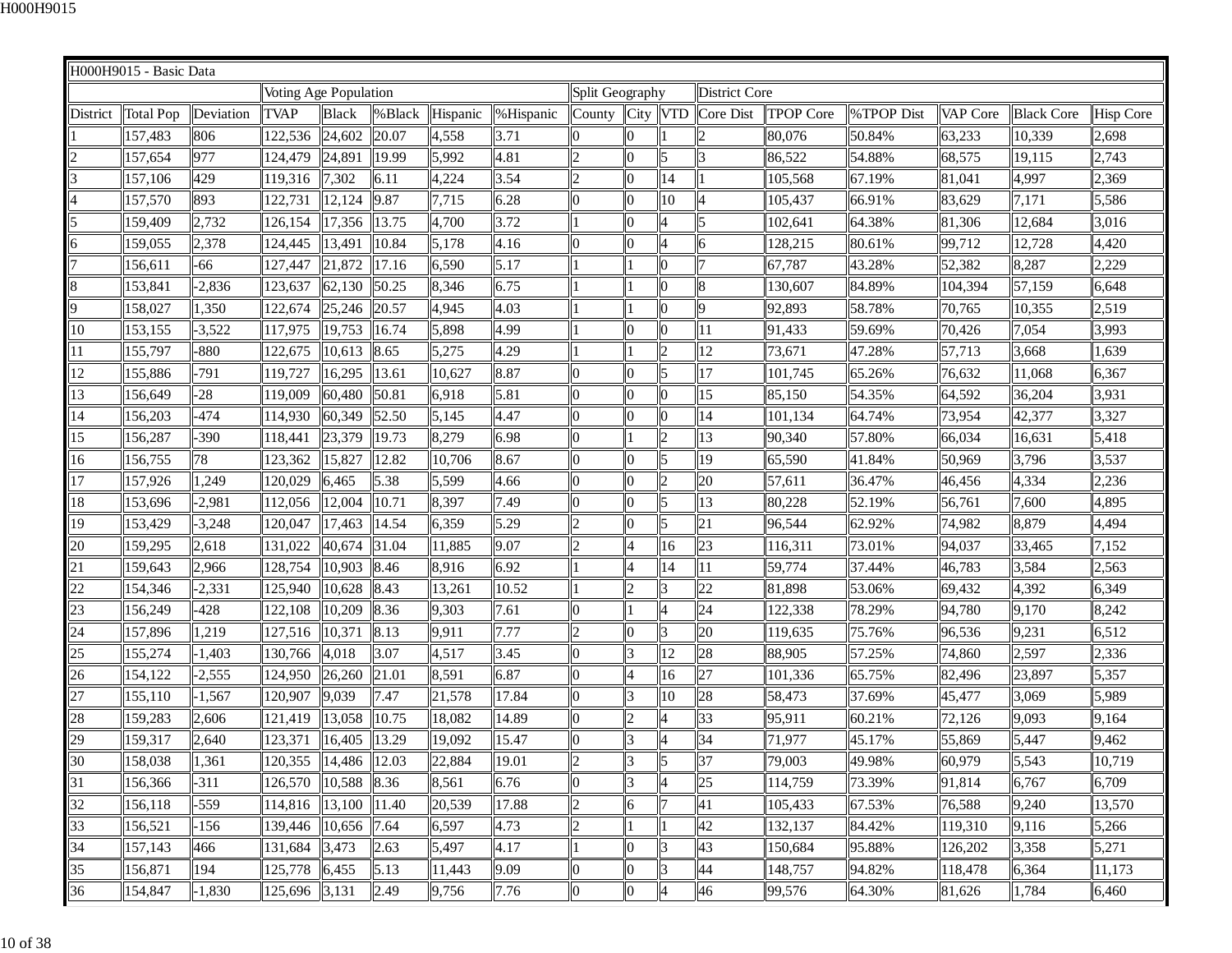|          | H000H9015 - Basic Data |           |                       |              |        |          |           |                 |                |                |                      |                  |            |          |                   |                  |
|----------|------------------------|-----------|-----------------------|--------------|--------|----------|-----------|-----------------|----------------|----------------|----------------------|------------------|------------|----------|-------------------|------------------|
|          |                        |           | Voting Age Population |              |        |          |           | Split Geography |                |                | <b>District Core</b> |                  |            |          |                   |                  |
| District | <b>Total Pop</b>       | Deviation | <b>TVAP</b>           | <b>Black</b> | %Black | Hispanic | %Hispanic | County          | City   VTD     |                | Core Dist            | <b>TPOP Core</b> | %TPOP Dist | VAP Core | <b>Black Core</b> | <b>Hisp Core</b> |
| 37       | 154,993                | 1,684     | 120,471               | 3,859        | 3.20   | 10,550   | 8.75      | $\overline{0}$  |                | 6              | 61                   | 66,979           | 43.21%     | 50,245   | 2,780             | 6,745            |
| 38       | 154,857                | 1,820     | 119,957               | 8,795        | 7.33   | 15,719   | 13.10     | 10              |                | $\overline{c}$ | 61                   | 152,503          | 98.47%     | 118,127  | 8,753             | 15,558           |
| 39       | 155,573                | $-1,104$  | 120,209               | 9,287        | 7.72   | 18,017   | 14.98     | $\overline{2}$  | 5              | 14             | 64                   | 86,518           | 55.61%     | 67,253   | 5,264             | 8,297            |
| 40       | 155,028                | $-1,649$  | 119,242               | 19,053       | 15.97  | 13,611   | 11.41     | $\overline{0}$  |                | 11             | 64                   | 78,974           | 50.94%     | 60,945   | 13,429            | 6,999            |
| 41       | 155,254                | $-1,423$  | 119,565               | 19,622       | 16.41  | 17,006   | 14.22     | $\overline{0}$  | 6              | 13             | 65                   | 97,717           | 62.94%     | 76,230   | 13,077            | 11,081           |
| 42       | 154,915                | $-1,762$  | 115,872               | 13,349       | 11.52  | 28,686   | 24.75     | $\vert$ 2       | $\overline{2}$ | $\vert$ 9      | 79                   | 99,639           | 64.31%     | 74,477   | 5,876             | 18,955           |
| 43       | 157,563                | 886       | 115,766               | 17,922       | 15.48  | 63,619   | 54.95     | $\overline{0}$  | 0              | 6              | 41                   | 57,934           | 36.76%     | 41,403   | 7,558             | 20,691           |
| 44       | 157,546                | 869       | 123,166               | 13,204       | 10.72  | 29,172   | 23.68     | 10              | 13             | 3              | 40                   | 58,608           | 37.20%     | 47,671   | 3,127             | 9,635            |
| 45       | 157,227                | 550       | 114,127               | 45,989       | 40.29  | 19,320   | 16.92     | $\overline{0}$  |                | 6              | 38                   | 67,127           | 42.69%     | 49,341   | 13,133            | 9,518            |
| 46       | 156,146                | $-531$    | 117,108               | 60,939       | 52.03  | 22,228   | 18.98     | 0               | $\overline{2}$ | 6              | 36                   | 72,810           | 46.62%     | 56,070   | 22,873            | 15,839           |
| 47       | 157,557                | 880       | 128,710               | 8,500        | 6.60   | 20,399   | 15.84     | $\overline{0}$  |                | 8              | 40                   | 69,613           | 44.18%     | 55,730   | 4,054             | 12,645           |
| 48       | 155,277                | $-1,400$  | 115,741               | 15,253       | 13.17  | 62,665   | 54.14     | l0              | $\mathcal{D}$  | 3              | 49                   | 94,435           | 60.81%     | 69,828   | 9,391             | 40,002           |
| 49       | 158,993                | 2,316     | 127,680               | 13,459       | 10.54  | 30,311   | 23.73     | $\vert$ 2       | n              | $\overline{7}$ | 35                   | 81,574           | 51.30%     | 68,329   | 8,148             | 16,705           |
| 50       | 158,924                | 2,247     | 122,399               | 12,407       | 10.13  | 22,834   | 18.65     | 2               |                | 5              | 32                   | 79,148           | 49.80%     | 60,330   | 6,239             | 14,847           |
| 51       | 159,406                | 2,729     | 128,426               | 13,178       | 10.26  | 7,185    | 5.59      | l0              |                | $\overline{c}$ | 32                   | 90,555           | 56.80%     | 74,435   | 4,640             | 3,647            |
| 52       | 159,652                | 2,975     | 128,907               | 7,446        | 5.77   | 8,064    | 6.25      | llo             | 4              | 3              | 31                   | 81,124           | 50.81%     | 66,434   | 4,939             | 3,923            |
| 53       | 159,414                | 2,737     | 126,116               | 15,753       | 12.49  | 12,831   | 10.17     | $\overline{0}$  |                | $\overline{c}$ | 30                   | 84,928           | 53.27%     | 63,774   | 11,412            | 8,389            |
| 54       | 156,053                | $-624$    | 126,929               | 11,119       | 8.76   | 11,012   | 8.67      |                 | O              | 5              | 80                   | 104,664          | 67.06%     | 87,330   | 7,084             | 5,445            |
| 55       | 155,882                | -795      | 125,035               | 10,635       | 8.50   | 19,956   | 15.96     |                 |                | $\overline{4}$ | 77                   | 99,436           | 63.78%     | 81,565   | 7,143             | 11,530           |
| 56       | 155,040                | $-1,637$  | 115,057               | 12,926       | 11.23  | 26,816   | 23.30     |                 |                | 8              | 66                   | 79,509           | 51.28%     | 58,530   | 4,822             | 14,953           |
| 57       | 157,418                | 741       | 115,199               | 11,216       | 9.73   | 19,664   | 17.06     | $\overline{0}$  | n              | 4              | 67                   | 51,479           | 32.70%     | 37,483   | 5,961             | 6,862            |
| 58       | 158,568                | 1,891     | 118,578               | 15,291       | 12.89  | 23,742   | 20.02     | 0               |                | 4              | 62                   | 88,905           | 56.06%     | 64,996   | 5,829             | 15,640           |
| 59       | 158,232                | 1,555     | 119,584               | 16,949       | 14.17  | 22,612   | 18.90     | $\overline{0}$  | <sup>o</sup>   | 6              | 56                   | 109,518          | 69.21%     | 83,581   | 12,356            | 15,755           |
| 60       | 158,517                | 1,840     | 127,954               | 9,128        | 7.13   | 20,432   | 15.96     | 10              |                | $\overline{9}$ | 57                   | 108,090          | 68.18%     | 85,899   | 5,997             | 12,917           |
| 61       | 159,521                | 2,844     | 116,073               | 59,495       | 51.25  | 23,911   | 20.59     | $\overline{0}$  |                | 5              | 59                   | 109,995          | 68.95%     | 77,808   | 48,162            | 14,395           |
| 62       | 158,453                | 1,776     | 123,359               | 15,641       | 12.67  | 64,013   | 51.89     | 0               |                | 5              | 58                   | 92,419           | 58.32%     | 72,049   | 9,459             | 42,700           |
| 63       | 158,172                | 1,495     | 124,382               | 17,645       | 14.18  | 22,401   | 18.00     | $\overline{0}$  |                | 3              | 60                   | 96,669           | 61.11%     | 77,805   | 9,930             | 12,013           |
| 64       | 157,818                | 1,141     | 121,334               | 6,737        | 5.55   | 17,170   | 14.15     | 2               |                | 3              | 47                   | 93,077           | 58.97%     | 70,398   | 4,724             | 13,174           |
| 65       | 157,869                | 1,192     | 130,737               | 3,726        | 2.84   | 6,967    | 5.32      | $\overline{0}$  |                | $\overline{4}$ | 48                   | 93,819           | 59.42%     | 76,204   | 2,384             | 4,282            |
| 66       | 158,578                | 1,901     | 131,512               | 7,697        | 5.85   | 6,874    | 5.22      | 10              | $\overline{A}$ | 12             | 54                   | 78,093           | 49.24%     | 65,716   | 4,534             | 3,762            |
| 67       | 158,424                | 1,747     | 130,413               | 9,593        | 7.35   | 14,688   | 11.26     | $\overline{0}$  | $\vert$ 3      | 10             | 50                   | 99,996           | 63.11%     | 81,841   | 5,961             | 10,027           |
| 68       | 158,551                | 1,874     | 130,529               | 7,672        | 5.87   | 9,300    | 7.12      | 10              | $\overline{2}$ | 12             | 52                   | 100,904          | 63.64%     | 84,663   | 4,608             | 5,246            |
| 69       | 158,910                | 2,233     | 133,923               | 5,411        | 4.04   | 8,451    | 6.31      | $\overline{0}$  | 13             | 17             | $\vert$ 53           | 82,003           | 51.60%     | 66,439   | 4,142             | 5,511            |
| 70       | 153,961                | $-2,716$  | 114,375               | 51,589       | 45.10  | 17,548   | 15.34     | $\overline{4}$  | 4              | 32             | $\vert$ 55           | 132,508          | 86.06%     | 98,191   | 48,745            | 13,414           |
| 71       | 158,594                | 1,917     | 132,794               | 5,686        | 4.28   | 12,662   | 9.53      | $ 2\rangle$     | 13             | 15             | 68                   | 127,507          | 80.39%     | 105,660  | 4,701             | 10,212           |
| 72       | 159,167                | 2,490     | 134,094 3,621         |              | 2.70   | 11,971   | 8.92      | $\vert 0 \vert$ | l1             | 6              | 69                   | 101,467          | 63.74%     | 83,620   | 3,088             | 10,012           |
|          |                        |           |                       |              |        |          |           |                 |                |                |                      |                  |            |          |                   |                  |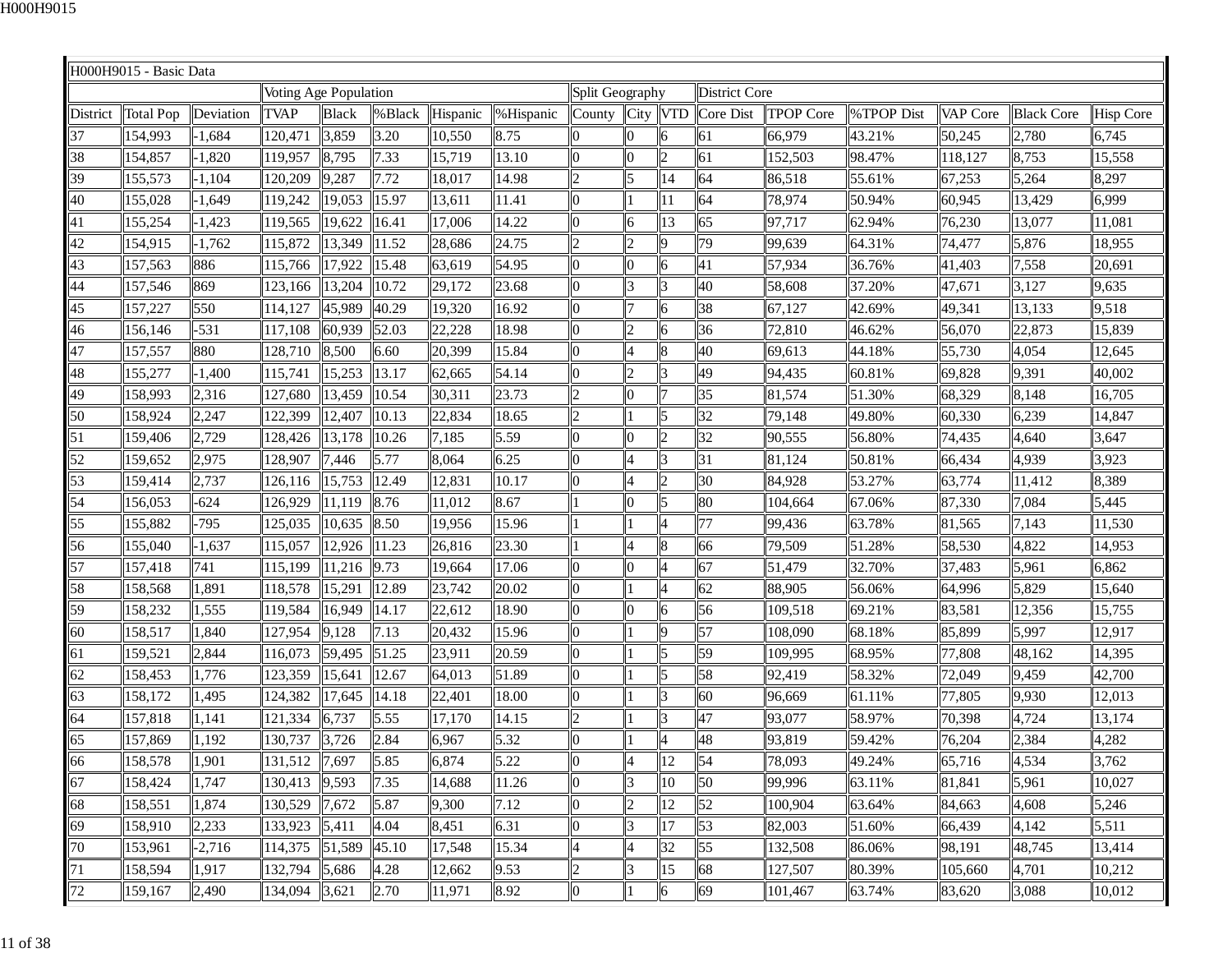|          | H000H9015 - Basic Data |           |                       |              |         |          |           |                      |                |                          |                      |                  |            |          |                   |                  |
|----------|------------------------|-----------|-----------------------|--------------|---------|----------|-----------|----------------------|----------------|--------------------------|----------------------|------------------|------------|----------|-------------------|------------------|
|          |                        |           | Voting Age Population |              |         |          |           | Split Geography      |                |                          | <b>District Core</b> |                  |            |          |                   |                  |
| District | <b>Total Pop</b>       | Deviation | <b>TVAP</b>           | <b>Black</b> | % Black | Hispanic | %Hispanic | County               | City VTD       |                          | Core Dist            | <b>TPOP Core</b> | %TPOP Dist | VAP Core | <b>Black Core</b> | <b>Hisp Core</b> |
| 73       | 159,332                | 2,655     | 126,277               | 4,695        | 3.71    | 9,088    | 7.19      | 2                    |                | 8                        | 67                   | 159,332          | 100%       | 126,277  | 4,695             | 9,088            |
| 74       | 157,964                | 1,287     | 133,818               | 3,424        | 2.55    | 5,281    | 3.94      | l0                   |                | $\overline{c}$           | 70                   | 91,851           | 58.14%     | 81,407   | 940               | 2,135            |
| 75       | 159,978                | 3,301     | 137,100               | 7,477        | 5.45    | 6,397    | 4.66      | $\overline{0}$       |                | $\bf{0}$                 | 71                   | 100,801          | 63.00%     | 86,072   | 4,088             | 3,831            |
| 76       | 154,315                | $-2,362$  | 136,774               | 1,891        | 1.38    | 12,188   | 8.91      | $\overline{0}$       | 0              | 3                        | 75                   | 125,644          | 81.42%     | 110,315  | .568              | 11,452           |
| 77       | 155,689                | -988      | 120,868               | 4,879        | 4.03    | 20,820   | 17.22     | $\overline{0}$       | <sup>0</sup>   | 5                        | 74                   | 147,355          | 94.64%     | 115,063  | 4,465             | 19,717           |
| 78       | 154,554                | $-2,123$  | 124,508               | 16,895       | 13.56   | 17,806   | 14.30     | $\overline{0}$       | n              | 6                        | $\overline{73}$      | 117,907          | 76.28%     | 92,958   | 15,863            | 14,414           |
| 79       | 154,196                | $-2,481$  | 115,735               | 12,442       | 10.75   | 25,158   | 21.73     | $\overline{0}$       | 0              | $\overline{4}$           | 73                   | 68,293           | 44.28%     | 50,165   | 6,327             | 12,677           |
| 80       | 155,637                | $-1,040$  | 116,289               | 10,168       | 8.74    | 38,615   | 33.20     | 11                   | 0              | 3                        | 101                  | 92,598           | 59.49%     | 70,122   | 5,295             | 19,420           |
| 81       | 157,651                | 974       | 120,176               | 20,788       | 17.29   | 20,315   | 16.90     | $\overline{0}$       |                | $\overline{c}$           | 78                   | 70,359           | 44.62%     | 52,538   | 3,407             | 8,428            |
| 82       | 156,387                | $-290$    | 127,360               | 4,861        | 3.81    | 14,967   | 11.75     | $\overline{2}$       | $\overline{c}$ | 3                        | 82                   | 123,735          | 79.12%     | 100,574  | 3,857             | 11,336           |
| 83       | 156,487                | -190      | 121,640               | 14,664       | 12.05   | 15,219   | 12.51     | 2                    | 2              |                          | 81                   | 107,957          | 68.98%     | 84,860   | 8,758             | 9,760            |
| 84       | 156,530                | 147       | 124,070               | 23,531       | 18.96   | 16,933   | 13.64     | $\overline{0}$       |                | 12                       | 81                   | 87,271           | 55.75%     | 70,083   | 8,291             | 8,958            |
| 85       | 158,023                | 1,346     | 129,890               | 11,215       | 8.63    | 13,172   | 10.14     | $\overline{0}$       | 13             | 3                        | 83                   | 121,295          | 76.75%     | 98,897   | 5,035             | 8,567            |
| 86       | 156,784                | 107       | 116,190               | 19,416       | 16.71   | 22,630   | 19.47     | 0                    | $\overline{c}$ | 6                        | 85                   | 94,529           | 60.29%     | 70,204   | 7,580             | 11,972           |
| 87       | 156,651                | $-26$     | 115,245               | 18,053       | 15.66   | 57,646   | 50.02     | $\overline{0}$       | $\overline{4}$ | $\vert$ 9                | 89                   | 75,963           | 48.49%     | 56,561   | 9,044             | 30,053           |
| 88       | 156,720                | 43        | 119,233               | 61,723       | 51.76   | 17,051   | 14.30     | 0                    | 6              | 10                       | 84                   | 83,680           | 53.39%     | 63,391   | 37,511            | 6,937            |
| 89       | 155,172                | 1,505     | 133,938               | 10,181       | 7.60    | 12,772   | 9.53      | $\overline{0}$       |                |                          | 87                   | 93,654           | 60.35%     | 79,642   | 4,606             | 7,502            |
| 90       | 154,973                | $-1,704$  | 122,691               | 16,253       | 13.24   | 20,558   | 16.75     | 10                   |                | $\overline{c}$           | 85                   | 48,140           | 31.06%     | 34,727   | 5,254             | 6,631            |
| 91       | 156,622                | $-55$     | 138,975               | 6,737        | 4.84    | 9,986    | 7.18      | $\overline{0}$       | 13             | $\overline{\mathcal{A}}$ | 90                   | 60,996           | 38.94%     | 53,656   | 1,290             | 4,444            |
| 92       | 154,928                | 1,749     | 122,961               | 41,807       | 34.00   | 21,845   | 17.76     | $\overline{0}$       | 9              |                          | 92                   | 86,125           | 55.59%     | 66,114   | 29,963            | 12,967           |
| 93       | 157,815                | 1,138     | 136,996               | 7,312        | 5.33    | 15,319   | 11.18     | $\overline{0}$       | 5              |                          | 91                   | 119,117          | 75.47%     | 104,754  | 3,339             | 9,678            |
| 94       | 156,361                | $-316$    | 121,003               | 66,025       | 54.56   | 14,582   | 12.05     | $\overline{0}$       |                | 6                        | 93                   | 111,967          | 71.60%     | 85,308   | 49,515            | 9,310            |
| 95       | 154,882                | $-1,795$  | 116,852               | 67,381       | 57.66   | 19,768   | 16.91     | 0                    |                | 5                        | 94                   | 109,506          | 70.70%     | 81,177   | 53,826            | 11,058           |
| 96       | 155,093                | $-1,584$  | 118,600               | 18,763       | 15.82   | 22,580   | 19.03     | $\overline{0}$       | 3              |                          | 95                   | 75,567           | 48.72%     | 61,431   | 10,836            | 11,935           |
| 97       | 155,698                | -979      | 119,122               | 20,105       | 16.87   | 28,929   | 24.28     | $\overline{0}$       |                | $\overline{c}$           | 96                   | 104,795          | 67.30%     | 80,412   | 13,619            | 17,936           |
| 98       | 155,184                | 1,493     | 121,432               | 15,624       | 12.86   | 28,798   | 23.71     | $\overline{0}$       | 15             | 6                        | 98                   | 73,636           | 47.45%     | 58,993   | 10,972            | 13,380           |
| 99       | 155,729                | -948      | 119,855               | 15,479       | 12.91   | 34,908   | 29.12     | $\overline{0}$       |                | 3                        | 100                  | 77,347           | 49.66%     | 59,504   | 9,714             | 16,659           |
| 100      | 154,784                | 1,893     | 131,836               | 8,059        | 6.11    | 44,818   | 33.99     | 2                    | 6              | $\bf{0}$                 | 106                  | 85,081           | 54.96%     | 71,139   | 3,381             | 28,752           |
| 101      | 154,888                | $-1,789$  | 117,447               | 42,721       | 36.37   | 39,557   | 33.68     | 0                    | 4              |                          | 99                   | 67,642           | 43.67%     | 52,866   | 10,531            | 20,164           |
| 102      | 156,933                | 256       | 116,492               | 61,464 52.76 |         | 43,561   | 37.39     | $ 2\rangle$          | 3              | 4                        | 103                  | 73,147           | 46.61%     | 53,297   | 36,867            | 16,718           |
| 103      | 155,833                | $-844$    | 115,612               | 11,609       | 10.04   | 94,906   | 82.09     | $ 2\rangle$          | 5              |                          | 102                  | 107,788          | 69.16%     | 81,610   | 4,338             | 74,116           |
| 104      | 155,234                | $-1,443$  | 113,419               | 12,449       | 10.97   | 49,039   | 43.23     | 10                   | 4              | $\overline{c}$           | 101                  | 55,479           | 35.73%     | 39,587   | 6,719             | 18,035           |
| 105      | 155,451                | 1,226     | 115,606               | 12,953       | 11.20   | 79,406   | 68.68     | $\vert 3 \vert$      | 13             |                          | 112                  | 64,209           | 41.30%     | 47,572   | 6,138             | 30,826           |
| 106      | 155,463                | $-1,214$  | 135,187               | 3,993        | 2.95    | 13,852   | 10.24     | 0                    | 0              | $\overline{4}$           | 76                   | 133,860          | 86.10%     | 116,217  | 3,619             | 11,741           |
| 107      | 156,985                | 308       | 117,467               | 66,796 56.86 |         | 31,000   | 26.39     | $\overline{0}$       | 13             | $\overline{2}$           | 104                  | 85,245           | 54.30%     | 64,574   | 33,992            | 19,132           |
| 108      | 157,325                | 648       | 119,723               | 75,033 62.67 |         | 30,690   | 25.63     | $\vert\vert 0 \vert$ | $\overline{4}$ | 6                        | 108                  | 99,937           | 63.52%     | 76,827   | 43,950            | 20,931           |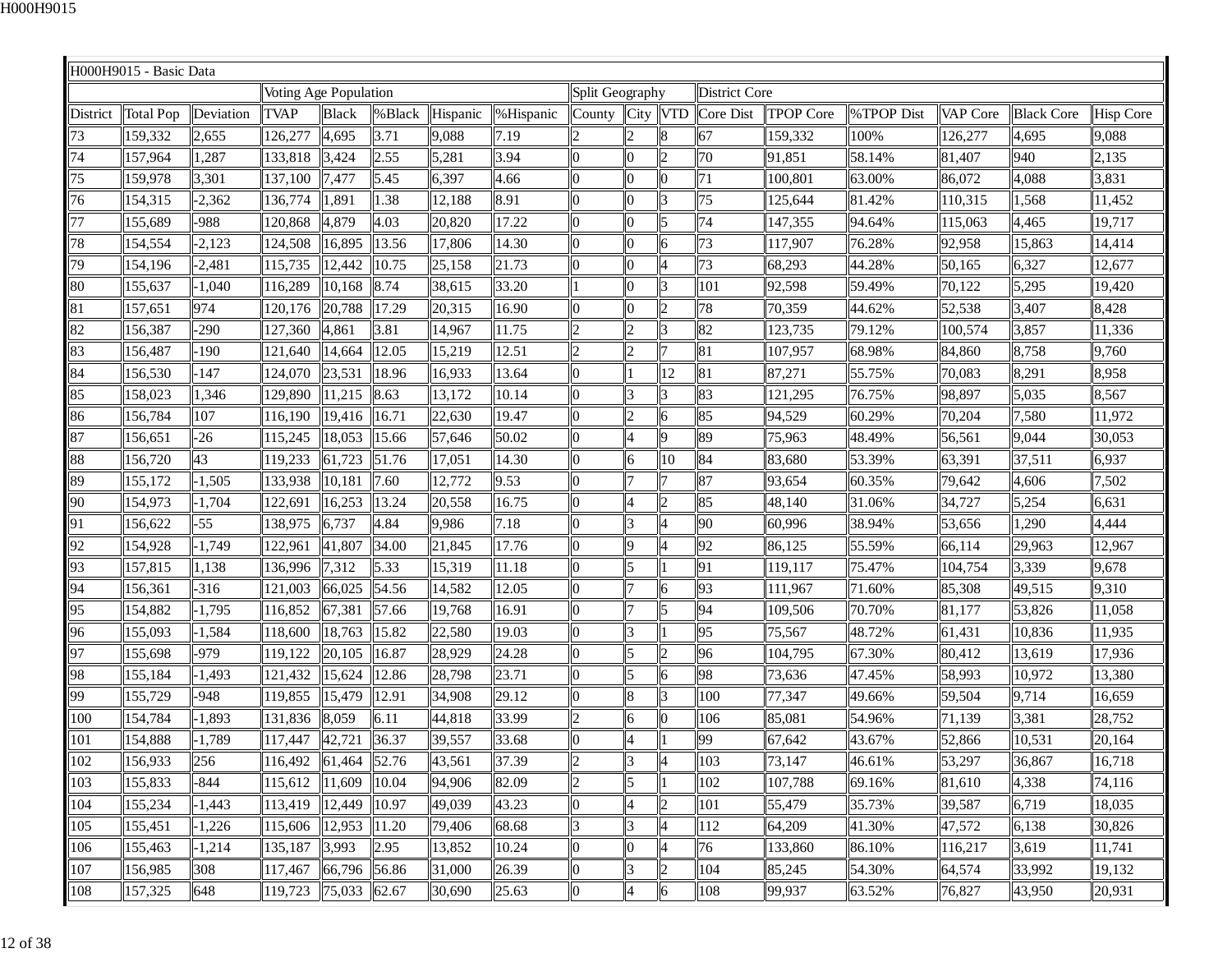|          | H000H9015 - Basic Data |           |                       |              |         |          |           |                 |      |            |                      |                  |            |          |                   |                  |
|----------|------------------------|-----------|-----------------------|--------------|---------|----------|-----------|-----------------|------|------------|----------------------|------------------|------------|----------|-------------------|------------------|
|          |                        |           | Voting Age Population |              |         |          |           | Split Geography |      |            | <b>District Core</b> |                  |            |          |                   |                  |
| District | <b>Total Pop</b>       | Deviation | <b>TVAP</b>           | <b>Black</b> | % Black | Hispanic | %Hispanic | County          | City | <b>VTD</b> | Core Dist            | <b>TPOP Core</b> | %TPOP Dist | VAP Core | <b>Black Core</b> | <b>Hisp Core</b> |
| 109      | 157,576                | 899       | 120,973               | 60,595       | 50.08   | 56,205   | 46.46     |                 |      |            | 109                  | 92,161           | 58.48%     | 70,627   | 34,980            | 30,663           |
| 110      | 155,488                | $-1.189$  | 123,183               | 7,573        | 6.14    | 110,212  | 89.47     |                 |      |            | 110                  | 86,385           | 55.55%     | 68,646   | 4,069             | 60,737           |
| 111      | 156,661                | -16       | 128,291               | 4,679        | 3.64    | 119,679  | 93.28     |                 |      |            | 111                  | 68,554           | 43.75%     | 56,091   | 1,975             | 50,773           |
| 112      | 155,322                | $-1,355$  | 127,428               | 6,031        | 4.73    | 115, 154 | 90.36     |                 |      |            | 113                  | 57,834           | 37.23%     | 46,667   | 2,217             | 43,444           |
| 113      | 154,252                | $-2,425$  | 132,169               | 8,266        | 6.25    | 68,788   | 52.04     |                 |      | IO         | 107                  | 77,120           | 49.99%     | 67,980   | 2,912             | 36,504           |
| 114      | 156,412                | $-265$    | 124,335               | 8,874        | 7.13    | 79,402   | 63.86     |                 |      | Iq         | 117                  | 73,796           | 47.18%     | 58,496   | 3,851             | 38,200           |
| 115      | 156,215                | $-462$    | 123,590               | 7,034        | 5.69    | 80,961   | 65.50     |                 |      | 8          | 115                  | 77,429           | 49.56%     | 60,923   | 2,183             | 41,620           |
| 116      | 157,565                | 888       | 129,115               | 4,058        | 3.14    | 109,189  | 84.56     |                 |      | 13         | 114                  | 84,284           | 53.49%     | 69,590   | 2,713             | 56,592           |
| 117      | 156,881                | 204       | 108,393               | 40,097       | 36.99   | 59,779   | 55.15     |                 |      | I٢         | 118                  | 115,611          | 73.69%     | 80,375   | 34,267            | 41,259           |
| 118      | 156,562                | -115      | 121.790               | 7.771        | 6.38    | 98,900   | 81.20     |                 |      |            | 119                  | 90,486           | 57.79%     | 69,093   | 4,620             | 54,443           |
| 119      | 156,170                | $-507$    | 119,182               | 4,735        | 3.97    | 103,418  | 86.77     |                 |      |            | 116                  | 59,886           | 38.34%     | 45,992   | 2,766             | 37,953           |
| 120      | 154,924                | $-1,753$  | 122,292               | 10,970       | 8.97    | 49,064   | 40.12     |                 |      | l5         | 120                  | 93,941           | 60.63%     | 76,853   | 5,274             | 19,829           |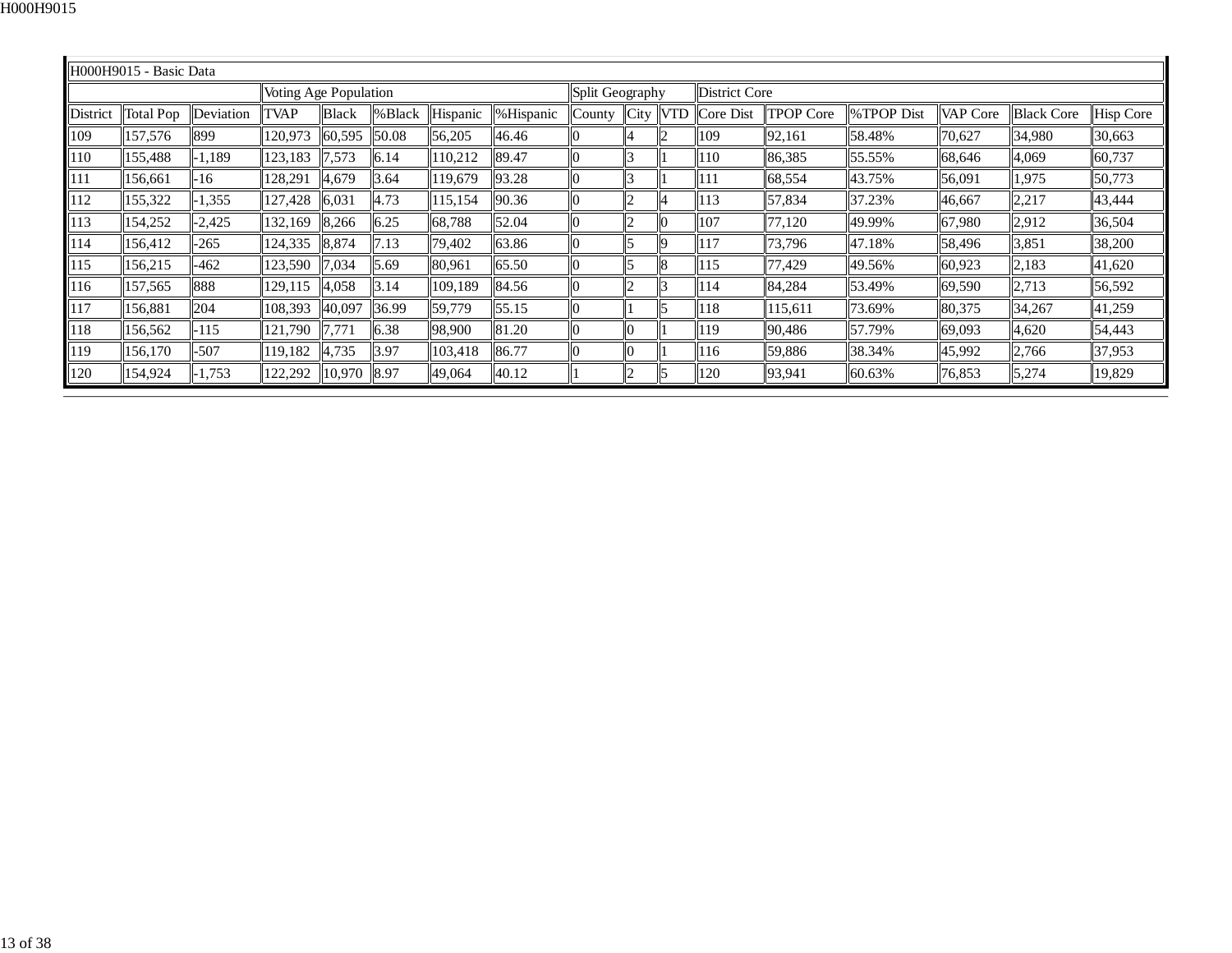|          |                         | H000H9015 Compare New District Core to the Current Districts |             |            |                  |                |              |                   |                    |               |
|----------|-------------------------|--------------------------------------------------------------|-------------|------------|------------------|----------------|--------------|-------------------|--------------------|---------------|
| District | <b>Current Dist</b>     | Common Pop                                                   | Pop of Part | Common VAP | <b>Black VAP</b> | % of the Black | Hispanic VAP | % or the Hispanic | <b>Haitian POP</b> | W. Indies POP |
|          |                         | 80,076                                                       | 50.84%      | 63,233     | 16.35%           | 42.02%         | 4.26%        | 59.19%            | 0.16%              | 0.67%         |
|          | 3                       | 39,731                                                       | 25.22%      | 30,274     | 33.12%           | 40.76%         | 3.81%        | 25.36%            | 0.73%              | 1.78%         |
|          |                         | 37,676                                                       | 23.92%      | 29,029     | 14.58%           | 17.20%         | 2.42%        | 15.44%            | 0.14%              | 0.54%         |
|          |                         | 86,522                                                       | 54.88%      | 68,575     | 27.87%           | 76.79%         | 4%           | 45.77%            | 0.26%              | 1.07%         |
|          | $\overline{c}$          | 59,377                                                       | 37.66%      | 46,888     | 11.95%           | 22.52%         | 6.15%        | 48.13%            | 0.12%              | 0.59%         |
|          |                         | 8,853                                                        | 5.61%       | 6,695      | 1.23%            | 0.33%          | 3.64%        | 4.07%             | 0%                 | 0%            |
|          |                         | 2,902                                                        | 1.84%       | 2,321      | 3.70%            | 0.34%          | 5.21%        | 2.01%             | 0.18%              | 0.40%         |
|          |                         | 105,568                                                      | 67.19%      | 81,041     | 6.16%            | 68.43%         | 2.92%        | 56.08%            | 0.04%              | 0.46%         |
|          |                         | 35,859                                                       | 22.82%      | 26,446     | 6.35%            | 23.02%         | 5.64%        | 35.36%            | 0.02%              | 0.33%         |
|          |                         | 15,679                                                       | 9.97%       | 11,829     | 5.27%            | 8.54%          | 3.05%        | 8.54%             | 0.00%              | 0.34%         |
|          |                         | 105,437                                                      | 66.91%      | 83,629     | 8.57%            | 59.14%         | 6.67%        | 72.40%            | 0.01%              | 0.44%         |
|          |                         | 35,694                                                       | 22.65%      | 26,421     | 16.09%           | 35.07%         | 6.09%        | 20.86%            | 0.01%              | 0.18%         |
|          |                         | 9,134                                                        | 5.79%       | 7,549      | 1.48%            | 0.92%          | 4.13%        | 4.04%             | 0%                 | 0%            |
|          |                         | 7,305                                                        | 4.63%       | 5,132      | 11.47%           | 4.85%          | 4.03%        | 2.68%             | 0%                 | 0.27%         |
|          | $\overline{\mathbf{5}}$ | 102,641                                                      | 64.38%      | 81,306     | 15.60%           | 73.08%         | 3.70%        | 64.17%            | 0.17%              | 0.39%         |
|          |                         | 56,768                                                       | 35.61%      | 44,848     | 10.41%           | 26.91%         | 3.75%        | 35.82%            | 0.06%              | 0.31%         |
| 6        | 6                       | 128,215                                                      | 80.61%      | 99,712     | 12.76%           | 94.34%         | 4.43%        | 85.36%            | 0.23%              | 0.59%         |
|          |                         | 30,840                                                       | 19.38%      | 24,733     | 3.08%            | 5.65%          | 3.06%        | 14.63%            | 0%                 | 0.08%         |
|          |                         | 67,787                                                       | 43.28%      | 52,382     | 15.82%           | 37.88%         | 4.25%        | 33.82%            | 0.31%              | 0.53%         |
|          | Q                       | 35,850                                                       | 22.89%      | 32,034     | 13.62%           | 19.96%         | 6.84%        | 33.29%            | 0.34%              | 1.30%         |
|          | 8                       | 21,133                                                       | 13.49%      | 16,580     | 29.52%           | 22.38%         | 6.65%        | 16.73%            | 0.50%              | 1.61%         |
|          | 6                       | 19,721                                                       | 12.59%      | 16,378     | 20.17%           | 15.11%         | 4.51%        | 11.22%            | 0.02%              | 0.08%         |
|          | 10                      | 12,120                                                       | 7.73%       | 10,073     | 10.11%           | 4.65%          | 3.21%        | 4.91%             | 0%                 | 0.05%         |
| 8        | 8                       | 130,607                                                      | 84.89%      | 104,394    | 54.75%           | 91.99%         | 6.36%        | 79.65%            | 0.89%              | 2.93%         |
|          | 9                       | 18,454                                                       | 11.99%      | 15,619     | 27.63%           | 6.94%          | 6.57%        | 12.30%            | 0.82%              | 1.90%         |
|          |                         | 4,780                                                        | 3.10%       | 3,624      | 18.04%           | 1.05%          | 18.51%       | 8.03%             | 0%                 | 0.11%         |
|          | 9                       | 92,893                                                       | 58.78%      | 70,765     | 14.63%           | 41.01%         | 3.55%        | 50.94%            | 0.07%              | 0.54%         |
|          | 10                      | 55,070                                                       | 34.84%      | 43,982     | 30.19%           | 52.61%         | 3.73%        | 33.18%            | 0.04%              | 0.83%         |
|          | 11                      | 8,870                                                        | 5.61%       | 7,085      | 18.51%           | 5.19%          | 10.57%       | 15.14%            | 0%                 | 0%            |
|          | 8                       | 1,194                                                        | 0.75%       | 842        | 35.27%           | 1.17%          | 4.27%        | 0.72%             | 0%                 | 0%            |
| 10       | 11                      | 91,433                                                       | 59.69%      | 70,426     | 10.01%           | 35.71%         | 5.66%        | 67.70%            | 0%                 | 0.58%         |
|          | 10                      | 32,448                                                       | 21.18%      | 25,900     | 37.20%           | 48.77%         | 5.81%        | 25.53%            | 0.51%              | 0.85%         |
|          | 12                      | 29,274                                                       | 19.11%      | 21,649     | 14.15%           | 15.51%         | 1.84%        | 6.76%             | 0%                 | 0%            |
| 11       | 12                      | 73,671                                                       | 47.28%      | 57,713     | 6.35%            | 34.56%         | 2.83%        | 31.07%            | 0.04%              | 0.15%         |
|          | 18                      | 54,535                                                       | 35.00%      | 44,856     | 8.81%            | 37.23%         | 5.60%        | 47.67%            | 0.23%              | 0.41%         |
|          | 17                      | 25,805                                                       | 16.56%      | 18,681     | 14.54%           | 25.61%         | 5.63%        | 19.94%            | 0%                 | 0.71%         |
|          | 14                      | 1,786                                                        | 1.14%       | 1,425      | 19.29%           | 2.59%          | 4.84%        | 1.30%             | 0%                 | $0\%$         |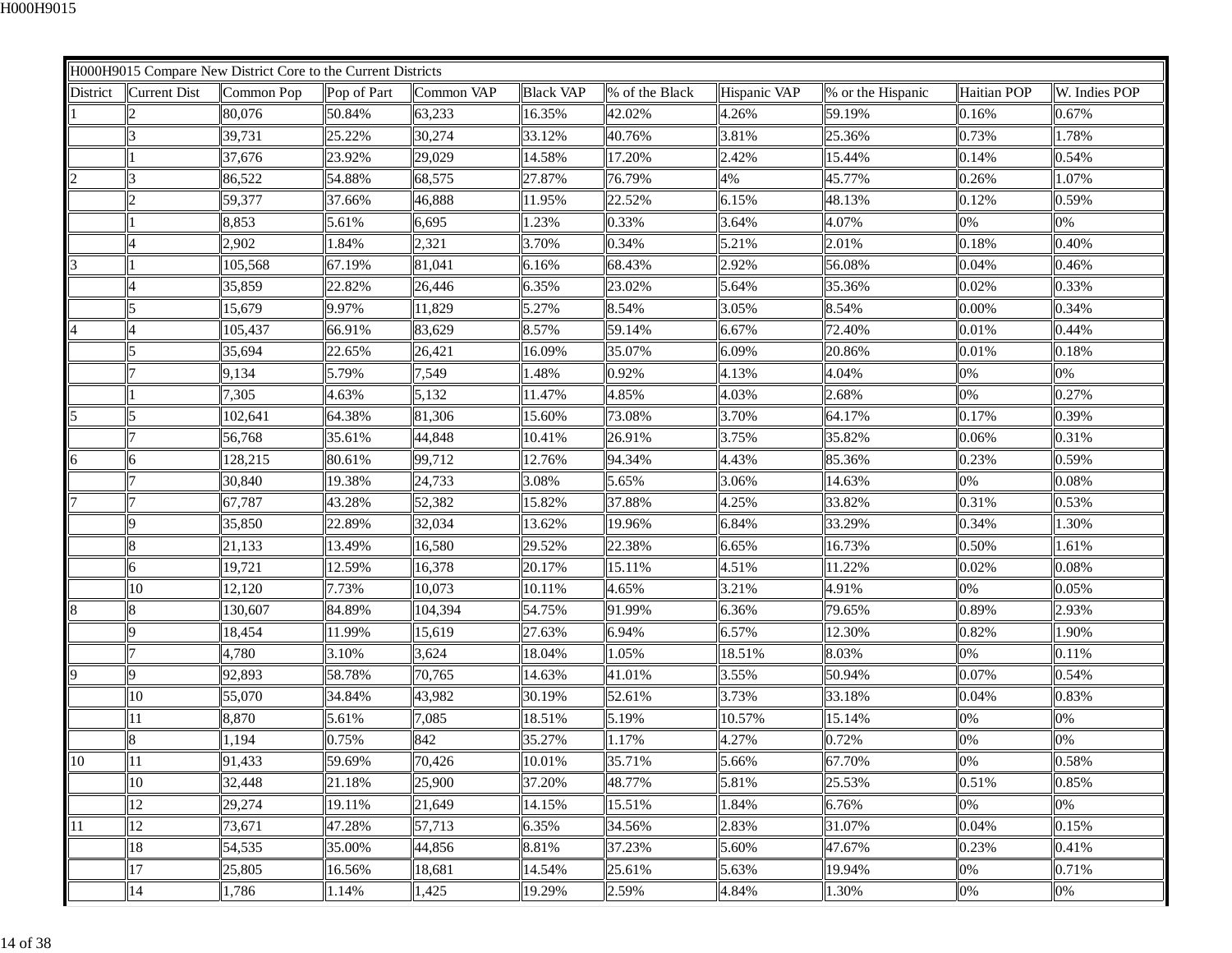| H000H9015 Compare New District Core to the Current Districts |             |            |                  |                |              |                   |             |               |
|--------------------------------------------------------------|-------------|------------|------------------|----------------|--------------|-------------------|-------------|---------------|
| District<br>Current Dist<br>Common Pop                       | Pop of Part | Common VAP | <b>Black VAP</b> | % of the Black | Hispanic VAP | % or the Hispanic | Haitian POP | W. Indies POP |
| 12<br>17<br>101,745                                          | 65.26%      | 76,632     | 14.44%           | 67.92%         | 8.30%        | 59.91%            | 0.28%       | 1.10%         |
| 18<br>30,834                                                 | 19.77%      | 24,989     | 9.80%            | 15.02%         | 7.77%        | 18.29%            | 0.00%       | 0.70%         |
| 16<br>19,140                                                 | 12.27%      | 14,847     | 14.28%           | 13.01%         | 13.41%       | 18.73%            | 0.73%       | 1.45%         |
| 15<br>4,109                                                  | 2.63%       | 3,208      | 20.48%           | 4.03%          | 10.13%       | 3.05%             | 0.36%       | 1.54%         |
| 58<br>14                                                     | 0.03%       | 51         | 0%               | 0%             | 0%           | 0%                | 0.38%       | 1.47%         |
| 85,150<br>13<br>15                                           | 54.35%      | 64,592     | 56.05%           | 59.86%         | 6.08%        | 56.82%            | 0.61%       | 1.18%         |
| 17<br>34,393                                                 | 21.95%      | 25,692     | 30.38%           | 12.90%         | 8.73%        | 32.45%            | 1.10%       | 1.62%         |
| 14<br>24,609                                                 | 15.70%      | 18,482     | 85.38%           | 26.09%         | 1.34%        | 3.59%             | 0.58%       | 1.38%         |
| 16<br>12,497                                                 | 7.97%       | 10,243     | 6.71%            | 1.13%          | 4.81%        | 7.12%             | 0.74%       | 0.98%         |
| 14<br>14<br>101,134                                          | 64.74%      | 73,954     | 57.30%           | 70.21%         | 4.49%        | 64.66%            | 0.53%       | 1.29%         |
| 15<br>25,758                                                 | 16.49%      | 18,736     | 73.23%           | 22.73%         | 3.08%        | 11.23%            | 0.15%       | 0.73%         |
| 13<br>24,863                                                 | 15.91%      | 18,835     | 17.53%           | 5.47%          | 5.54%        | 20.31%            | 0.90%       | 1.52%         |
| 16<br>4,448                                                  | 2.84%       | 3,405      | 27.87%           | 1.57%          | 5.72%        | 3.79%             | 0%          | 0.40%         |
| 15<br>13<br>90,340                                           | 57.80%      | 66,034     | 25.18%           | 71.13%         | 8.20%        | 65.44%            | 0.81%       | 1.62%         |
| 16<br>49,701                                                 | 31.80%      | 39,440     | 13.02%           | 21.97%         | 5.89%        | 28.08%            | 0.04%       | 0.73%         |
| 14<br>6,830                                                  | 4.37%       | 5,225      | 12.55%           | 2.80%          | 3.44%        | 2.17%             | 0.05%       | 0.86%         |
| 5,105<br>15                                                  | 3.26%       | 4,277      | 20.34%           | 3.72%          | 5.47%        | 2.82%             | 0%          | 1.00%         |
| 19<br>4,311                                                  | 2.75%       | 3,465      | 2.42%            | 0.35%          | 3.52%        | 1.47%             | 0%          | 0.43%         |
| 19<br>65,590<br>16                                           | 41.84%      | 50,969     | 7.44%            | 23.98%         | 6.93%        | 33.03%            | 0.08%       | 0.76%         |
| 54,642<br>16                                                 | 34.85%      | 44,167     | 18.74%           | 52.32%         | 11.14%       | 45.96%            | 0.06%       | 1.11%         |
| 18<br>32,134                                                 | 20.49%      | 24,874     | 11.12%           | 17.48%         | 7.42%        | 17.26%            | 0.13%       | 0.34%         |
| 15<br>4,389                                                  | 2.79%       | 3,352      | 29.29%           | 6.20%          | 11.93%       | 3.73%             | 0%          | 0.37%         |
| 17<br>57,611<br>20                                           | 36.47%      | 46,456     | 9.32%            | 67.03%         | 4.81%        | 39.93%            | 0.13%       | 0.85%         |
| 19<br>56,628                                                 | 35.85%      | 39,116     | 4.05%            | 24.56%         | 5.45%        | 38.11%            | 0.18%       | 0.22%         |
| 18<br>43,687                                                 | 27.66%      | 34,457     | 1.57%            | 8.39%          | 3.56%        | 21.95%            | 0%          | 0.11%         |
| 13<br>18<br>80,228                                           | 52.19%      | 56,761     | 13.38%           | 63.31%         | 8.62%        | 58.29%            | 0.47%       | 1.17%         |
| 19<br>49,099                                                 | 31.94%      | 37,739     | 9.65%            | 30.35%         | 7.07%        | 31.78%            | 0.67%       | 0.87%         |
| 12<br>12,820                                                 | 8.34%       | 9,434      | 3.02%            | 2.37%          | 2.99%        | 3.37%             | 0%          | 0%            |
| 20<br>11,411                                                 | 7.42%       | 8,009      | 5.93%            | 3.95%          | 6.84%        | 6.52%             | 0%          | 0.50%         |
| 138<br>21                                                    | 0.08%       | 113        | 0%               | 0%             | 1.76%        | 0.02%             | 0%          | 2.17%         |
| 19<br>21<br>96,544                                           | 62.92%      | 74,982     | 11.84%           | 50.84%         | 5.99%        | 70.67%            | 0%          | 0.20%         |
| 12<br>43,589                                                 | 28.40%      | 34,910     | 21.69%           | 43.36%         | 3.93%        | 21.62%            | 0.04%       | 0.80%         |
| 20<br>13,296                                                 | 8.66%       | 10,155     | 9.95%            | 5.78%          | 4.82%        | 7.70%             | 0%          | 0.70%         |
| 20<br>23<br>116,311                                          | 73.01%      | 94,037     | 35.58%           | 82.27%         | 7.60%        | 60.17%            | 0.70%       | 1.86%         |
| 22<br>35,738                                                 | 22.43%      | 31,393     | 19.16%           | 14.78%         | 12.68%       | 33.49%            | 0.33%       | 1.25%         |
| 3,146<br>11                                                  | 1.97%       | 2,459      | 19.92%           | 1.20%          | 5.04%        | 1.04%             | 0.26%       | 0.99%         |
| 24<br>3,020                                                  | 1.89%       | 2,321      | 15.38%           | 0.87%          | 25.98%       | 5.07%             | 0%          | 0.86%         |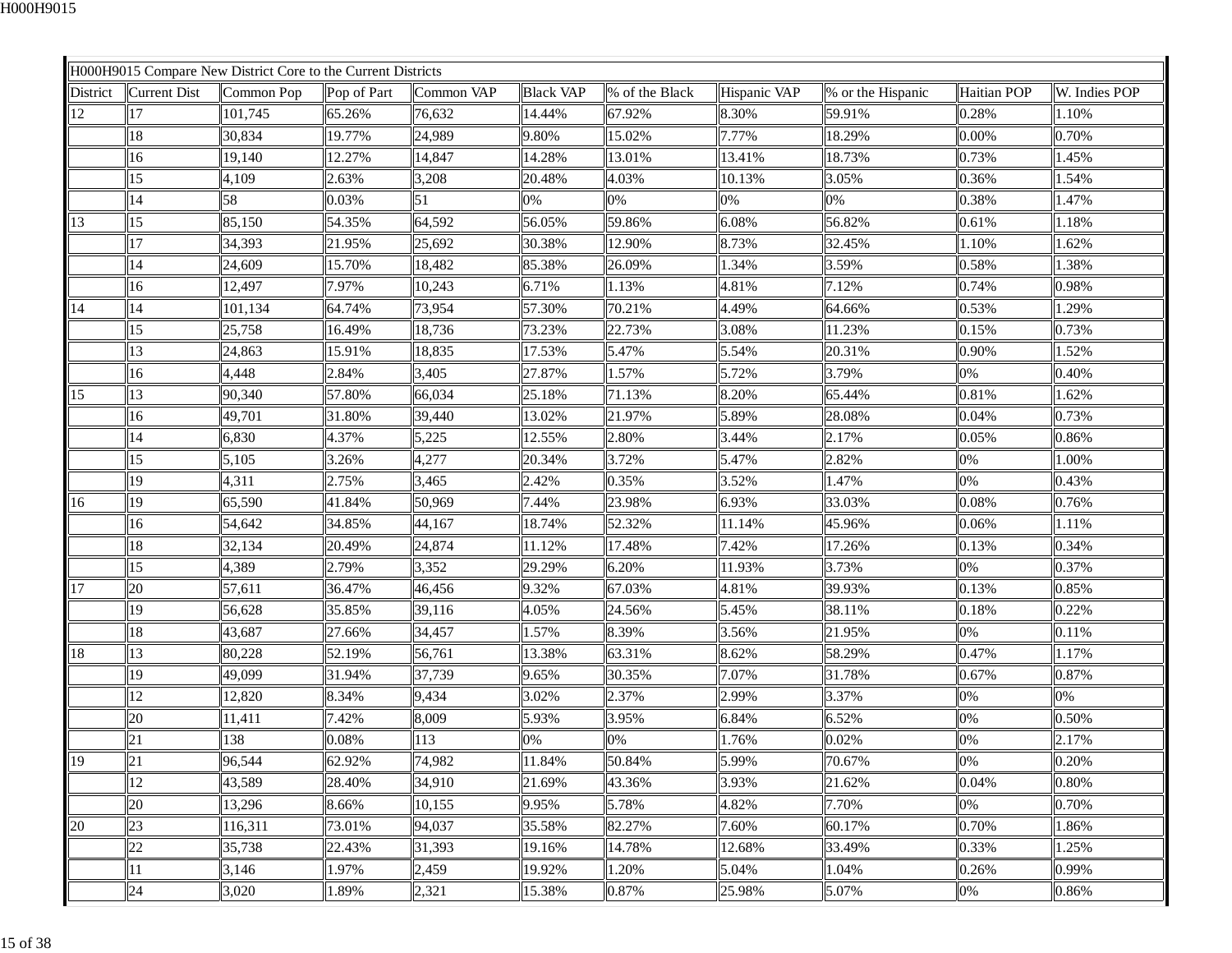|          |              | H000H9015 Compare New District Core to the Current Districts |             |            |                  |                |              |                   |             |               |
|----------|--------------|--------------------------------------------------------------|-------------|------------|------------------|----------------|--------------|-------------------|-------------|---------------|
| District | Current Dist | Common Pop                                                   | Pop of Part | Common VAP | <b>Black VAP</b> | % of the Black | Hispanic VAP | % or the Hispanic | Haitian POP | W. Indies POP |
|          | 10           | 1,080                                                        | 0.67%       | 812        | 42.73%           | 0.85%          | 3.07%        | 0.21%             | 0%          | 0.08%         |
| 21       | 11           | 59,774                                                       | 37.44%      | 46,783     | 7.66%            | 32.87%         | 5.47%        | 28.74%            | 0.15%       | 0.48%         |
|          | 22           | 59,103                                                       | 37.02%      | 48,088     | 8.73%            | 38.53%         | 8.71%        | 47.00%            | 0.20%       | 0.64%         |
|          | 23           | 23,700                                                       | 14.84%      | 20,107     | 9.43%            | 17.39%         | 8.77%        | 19.78%            | 0.77%       | 1.06%         |
|          | 10           | 17,066                                                       | 10.69%      | 13,776     | 8.85%            | 11.18%         | 2.88%        | 4.46%             | 0%          | 0.01%         |
| 22       | 22           | 81,898                                                       | 53.06%      | 69,432     | 6.32%            | 41.32%         | 9.14%        | 47.87%            | 0.13%       | 0.97%         |
|          | 24           | 35,599                                                       | 23.06%      | 27,471     | 12.39%           | 32.02%         | 18.87%       | 39.10%            | 0.56%       | 2.55%         |
|          | 10           | 33,430                                                       | 21.65%      | 26,106     | 10.61%           | 26.06%         | 6.35%        | 12.50%            | 0%          | 0.43%         |
|          | 43           | 3,254                                                        | 2.10%       | 2,785      | 0.35%            | 0.09%          | 2.19%        | 0.45%             | 0%          | 1.26%         |
|          | 23           | 165                                                          | 0.10%       | 146        | 35.61%           | 0.48%          | 4.79%        | $ 0.05\%$         | 0%          | 0.81%         |
| 23       | 24           | 122,338                                                      | 78.29%      | 94,780     | 9.67%            | 89.82%         | 8.69%        | 88.59%            | 0.03%       | 1.19%         |
|          | 21           | 31,439                                                       | 20.12%      | 25,487     | 2.06%            | 5.15%          | 3.63%        | 9.95%             | 0%          | 0.07%         |
|          | 23           | 2,472                                                        | 1.58%       | 1,841      | 27.86%           | 5.02%          | 7.33%        | 1.45%             | 0%          | 0.22%         |
| 24       | 20           | 119,635                                                      | 75.76%      | 96,536     | 9.56%            | 89.00%         | 6.74%        | 65.70%            | 0.30%       | 1.76%         |
|          | 26           | 32,484                                                       | 20.57%      | 26,776     | 3.47%            | 8.96%          | 8.23%        | 22.25%            | 0.02%       | 0.62%         |
|          | 21           | 5,773                                                        | 3.65%       | 4,202      | 4.99%            | 2.02%          | 28.39%       | 12.03%            | 0%          | 0.16%         |
|          | 27           |                                                              | 0.00%       |            | 0%               | 0%             | 0%           | 0%                | 0%          | 0.57%         |
| 25       | 28           | 88,905                                                       | 57.25%      | 74,860     | 3.46%            | 64.63%         | 3.12%        | 51.71%            | 0.13%       | 0.52%         |
|          | 26           | 35,954                                                       | 23.15%      | 29,631     | 2.19%            | 16.20%         | 3.37%        | 22.11%            | 0%          | 0.24%         |
|          | 27           | 30,415                                                       | 19.58%      | 26,275     | 2.93%            | 19.16%         | 4.49%        | 26.16%            | 0.21%       | 1.47%         |
| 26       | 27           | 101,336                                                      | 65.75%      | 82,496     | 28.96%           | 91.00%         | 6.49%        | 62.35%            | 0.57%       | 1.67%         |
|          | 26           | 45,989                                                       | 29.83%      | 36,468     | 5.47%            | 7.60%          | 8.19%        | 34.80%            | 0.01%       | 0.66%         |
|          | 28           | 6,797                                                        | 4.41%       | 5,986      | 6.13%            | 1.39%          | 4.07%        | 2.84%             | 1.70%       | 2.17%         |
| 27       | 28           | 58,473                                                       | 37.69%      | 45,477     | 6.74%            | 33.95%         | 13.16%       | 27.75%            | 0.19%       | 0.95%         |
|          | 26           | 50,583                                                       | 32.61%      | 39,964     | 7.42%            | 32.81%         | 19.31%       | 35.76%            | 0.58%       | 1.54%         |
|          | 25           | 35,258                                                       | 22.73%      | 27,118     | 8.05%            | 24.15%         | 23.06%       | 28.99%            | 1.25%       | 2.33%         |
|          | 33           | 10,796                                                       | 6.96%       | 8,348      | 9.83%            | 9.08%          | 19.34%       | 7.48%             | 0.47%       | 1.73%         |
| 28       | 33           | 95,911                                                       | 60.21%      | 72,126     | 12.60%           | 69.63%         | 12.70%       | 50.68%            | 0.10%       | 1.59%         |
|          | 34           | 63,372                                                       | 39.78%      | 49,293     | 8.04%            | 30.36%         | 18.09%       | 49.31%            | 0.22%       | 1.32%         |
| 29       | 34           | 71,977                                                       | 45.17%      | 55,869     | 9.74%            | 33.20%         | 16.93%       | 49.56%            | 0.25%       | 1.26%         |
|          | 37           | 50,912                                                       | 31.95%      | 40,906     | 10.45%           | 26.05%         | 14.62%       | 31.32%            | 0.09%       | 1.27%         |
|          | 25           | 29,014                                                       | 18.21%      | 21,579     | 16.30%           | 21.45%         | 13.98%       | 15.80%            | 0.25%       | 1.31%         |
|          | 33           | 7,414                                                        | 4.65%       | 5,017      | 63.06%           | 19.28%         | 12.57%       | 3.30%             | 0.35%       | 0.40%         |
| 30       | 37           | 79,003                                                       | 49.98%      | 60,979     | 9.09%            | 38.26%         | 17.57%       | 46.84%            | 0.73%       | 2.75%         |
|          | 38           | 78,963                                                       | 49.96%      | 59,310     | 15.06%           | 61.69%         | 20.49%       | 53.11%            | 1.12%       | 3.02%         |
|          | 36           | 72                                                           | 0.04%       | 66         | 9.09%            | 0.04%          | 16.66%       | 0.04%             | 7.69%       | 7.69%         |
| 31       | 25           | 114,759                                                      | 73.39%      | 91,814     | 7.37%            | 63.91%         | 7.30%        | 78.36%            | 0.21%       | 0.61%         |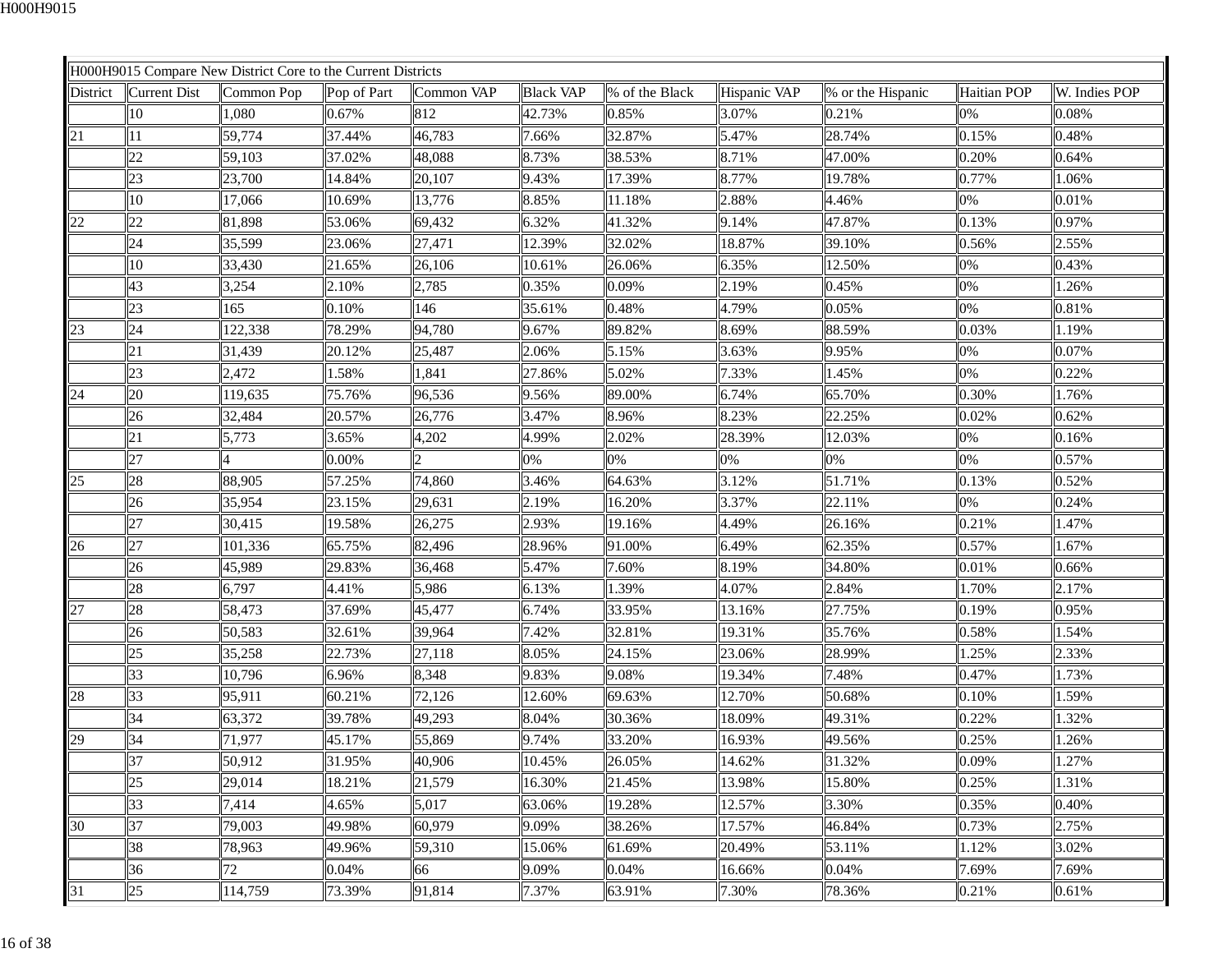|          |              | H000H9015 Compare New District Core to the Current Districts |             |            |                  |                |              |                   |             |               |
|----------|--------------|--------------------------------------------------------------|-------------|------------|------------------|----------------|--------------|-------------------|-------------|---------------|
| District | Current Dist | Common Pop                                                   | Pop of Part | Common VAP | <b>Black VAP</b> | % of the Black | Hispanic VAP | % or the Hispanic | Haitian POP | W. Indies POP |
|          | 42           | 33,456                                                       | 21.39%      | 28,239     | 13.24%           | 35.31%         | 5.03%        | 16.62%            | 0.16%       | 0.92%         |
|          | 21           | 4,703                                                        | 3.00%       | 3,806      | 0.49%            | 0.17%          | 5.09%        | 2.26%             | 0%          | 0%            |
|          | 41           | 3,448                                                        | 2.20%       | 2,711      | 2.32%            | 0.59%          | 8.66%        | 2.74%             | 1.11%       | 2.48%         |
| 32       | 41           | 105,433                                                      | 67.53%      | 76,588     | 12.06%           | 70.53%         | 17.71%       | 66.06%            | 0.37%       | 2.94%         |
|          | 42           | 49,273                                                       | 31.56%      | 37,184     | 9.93%            | 28.19%         | 17.84%       | 32.30%            | 0.75%       | 1.96%         |
|          | 38           | 1,347                                                        | 0.86%       | 996        | 16.66%           | 1.26%          | 33.03%       | 1.60%             | 1.27%       | 2.30%         |
|          | 40           | 65                                                           | 0.04%       | 48         | 0%               | 0%             | 8.33%        | $ 0.01\%$         | 1.31%       | 1.31%         |
| 33       | 42           | 132,137                                                      | 84.42%      | 119,310    | 7.64%            | 85.54%         | 4.41%        | 79.82%            | 0.23%       | 0.69%         |
|          | 44           | 12,558                                                       | 8.02%       | 10,217     | 10.77%           | 10.33%         | 7.22%        | 11.18%            | 0.05%       | 0.37%         |
|          | 21           | 6,466                                                        | 4.13%       | 5,757      | 4.32%            | 2.33%          | 3.52%        | 3.07%             | 0%          | 0.43%         |
|          | 24           | 5,360                                                        | 3.42%       | 4,162      | 4.56%            | 1.78%          | 9.37%        | 5.91%             | 0%          | 0.16%         |
| 34       | 43           | 150,684                                                      | 95.88%      | 126,202    | 2.66%            | 96.68%         | 4.17%        | 95.88%            | 0.01%       | 0.38%         |
|          | 44           | 6,459                                                        | 4.11%       | 5,482      | 2.09%            | 3.31%          | 4.12%        | 4.11%             | 0.16%       | 0.43%         |
| 35       | 44           | 148,757                                                      | 94.82%      | 118,478    | 5.37%            | 98.59%         | 9.43%        | 97.64%            | 0.10%       | 0.45%         |
|          | 43           | 8,114                                                        | 5.17%       | 7,300      | 1.24%            | 1.40%          | 3.69%        | 2.35%             | 0%          | 0.01%         |
| 36       | 46           | 99,576                                                       | 64.30%      | 81,626     | 2.18%            | 56.97%         | 7.91%        | 66.21%            | 0.01%       | 0.15%         |
|          | 45           | 46,818                                                       | 30.23%      | 37,347     | 2.81%            | 33.63%         | 7.29%        | 27.92%            | 0%          | 1.03%         |
|          | 48           | 8,453                                                        | 5.45%       | 6,723      | 4.37%            | 9.38%          | 8.50%        | 5.86%             | 0%          | 0.83%         |
| 37       | 61           | 66,979                                                       | 43.21%      | 50,245     | 5.53%            | 72.03%         | 13.42%       | 63.93%            | 0.19%       | 1.71%         |
|          | 46           | 43,196                                                       | 27.86%      | 34,837     | 1.42%            | 12.90%         | 5.17%        | 17.09%            | 0%          | 0.16%         |
|          | 45           | 41,979                                                       | 27.08%      | 33,142     | 1.66%            | 14.33%         | 5.55%        | 17.45%            | 0%          | 0.22%         |
|          | 44           | 2,042                                                        | 1.31%       | 1,605      | 0.99%            | 0.41%          | 7.85%        | 1.19%             | 0%          | 0.26%         |
|          | 48           | 797                                                          | 0.51%       | 642        | 1.86%            | 0.31%          | 5.14%        | 0.31%             | 0%          | 0%            |
| 38       | 61           | 152,503                                                      | 98.47%      | 118,127    | 7.40%            | 99.52%         | 13.17%       | 98.97%            | 0.14%       | 1.38%         |
|          | 44           | 1,836                                                        | 1.18%       | 1,444      | 2.21%            | 0.36%          | 8.37%        | 0.76%             | 0%          | 0%            |
|          | 62           | 518                                                          | 0.33%       | 386        | 2.59%            | 0.11%          | 10.36%       | 0.25%             | 0%          | 0%            |
| 39       | 64           | 86,518                                                       | 55.61%      | 67,253     | 7.82%            | 56.68%         | 12.33%       | 46.05%            | 0.10%       | 0.90%         |
|          | 65           | 49,793                                                       | 32.00%      | 38,171     | 8.79%            | 36.15%         | 17.56%       | 37.22%            | 0.69%       | 1.61%         |
|          | 41           | 19,249                                                       | 12.37%      | 14,778     | 4.47%            | 7.11%          | 20.39%       | 16.72%            | 0.96%       | 2.88%         |
|          | 63           | 13                                                           | 0.00%       |            | 57.14%           | 0.04%          | 0%           | 0%                | 0%          | 0%            |
| 40       | 64           | 78,974                                                       | 50.94%      | 60,945     | 22.03%           | 70.48%         | 11.48%       | 51.42%            | 0.46%       | 1.40%         |
|          | 63           | 63,306                                                       | 40.83%      | 49,094     | 9.94%            | 25.62%         | 11.60%       | 41.87%            | 0.08%       | 0.50%         |
|          | 66           | 12,748                                                       | 8.22%       | 9,203      | 8.05%            | 3.88%          | 9.92%        | 6.70%             | 0%          | 0.19%         |
| 41       | 65           | 97,717                                                       | 62.94%      | 76,230     | 17.15%           | 66.64%         | 14.53%       | 65.15%            | 1.84%       | 2.79%         |
|          | 66           | 34,251                                                       | 22.06%      | 25,807     | 13.61%           | 17.90%         | 15.01%       | 22.78%            | 1.52%       | 2.54%         |
|          | 63           | 23,286                                                       | 14.99%      | 17,528     | 17.29%           | 15.45%         | 11.69%       | 12.05%            | 1.44%       | 1.70%         |
| 42       | 79           | 99,639                                                       | 64.31%      | 74,477     | 7.88%            | 44.01%         | 25.45%       | 66.07%            | 0.83%       | 2.49%         |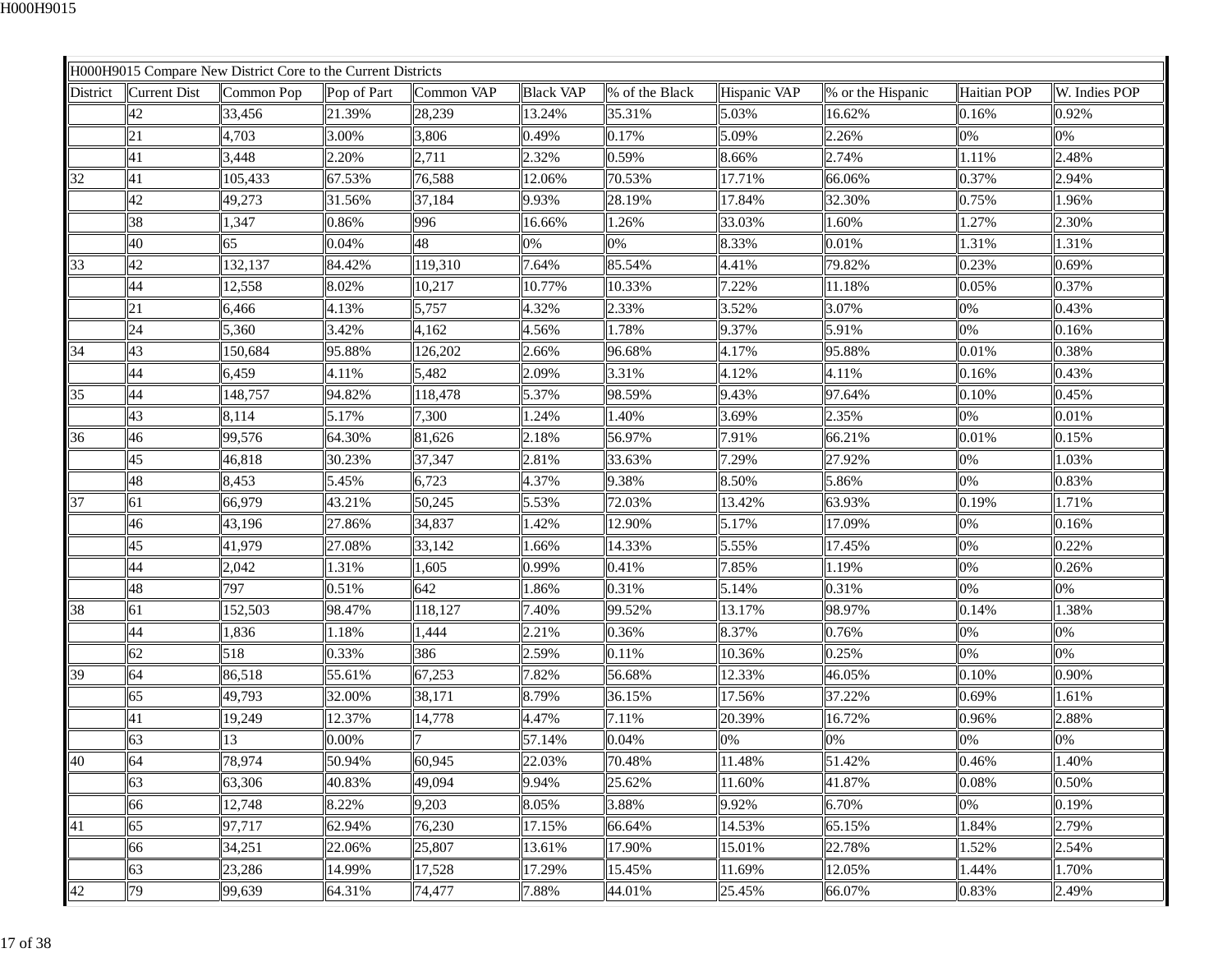|          |                     | H000H9015 Compare New District Core to the Current Districts |             |            |                  |                |              |                   |                    |               |
|----------|---------------------|--------------------------------------------------------------|-------------|------------|------------------|----------------|--------------|-------------------|--------------------|---------------|
| District | <b>Current Dist</b> | Common Pop                                                   | Pop of Part | Common VAP | <b>Black VAP</b> | % of the Black | Hispanic VAP | % or the Hispanic | <b>Haitian POP</b> | W. Indies POP |
|          | 65                  | 31,992                                                       | 20.65%      | 23,573     | 16.58%           | 29.29%         | 31.37%       | 25.78%            | 1.59%              | 4.08%         |
|          | 66                  | 23,284                                                       | 15.03%      | 17,822     | 19.99%           | 26.69%         | 13.10%       | 8.13%             | $0.00\%$           | 0.75%         |
| 43       | 41                  | 57,934                                                       | 36.76%      | 41,403     | 18.25%           | 42.17%         | 49.97%       | 32.52%            | 3.35%              | 8.15%         |
|          | 79                  | 56,738                                                       | 36.00%      | 42,585     | 11.72%           | 27.84%         | 53.29%       | 35.67%            | 0.85%              | 2.06%         |
|          | 49                  | 42,891                                                       | 27.22%      | 31,778     | 16.90%           | 29.97%         | 63.67%       | 31.80%            | 1.27%              | 4.64%         |
| 44       | 40                  | 58,608                                                       | 37.20%      | 47,671     | 6.55%            | 23.68%         | 20.21%       | 33.02%            | 0.88%              | 2.46%         |
|          | 41                  | 46,478                                                       | 29.50%      | 35,130     | 10.55%           | 28.08%         | 13.74%       | 16.54%            | 0.46%              | 2.07%         |
|          | 49                  | 34,723                                                       | 22.03%      | 26,245     | 12.36%           | 24.58%         | 43.73%       | 39.34%            | 1.79%              | 3.36%         |
|          | 36                  | 17,737                                                       | 11.25%      | 14,120     | 22.11%           | 23.65%         | 22.88%       | 11.07%            | 0.71%              | 3.16%         |
| 45       | 38                  | 67,127                                                       | 42.69%      | 49,341     | 26.61%           | 28.55%         | 19.29%       | 49.26%            | 0.94%              | 3.90%         |
|          | 39                  | 63,149                                                       | 40.16%      | 44,728     | 61.62%           | 59.93%         | 14.49%       | 33.56%            | 8.79%              | 19.46%        |
|          | 41                  | 19,701                                                       | 12.53%      | 14,795     | 17.21%           | 5.53%          | 17.85%       | 13.66%            | 2.51%              | 5.23%         |
|          | 36                  | 7,250                                                        | 4.61%       | 5,263      | 52.13%           | 5.96%          | 12.84%       | 3.49%             | 1.95%              | 5.24%         |
| 46       | 36                  | 72,810                                                       | 46.62%      | 56,070     | 40.79%           | 37.53%         | 28.24%       | 71.25%            | 9.65%              | 11.91%        |
|          | 39                  | 69,042                                                       | 44.21%      | 49,431     | 74.37%           | 60.32%         | 9.93%        | 22.09%            | 10.34%             | 17.93%        |
|          | 40                  | 7,416                                                        | 4.74%       | 6,016      | 18.79%           | 1.85%          | 19.79%       | 5.35%             | 0.55%              | 2.70%         |
|          | 38                  | 6,789                                                        | 4.34%       | 5,521      | 2.66%            | 0.24%          | 5.07%        | 1.25%             | 0%                 | 0%            |
|          | 41                  | 89                                                           | 0.05%       | 70         | 34.28%           | 0.03%          | 10%          | 0.03%             | 0%                 | 0%            |
| 47       | 40                  | 69,613                                                       | 44.18%      | 55,730     | 7.27%            | 47.69%         | 22.68%       | 61.98%            | 0.65%              | 1.97%         |
|          | 35                  | 37,163                                                       | 23.58%      | 30,267     | 3.89%            | 13.88%         | 8.32%        | 12.35%            | 0.06%              | 0.30%         |
|          | 36                  | 35,393                                                       | 22.46%      | 30,880     | 8.79%            | 31.96%         | 13.92%       | 21.07%            | 0%                 | 0.38%         |
|          | 38                  | 8,022                                                        | 5.09%       | 6,454      | 6.25%            | 4.75%          | 7.45%        | 2.35%             | 0%                 | 0.41%         |
|          | 37                  | 5,639                                                        | 3.57%       | 4,162      | 1.12%            | 0.55%          | 4.66%        | 0.95%             | 0%                 | 0%            |
|          | 34                  | 1,178                                                        | 0.74%       | 891        | 2.02%            | 0.21%          | 6.17%        | 0.26%             | $0\%$              | 4.16%         |
|          | 49                  | 549                                                          | 0.34%       | 326        | 24.53%           | 0.94%          | 62.57%       | 1.00%             | 4.11%              | 7.58%         |
| 48       | 49                  | 94,435                                                       | 60.81%      | 69,828     | 13.44%           | 61.56%         | 57.28%       | 63.83%            | 0.89%              | 2.94%         |
|          | 35                  | 20,483                                                       | 13.19%      | 15,437     | 11.76%           | 11.90%         | 47.76%       | 11.76%            | 1.63%              | 3.41%         |
|          | 36                  | 19,028                                                       | 12.25%      | 14,540     | 14.77%           | 14.08%         | 51.75%       | 12.00%            | 3.64%              | 5.30%         |
|          | 40                  | 13,962                                                       | 8.99%       | 10,316     | 13.88%           | 9.38%          | 50.01%       | 8.23%             | 4.63%              | 5.65%         |
|          | 32                  | 7,079                                                        | 4.55%       | 5,398      | 8.57%            | 3.03%          | 46.31%       | 3.98%             | 1.12%              | 2.43%         |
|          | 79                  | 290                                                          | 0.18%       | 222        | 0.90%            | 0.01%          | 47.29%       | 0.16%             | 0%                 | 0%            |
| 49       | 35                  | 81,574                                                       | 51.30%      | 68,329     | 11.92%           | 60.53%         | 24.44%       | 55.11%            | 0.56%              | 3.06%         |
|          | 33                  | 64,805                                                       | 40.75%      | 49,344     | 9.29%            | 34.06%         | 22.53%       | 36.68%            | 0.14%              | 1.53%         |
|          | 34                  | 7,592                                                        | 4.77%       | 6,022      | 6.24%            | 2.79%          | 15.62%       | 3.10%             | 0.35%              | 2.96%         |
|          | 36                  | 4,836                                                        | 3.04%       | 3,851      | 9.06%            | 2.59%          | 39.57%       | 5.02%             | 3.36%              | 6.75%         |
|          | 32                  | 186                                                          | 0.11%       | 134        | 0.74%            | 0.00%          | 15.67%       | 0.06%             | 0%                 | 0%            |
| 50       | 32                  | 79,148                                                       | 49.80%      | 60,330     | 10.34%           | 50.28%         | 24.60%       | 65.02%            | 0.30%              | 2.46%         |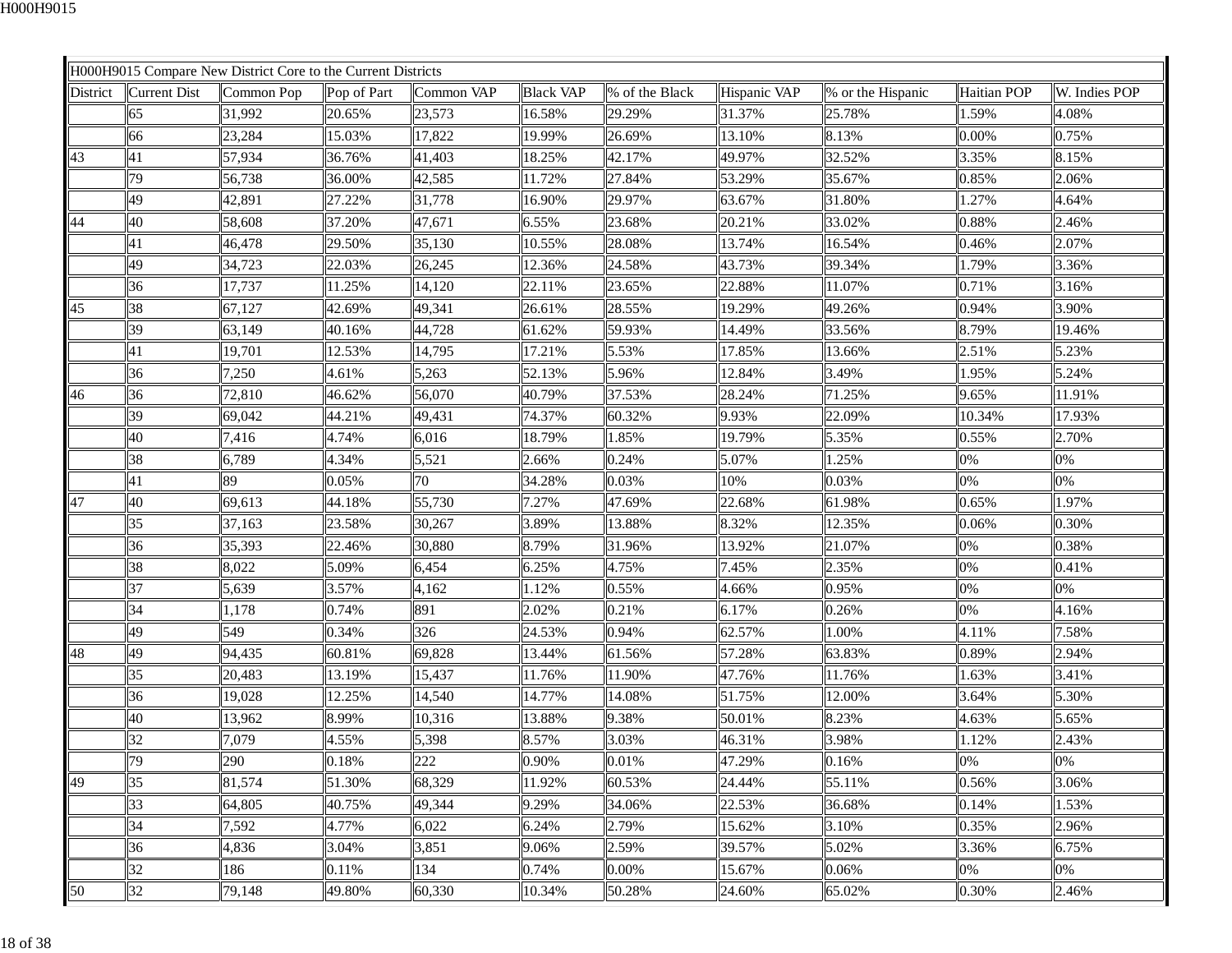|          |              | H000H9015 Compare New District Core to the Current Districts |             |            |                  |                |              |                   |                    |               |
|----------|--------------|--------------------------------------------------------------|-------------|------------|------------------|----------------|--------------|-------------------|--------------------|---------------|
| District | Current Dist | Common Pop                                                   | Pop of Part | Common VAP | <b>Black VAP</b> | % of the Black | Hispanic VAP | % or the Hispanic | <b>Haitian POP</b> | W. Indies POP |
|          | 29           | 46,523                                                       | 29.27%      | 36,994     | 11.85%           | 35.35%         | 5.21%        | 8.45%             | 0.03%              | 1.11%         |
|          | 33           | 17,736                                                       | 11.16%      | 12,827     | 6.27%            | 6.48%          | 21.75%       | 12.22%            | 0.09%              | 2.53%         |
|          | 35           | 15,515                                                       | 9.76%       | 12,246     | 7.96%            | 7.86%          | 26.66%       | 14.30%            | 0.04%              | 3.55%         |
|          | 79           |                                                              | 0.00%       |            | 0%               | 0%             | 0%           | 0%                | 0%                 | 0%            |
| 51       | 32           | 90,555                                                       | 56.80%      | 74,435     | 6.23%            | 35.21%         | 4.89%        | 50.75%            | 0.30%              | 0.70%         |
|          | 29           | 47,721                                                       | 29.93%      | 37,167     | 18.26%           | 51.51%         | 6.94%        | 35.94%            | 0.05%              | 0.65%         |
|          | 30           | 21,130                                                       | 13.25%      | 16,824     | 10.39%           | 13.27%         | 5.67%        | 13.29%            | 0.01%              | 0.62%         |
| 52       | 31           | 81,124                                                       | 50.81%      | 66,434     | 7.43%            | 66.33%         | 5.90%        | 48.64%            | 0.21%              | 0.73%         |
|          | 30           | 74,536                                                       | 46.68%      | 59,387     | 4.03%            | 32.21%         | 6.58%        | 48.49%            | 0.04%              | 0.73%         |
|          | 29           | 3,437                                                        | 2.15%       | 2,661      | 4.02%            | 1.43%          | 7.85%        | 2.59%             | 0.13%              | 0.73%         |
|          | 32           | 555                                                          | 0.34%       | 425        | 0.23%            | 0.01%          | 4.94%        | 0.26%             | 3.89%              | 4.72%         |
| 53       | 30           | 84,928                                                       | 53.27%      | 63,774     | 17.89%           | 72.44%         | 13.15%       | 65.38%            | 2.50%              | 8.01%         |
|          | 31           | 57,091                                                       | 35.81%      | 46,735     | 8.61%            | 25.54%         | 8.62%        | 31.40%            | 0.80%              | 2.78%         |
|          | 29           | 13,926                                                       | 8.73%       | 12,588     | 2.39%            | 1.91%          | 2.63%        | 2.58%             | 0.02%              | 0.51%         |
|          | 80           | 3,469                                                        | 2.17%       | 3,019      | 0.52%            | 0.10%          | 2.68%        | 0.63%             | 0%                 | 0%            |
| 54       | 80           | 104,664                                                      | 67.06%      | 87,330     | 8.11%            | 63.71%         | 6.23%        | 49.44%            | 0.73%              | 1.31%         |
|          | 29           | 48,683                                                       | 31.19%      | 37,617     | 6.69%            | 22.63%         | 14.54%       | 49.68%            | 0.24%              | 0.80%         |
|          | 78           | 2,706                                                        | 1.73%       | 1,982      | 76.58%           | 13.65%         | 4.84%        | 0.87%             | 1.80%              | 4.90%         |
| 55       | 77           | 99,436                                                       | 63.78%      | 81,565     | 8.75%            | 67.16%         | 14.13%       | 57.77%            | 0.30%              | 1.09%         |
|          | 79           | 30,534                                                       | 19.58%      | 23,338     | 7.50%            | 16.47%         | 20.88%       | 24.42%            | 0.03%              | 0.63%         |
|          | 66           | 12,234                                                       | 7.84%       | 9,716      | 9.51%            | 8.68%          | 20.61%       | 10.03%            | 0.24%              | 1.89%         |
|          | 78           | 9,847                                                        | 6.31%       | 7,391      | 9.52%            | 6.61%          | 16.62%       | 6.15%             | 0.25%              | 0.26%         |
|          | 80           | 3,831                                                        | 2.45%       | 3,025      | 3.70%            | 1.05%          | 10.54%       | 1.59%             | 0.21%              | 0.94%         |
| 56       | 66           | 79,509                                                       | 51.28%      | 58,530     | 8.23%            | 37.30%         | 25.54%       | 55.76%            | 0.00%              | 0.16%         |
|          | 63           | 40,669                                                       | 26.23%      | 29,500     | 15.58%           | 35.56%         | 16.34%       | 17.98%            | 0.10%              | 0.39%         |
|          | 72           | 34,862                                                       | 22.48%      | 27,027     | 12.97%           | 27.13%         | 26.05%       | 26.25%            | 0.55%              | 1.11%         |
| 57       | 67           | 51,479                                                       | 32.70%      | 37,483     | 15.90%           | 53.14%         | 18.30%       | 34.89%            | 0.38%              | 2.21%         |
|          | 56           | 44,825                                                       | 28.47%      | 30,782     | 8.54%            | 23.44%         | 13.64%       | 21.35%            | 0.01%              | 1.78%         |
|          | 62           | 32,205                                                       | 20.45%      | 23,876     | 8.08%            | 17.21%         | 12.23%       | 14.85%            | 0.10%              | 1.76%         |
|          | 63           | 28,909                                                       | 18.36%      | 23,058     | 3.00%            | 6.18%          | 24.63%       | 28.88%            | 0%                 | 0.19%         |
| 58       | 62           | 88,905                                                       | 56.06%      | 64,996     | 8.96%            | 38.12%         | 24.06%       | 65.87%            | 0.06%              | 0.45%         |
|          | 60           | 61,852                                                       | 39.00%      | 47,983     | 17.43%           | 54.69%         | 14.55%       | 29.42%            | 1.02%              | 2.41%         |
|          | 56           | 5,587                                                        | 3.52%       | 3,983      | 13.10%           | 3.41%          | 20.03%       | 3.36%             | 0%                 | 1.12%         |
|          | 59           | 1,850                                                        | 1.16%       | 1,308      | 43.42%           | 3.71%          | 22.47%       | 1.23%             | 3.49%              | 6.24%         |
|          | 61           | 374                                                          | 0.23%       | 308        | 2.59%            | 0.05%          | 8.11%        | 0.10%             | 0%                 | 0.16%         |
| 59       | 56           | 109,518                                                      | 69.21%      | 83,581     | 14.78%           | 72.90%         | 18.84%       | 69.67%            | 0.50%              | 2.28%         |
|          | 62           | 40,537                                                       | 25.61%      | 29,906     | 10.39%           | 18.34%         | 16.82%       | 22.25%            | 0.14%              | 1.19%         |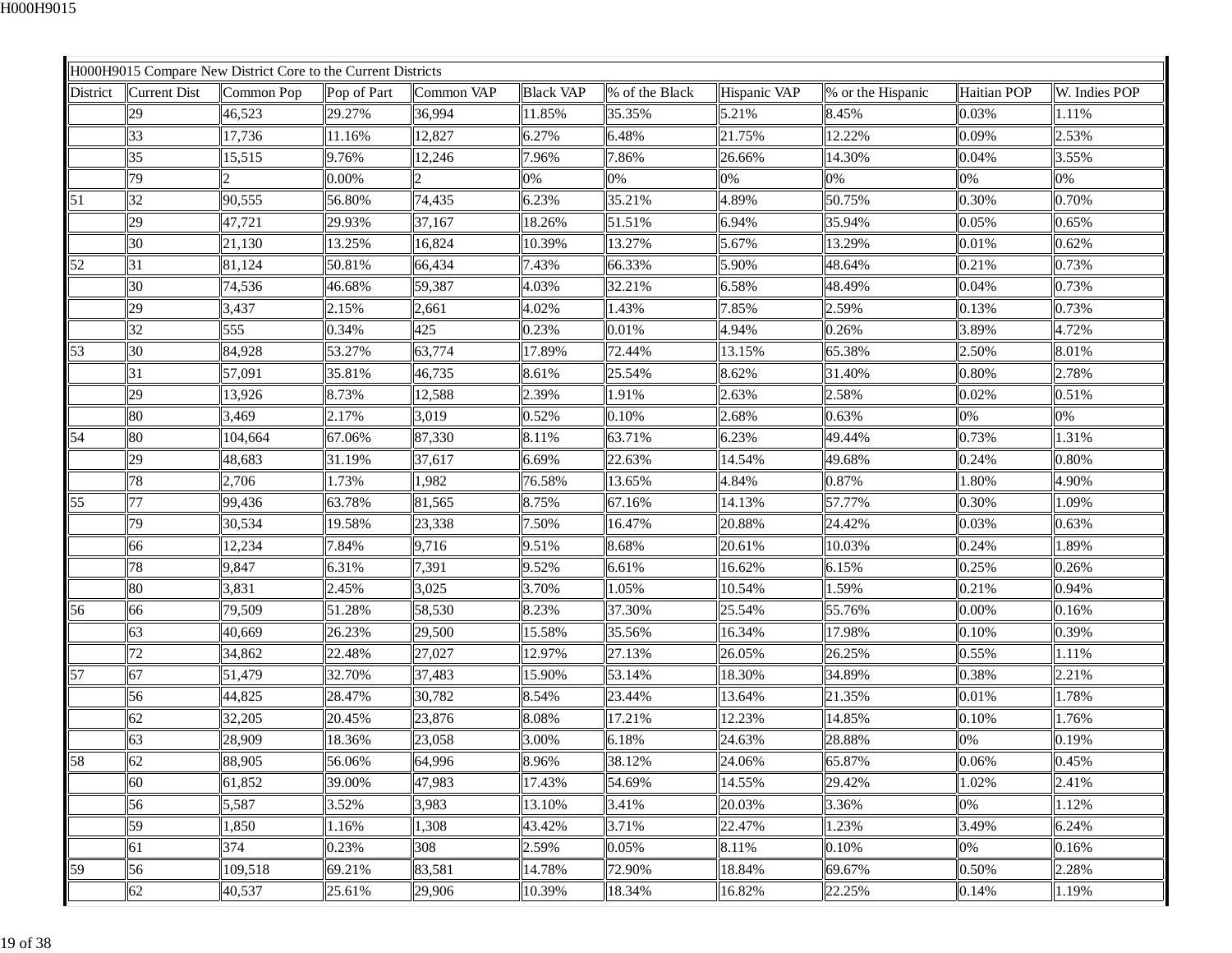|          |                     | H000H9015 Compare New District Core to the Current Districts |             |            |                  |                |              |                   |                    |               |
|----------|---------------------|--------------------------------------------------------------|-------------|------------|------------------|----------------|--------------|-------------------|--------------------|---------------|
| District | <b>Current Dist</b> | Common Pop                                                   | Pop of Part | Common VAP | <b>Black VAP</b> | % of the Black | Hispanic VAP | % or the Hispanic | <b>Haitian POP</b> | W. Indies POP |
|          | 59                  | 8,177                                                        | 5.16%       | 6,097      | 24.32%           | 8.74%          | 29.91%       | 8.06%             | 0.49%              | 2.01%         |
| 60       | 57                  | 108,090                                                      | 68.18%      | 85,899     | 6.98%            | 65.69%         | 15.03%       | 63.21%            | 0.31%              | 0.89%         |
|          | 56                  | 26,407                                                       | 16.65%      | 23,072     | 6.27%            | 15.85%         | 16.18%       | 18.28%            | 0.36%              | 0.59%         |
|          | 67                  | 18,063                                                       | 11.39%      | 14,483     | 2.59%            | 4.11%          | 14.49%       | 10.27%            | 0.26%              | 0.48%         |
|          | 59                  | 5,513                                                        | 3.47%       | 4,104      | 31.65%           | 14.23%         | 40.10%       | 8.05%             | 0.05%              | 0.31%         |
|          | 55                  | 348                                                          | 0.21%       | 314        | 0.63%            | 0.02%          | 7.00%        | 0.10%             | 0%                 | 0%            |
|          | 58                  | 96                                                           | 0.06%       | 82         | 8.53%            | 0.07%          | 14.63%       | 0.05%             | 0%                 | 0%            |
| 61       | 59                  | 109,995                                                      | 68.95%      | 77,808     | 61.89%           | 80.95%         | 18.50%       | 60.20%            | 2.17%              | 5.34%         |
|          | 58                  | 37,494                                                       | 23.50%      | 28,532     | 29.77%           | 14.27%         | 26.79%       | 31.96%            | 0.87%              | 2.94%         |
|          | 56                  | 6,171                                                        | 3.86%       | 5,248      | 36.54%           | 3.22%          | 20.57%       | 4.51%             | 0.10%              | 3.91%         |
|          | 47                  | 3,152                                                        | 1.97%       | 2,575      | 9.43%            | 0.40%          | 19.26%       | 2.07%             | 0%                 | 1.11%         |
|          | 60                  | 2,709                                                        | 1.69%       | 1,910      | 35.44%           | 1.13%          | 15.49%       | 1.23%             | 5.40%              | 9.79%         |
| 62       | 58                  | 92,419                                                       | 58.32%      | 72,049     | 13.12%           | 60.47%         | 59.26%       | 66.70%            | 0.50%              | 1.48%         |
|          | 47                  | 39,868                                                       | 25.16%      | 30,773     | 13.01%           | 25.59%         | 40.56%       | 19.50%            | 0.17%              | 1.76%         |
|          | 57                  | 26,042                                                       | 16.43%      | 20,434     | 10.57%           | 13.81%         | 43.00%       | 13.72%            | 0.07%              | 1.84%         |
|          | 56                  | 124                                                          | 0.07%       | 103        | 16.50%           | 0.10%          | 39.80%       | 0.06%             | 0%                 | 0%            |
| 63       | 60                  | 96,669                                                       | 61.11%      | 77,805     | 12.76%           | 56.27%         | 15.43%       | 53.62%            | 0.72%              | 3.04%         |
|          | 61                  | 22,540                                                       | 14.25%      | 15,566     | 16.13%           | 14.23%         | 17.12%       | 11.89%            | 0%                 | 0.79%         |
|          | 47                  | 20,959                                                       | 13.25%      | 16,694     | 7.12%            | 6.74%          | 19.37%       | 14.43%            | 0%                 | 0.40%         |
|          | 59                  | 16,116                                                       | 10.18%      | 12,904     | 28.64%           | 20.94%         | 30.95%       | 17.83%            | 2.68%              | 6.19%         |
|          | 58                  | 1,888                                                        | 1.19%       | 1,413      | 22.50%           | 1.80%          | 34.96%       | 2.20%             | 0%                 | 0.77%         |
| 64       | 47                  | 93,077                                                       | 58.97%      | 70,398     | 6.71%            | 70.12%         | 18.71%       | 76.72%            | 0.23%              | 1.09%         |
|          | 48                  | 33,855                                                       | 21.45%      | 27,340     | 2.99%            | 12.15%         | 7.04%        | 11.22%            | 0.51%              | 0.98%         |
|          | 50                  | 15,183                                                       | 9.62%       | 12,113     | 5.10%            | 9.17%          | 5.32%        | 3.75%             | 0%                 | 0.34%         |
|          | 57                  | 14,328                                                       | 9.07%       | 10,312     | 5.27%            | 8.07%          | 12.39%       | 7.44%             | 0%                 | 0.16%         |
|          | 60                  | 1,375                                                        | 0.87%       | 1,171      | 2.73%            | 0.47%          | 12.46%       | 0.85%             | 0%                 | 0%            |
| 65       | 48                  | 93,819                                                       | 59.42%      | 76,204     | 3.12%            | 63.98%         | 5.61%        | 61.46%            | 0%                 | 0.15%         |
|          | 45                  | 57,821                                                       | 36.62%      | 49,208     | 2.32%            | 30.73%         | 4.82%        | 34.04%            | 0.03%              | 0.21%         |
|          | 50                  | 6,229                                                        | 3.94%       | 5,325      | 3.69%            | 5.28%          | 5.87%        | 4.49%             | 0%                 | 0.06%         |
| 66       | 54                  | 78,093                                                       | 49.24%      | 65,716     | 6.89%            | 58.90%         | 5.72%        | 54.72%            | 0%                 | 0.19%         |
|          | 51                  | 74,302                                                       | 46.85%      | 61,027     | 1.87%            | 14.83%         | 4.61%        | 41.00%            | 0.02%              | 0.24%         |
|          | 50                  | 6,183                                                        | 3.89%       | 4,769      | 42.37%           | 26.25%         | 6.14%        | 4.26%             | 0%                 | 0.02%         |
| 67       | 50                  | 99,996                                                       | 63.11%      | 81,841     | 7.28%            | 62.13%         | 12.25%       | 68.26%            | 0.05%              | 0.24%         |
|          | 52                  | 36,511                                                       | 23.04%      | 29,977     | 9.17%            | 28.67%         | 10.97%       | 22.39%            | 0%                 | 0.46%         |
|          | 51                  | 13,011                                                       | 8.21%       | 11,025     | 4.01%            | 4.61%          | 7.22%        | 5.42%             | 0%                 | 0.06%         |
|          | 54                  | 8,906                                                        | 5.62%       | 7,570      | 5.78%            | 4.56%          | 7.58%        | 3.90%             | 0%                 | 0.18%         |
| 68       | 52                  | 100,904                                                      | 63.64%      | 84,663     | 5.44%            | 60.06%         | 6.19%        | 56.40%            | 0.00%              | 0.49%         |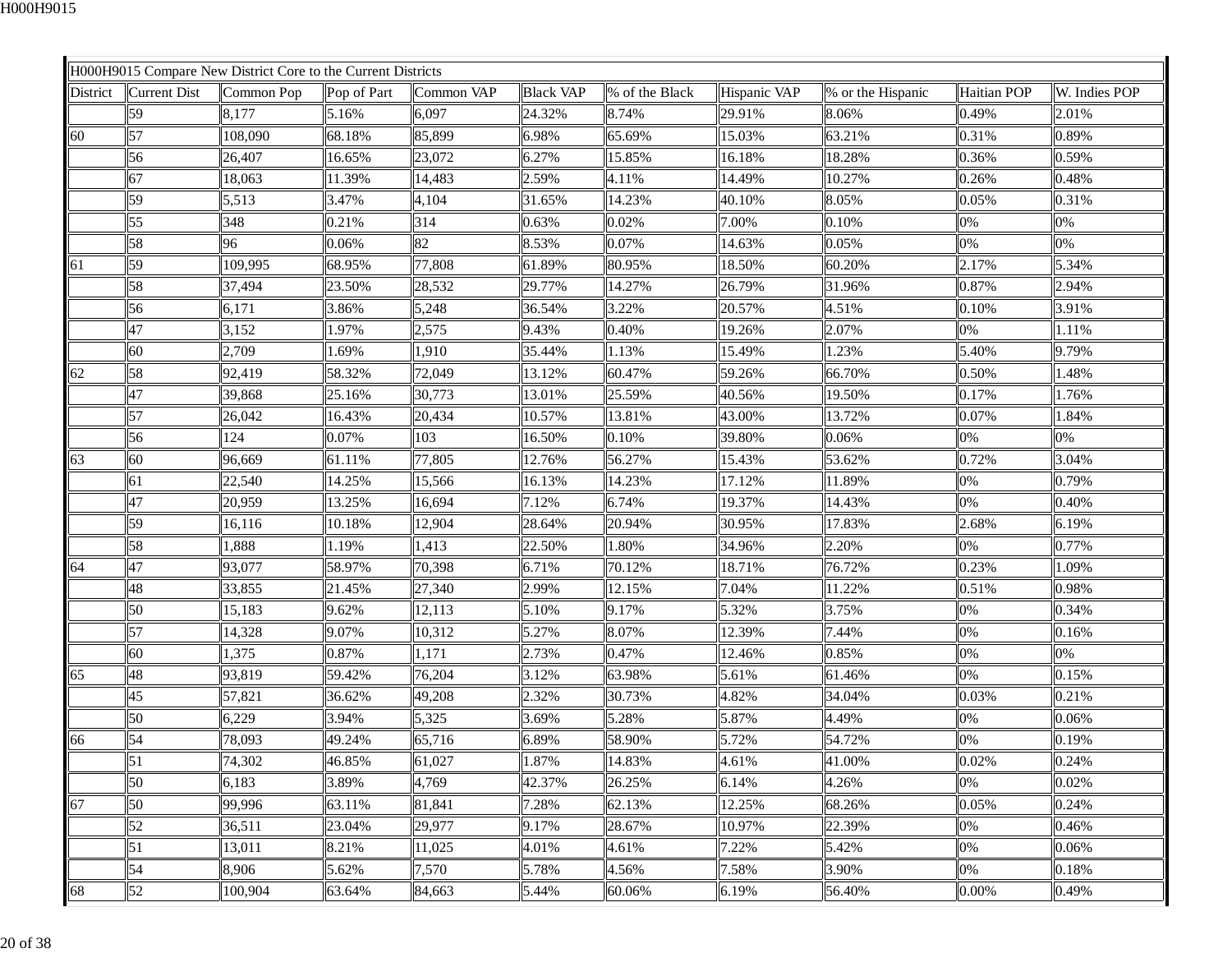|                 |              | H000H9015 Compare New District Core to the Current Districts |             |            |                  |                |              |                   |             |               |
|-----------------|--------------|--------------------------------------------------------------|-------------|------------|------------------|----------------|--------------|-------------------|-------------|---------------|
| <b>District</b> | Current Dist | Common Pop                                                   | Pop of Part | Common VAP | <b>Black VAP</b> | % of the Black | Hispanic VAP | % or the Hispanic | Haitian POP | W. Indies POP |
|                 | 53           | 46,294                                                       | 29.19%      | 36,588     | 7.36%            | 35.11%         | 9.30%        | 36.61%            | 0.00%       | 0.14%         |
|                 | 51           | 7,727                                                        | 4.87%       | 6,164      | 4.20%            | 3.37%          | 7.81%        | 5.18%             | 0.01%       | 0.67%         |
|                 | 50           | 3,435                                                        | 2.16%       | 2,929      | 3.37%            | 1.29%          | 5.25%        | 1.65%             | 0%          | 0.08%         |
|                 | 55           | 191                                                          | 0.12%       | 185        | 6.48%            | 0.15%          | 7.02%        | 0.13%             | 3.38%       | 3.38%         |
| 69              | 53           | 82,003                                                       | 51.60%      | 66,439     | 6.23%            | 76.54%         | 8.29%        | 65.21%            | 0.13%       | 0.63%         |
|                 | 54           | 42,738                                                       | 26.89%      | 38,754     | 1.64%            | 11.77%         | 3.59%        | 16.49%            | 0.12%       | 0.14%         |
|                 | 51           | 34,104                                                       | 21.46%      | 28,679     | 2.14%            | 11.36%         | 5.37%        | 18.23%            | 0.00%       | 0.18%         |
|                 | 55           | 65                                                           | 0.04%       | 51         | 33.33%           | 0.31%          | 9.80%        | 0.05%             | 0%          | 0%            |
| 70              | 55           | 132,508                                                      | 86.06%      | 98,191     | 49.64%           | 94.48%         | 13.66%       | 76.44%            | 1.23%       | 2.39%         |
|                 | 67           | 12,160                                                       | 7.89%       | 8,496      | 11.79%           | 1.94%          | 39.94%       | 19.34%            | 0.52%       | 0.74%         |
|                 | 53           | 4,818                                                        | 3.12%       | 3,865      | 22.32%           | 1.67%          | 6.93%        | 1.52%             | 0%          | 0.40%         |
|                 | 52           | 2,374                                                        | 1.54%       | 2,244      | 19.91%           | 0.86%          | 6.10%        | 0.78%             | 0%          | 0%            |
|                 | 68           | 1,177                                                        | 0.76%       | 809        | 28.05%           | 0.44%          | 35.22%       | 1.62%             | 2.09%       | 2.18%         |
|                 | 54           | 680                                                          | 0.44%       | 591        | 37.56%           | 0.43%          | 2.53%        | 0.08%             | 0%          | 0.14%         |
|                 | 69           | 244                                                          | 0.15%       | 179        | 46.36%           | 0.16%          | 19.55%       | 0.19%             | 0%          | 5.44%         |
| 71              | 68           | 127,507                                                      | 80.39%      | 105,660    | 4.44%            | 82.67%         | 9.66%        | 80.65%            | 0.51%       | 0.98%         |
|                 | 69           | 30,513                                                       | 19.23%      | 26,677     | 3.68%            | 17.27%         | 9.12%        | 19.23%            | 1.78%       | 1.94%         |
|                 | 70           | 574                                                          | 0.36%       | 457        | 0.65%            | 0.05%          | 3.28%        | 0.11%             | 0%          | 0%            |
| 72              | 69           | 101,467                                                      | 63.74%      | 83,620     | 3.69%            | 85.28%         | 11.97%       | 83.63%            | 0.22%       | 0.63%         |
|                 | 70           | 57,700                                                       | 36.25%      | 50,474     | 1.05%            | 14.71%         | 3.88%        | 16.36%            | 0.04%       | 0.06%         |
| 73              | 67           | 159,332                                                      | 100%        | 126,277    | 3.71%            | 100%           | 7.19%        | 100%              | 0.60%       | 0.87%         |
| 74              | 70           | 91,851                                                       | 58.14%      | 81,407     | 1.15%            | 27.45%         | 2.62%        | 40.42%            | 0.11%       | 0.19%         |
|                 | 71           | 66,113                                                       | 41.85%      | 52,411     | 4.73%            | 72.54%         | 6.00%        | 59.57%            | 0.86%       | 1.79%         |
| 75              | 71           | 100,801                                                      | 63.00%      | 86,072     | 4.74%            | 54.67%         | 4.45%        | 59.88%            | 0.64%       | 2.39%         |
|                 | 72           | 59,157                                                       | 36.97%      | 51,009     | 6.64%            | 45.32%         | 5.03%        | 40.11%            | 0.68%       | 3.08%         |
|                 | 74           | 20                                                           | 0.01%       | 19         | 0%               | 0%             | 0%           | 0%                | 0%          | 0%            |
| 76              | 75           | 125,644                                                      | 81.42%      | 110,315    | 1.42%            | 82.91%         | 10.38%       | 93.96%            | 0.02%       | 0.23%         |
|                 | 74           | 27,577                                                       | 17.87%      | 25,439     | 1.21%            | 16.34%         | 2.78%        | 5.80%             | $0.00\%$    | 0.05%         |
|                 | 73           | 1,094                                                        | 0.70%       | 1,020      | 1.37%            | 0.74%          | 2.74%        | 0.22%             | 0.24%       | 0.97%         |
| 77              | 74           | 147,355                                                      | 94.64%      | 115,063    | 3.88%            | 91.51%         | 17.13%       | 94.70%            | 0.67%       | 1.07%         |
|                 | 71           | 6,222                                                        | 3.99%       | 4,330      | 6.51%            | 5.77%          | 16.62%       | 3.45%             | 0%          | 1.51%         |
|                 | 73           | 2,112                                                        | 1.35%       | 1,475      | 8.94%            | 2.70%          | 25.96%       | 1.83%             | 1.48%       | 2.33%         |
| 78              | 73           | 117,907                                                      | 76.28%      | 92,958     | 17.06%           | 93.89%         | 15.50%       | 80.95%            | 2.82%       | 3.43%         |
|                 | 75           | 13,141                                                       | 8.50%       | 10,900     | 5.25%            | 3.39%          | 16.65%       | 10.19%            | 1.02%       | 1.43%         |
|                 | 71           | 10,011                                                       | 6.47%       | 9,834      | 0.38%            | 0.22%          | 1.29%        | 0.71%             | 0%          | 0.59%         |
|                 | 74           | 7,508                                                        | 4.85%       | 6,177      | 2.13%            | 0.78%          | 7.20%        | 2.49%             | 1.29%       | 1.40%         |
|                 | 72           | 5,987                                                        | 3.87%       | 4,639      | 6.22%            | 1.71%          | 21.66%       | 5.64%             | 0.86%       | 1.09%         |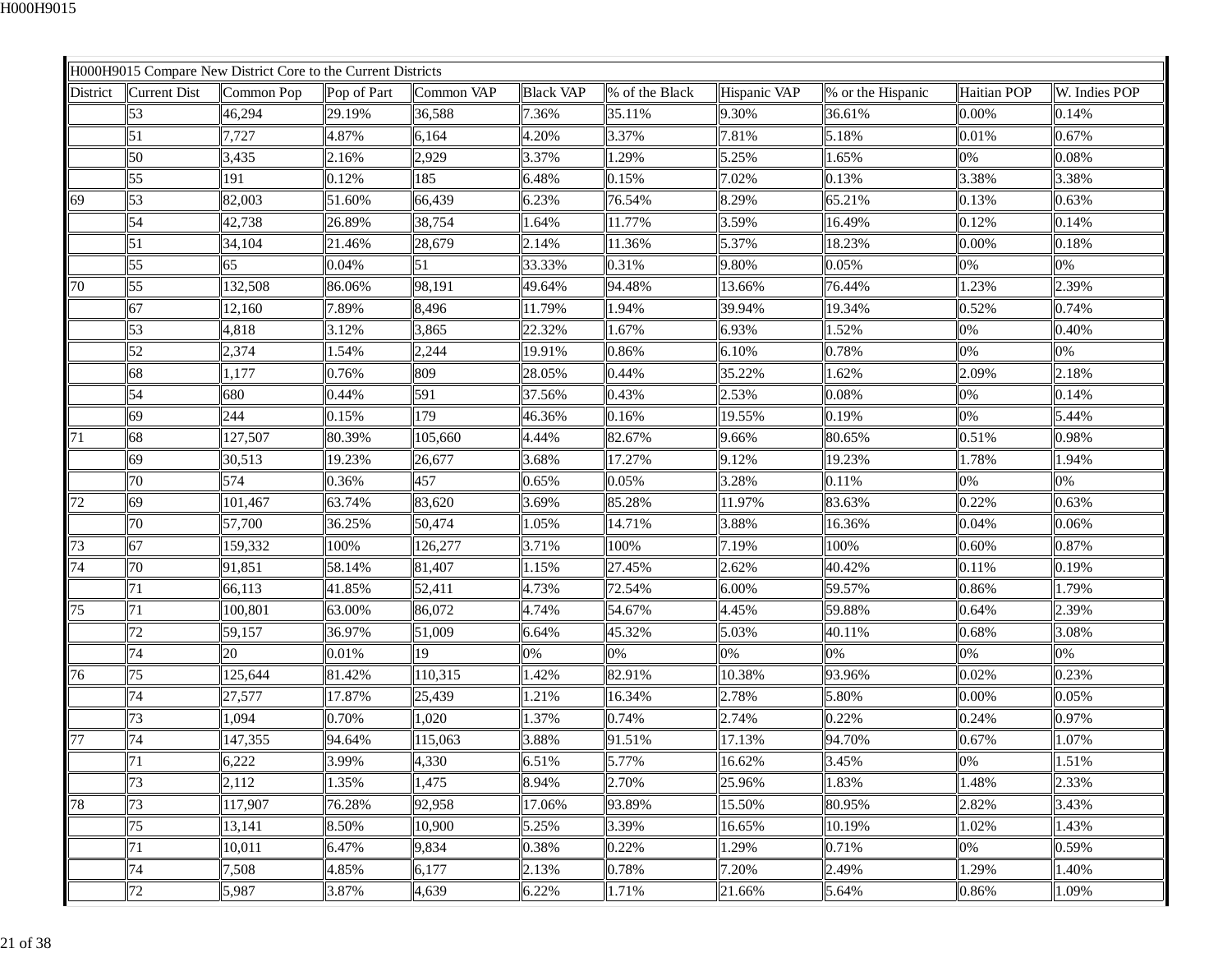|          |              | H000H9015 Compare New District Core to the Current Districts |             |            |                  |                |              |                   |             |               |
|----------|--------------|--------------------------------------------------------------|-------------|------------|------------------|----------------|--------------|-------------------|-------------|---------------|
| District | Current Dist | Common Pop                                                   | Pop of Part | Common VAP | <b>Black VAP</b> | % of the Black | Hispanic VAP | % or the Hispanic | Haitian POP | W. Indies POP |
| 79       | 73           | 68,293                                                       | 44.28%      | 50,165     | 12.61%           | 50.85%         | 25.27%       | 50.38%            | 1.89%       | 4.36%         |
|          | 72           | 67,178                                                       | 43.56%      | 50,049     | 11.60%           | 46.68%         | 21.36%       | 42.51%            | 1.84%       | 4.42%         |
|          | 75           | 18,725                                                       | 12.14%      | 15,521     | 1.97%            | 2.46%          | 11.50%       | 7.09%             | 1.55%       | 1.91%         |
| 80       | 101          | 92,598                                                       | 59.49%      | 70,122     | 7.55%            | 52.07%         | 27.69%       | 50.29%            | 2.74%       | 3.70%         |
|          | 77           | 48,019                                                       | 30.85%      | 33,945     | 13.32%           | 44.47%         | 50.80%       | 44.66%            | 1.28%       | 2.02%         |
|          | 76           | 15,020                                                       | 9.65%       | 12,222     | 2.87%            | 3.45%          | 15.94%       | 5.04%             | 3.50%       | 4.01%         |
| 81       | 78           | 70,359                                                       | 44.62%      | 52,538     | 6.48%            | 16.38%         | 16.04%       | 41.48%            | 1.88%       | 3.42%         |
|          | 84           | 34,458                                                       | 21.85%      | 24,434     | 58.80%           | 69.12%         | 28.53%       | 34.32%            | 6.31%       | 11.15%        |
|          | 90           | 25,153                                                       | 15.95%      | 21,515     | 3.69%            | 3.81%          | 11.56%       | 12.25%            | 0.75%       | 1.57%         |
|          | 85           | 18,375                                                       | 11.65%      | 15,096     | 7.50%            | 5.45%          | 9.27%        | 6.89%             | 2.33%       | 6.60%         |
|          | 83           | 9,306                                                        | 5.90%       | 6,593      | 16.45%           | 5.21%          | 15.54%       | 5.04%             | 1.29%       | 9.03%         |
| 82       | 82           | 123,735                                                      | 79.12%      | 100,574    | 3.83%            | 79.34%         | 11.27%       | 75.73%            | 0.59%       | 0.84%         |
|          | 83           | 23,836                                                       | 15.24%      | 20,353     | 0.84%            | 3.51%          | 4.08%        | 5.55%             | 0.01%       | 0.36%         |
|          | 81           | 6,405                                                        | 4.09%       | 4,840      | 4.97%            | 4.95%          | 45.74%       | 14.79%            | 1.62%       | 2.60%         |
|          | 78           | 2,411                                                        | 1.54%       | 1,593      | 37.16%           | 12.17%         | 36.78%       | 3.91%             | 1.43%       | 2.54%         |
| 83       | 81           | 107,957                                                      | 68.98%      | 84,860     | 10.32%           | 59.72%         | 11.50%       | 64.13%            | 1.47%       | 3.65%         |
|          | 82           | 48,530                                                       | 31.01%      | 36,780     | 16.05%           | 40.27%         | 14.84%       | 35.86%            | 2.02%       | 4.64%         |
| 84       | 81           | 87,271                                                       | 55.75%      | 70,083     | 11.83%           | 35.23%         | 12.78%       | 52.90%            | 2.82%       | 5.75%         |
|          | 80           | 36,539                                                       | 23.34%      | 30,766     | 10.58%           | 13.83%         | 9.90%        | 17.99%            | 3.42%       | 4.70%         |
|          | 78           | 32,720                                                       | 20.90%      | 23,221     | 51.60%           | 50.92%         | 21.22%       | 29.10%            | 4.32%       | 6.90%         |
| 85       | 83           | 121,295                                                      | 76.75%      | 98,897     | 5.09%            | 44.89%         | 8.66%        | 65.03%            | 0.32%       | 2.30%         |
|          | 88           | 26,790                                                       | 16.95%      | 23,201     | 18.72%           | 38.73%         | 14.19%       | 25.00%            | 2.88%       | 6.13%         |
|          | 84           | 9,938                                                        | 6.28%       | 7,792      | 23.56%           | 16.37%         | 16.82%       | 9.95%             | 5.08%       | 9.86%         |
| 86       | 85           | 94,529                                                       | 60.29%      | 70,204     | 10.79%           | 39.03%         | 17.05%       | 52.90%            | 1.30%       | 4.36%         |
|          | 88           | 53,330                                                       | 34.01%      | 39,468     | 24.31%           | 49.42%         | 22.80%       | 39.77%            | 4.50%       | 9.90%         |
|          | 84           | 8,921                                                        | 5.68%       | 6,514      | 34.38%           | 11.53%         | 25.37%       | 7.30%             | 3.31%       | 11.23%        |
|          | 78           |                                                              | 0.00%       |            | 0%               | 0%             | 75%          | 0.01%             | 0%          | 0%            |
| 87       | 89           | 75,963                                                       | 48.49%      | 56,561     | 15.98%           | 50.09%         | 53.13%       | 52.13%            | 4.94%       | 6.91%         |
|          | 88           | 41,135                                                       | 26.25%      | 29,562     | 16.88%           | 27.65%         | 49.23%       | 25.24%            | 4.31%       | 7.33%         |
|          | 85           | 32,783                                                       | 20.92%      | 24,611     | 9.68%            | 13.20%         | 44.87%       | 19.15%            | 2.90%       | 4.91%         |
|          | 84           | 6,770                                                        | 4.32%       | 4,511      | 36.17%           | 9.04%          | 44.24%       | 3.46%             | 10.48%      | 11.82%        |
| 88       | 84           | 83,680                                                       | 53.39%      | 63,391     | 59.17%           | 60.77%         | 10.94%       | 40.68%            | 7.38%       | 12.73%        |
|          | 86           | 30,476                                                       | 19.44%      | 22,778     | 68.61%           | 25.31%         | 9.89%        | 13.22%            | 20.40%      | 23.83%        |
|          | 89           | 27,649                                                       | 17.64%      | 21,161     | 25.53%           | 8.75%          | 28.50%       | 35.37%            | 12.89%      | 14.80%        |
|          | 88           | 8,802                                                        | 5.61%       | 6,928      | 27.52%           | 3.08%          | 16.46%       | 6.69%             | 5.34%       | 11.46%        |
|          | 83           | 3,758                                                        | 2.39%       | 3,198      | 17.07%           | 0.88%          | 12.13%       | 2.27%             | 0%          | 1.76%         |
|          | 87           | 2,355                                                        | 1.50%       | 1,777      | 40.91%           | 1.17%          | 16.76%       | 1.74%             | 7.06%       | 8.27%         |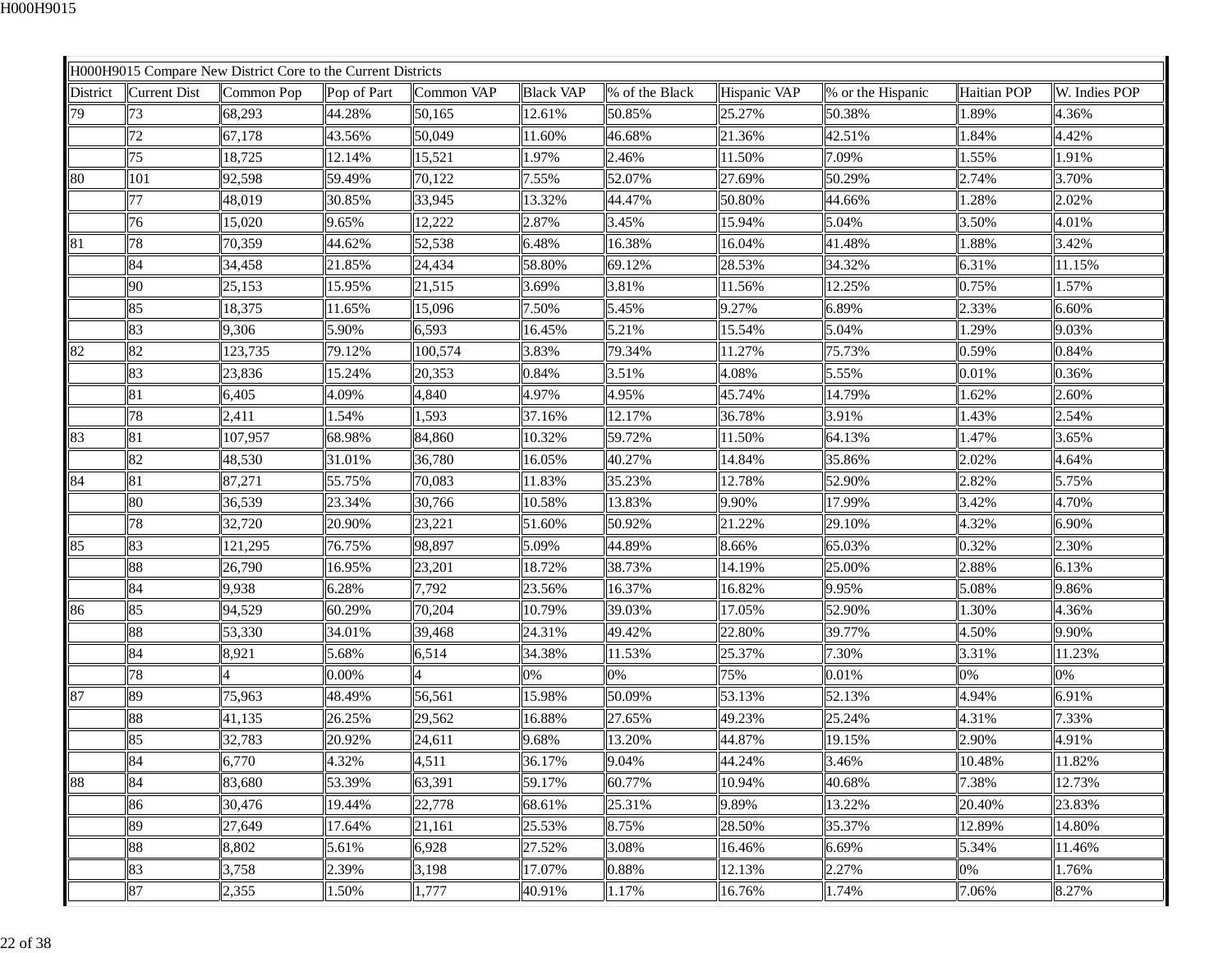| Common VAP<br><b>Black VAP</b><br>Hispanic VAP<br>Haitian POP<br>District<br>Current Dist<br>Common Pop<br>Pop of Part<br>% of the Black<br>% or the Hispanic<br>W. Indies POP<br>9.41%<br>87<br>93,654<br>60.35%<br>79,642<br>5.78%<br>58.73%<br>2.76%<br>3.56%<br>45.24%<br>12.91%<br>24,108<br>15.53%<br>20,595<br>20.84%<br>42.16%<br>20.81%<br>9.68%<br>10.73%<br>86<br>12.84%<br>89<br>17,690<br>11.40%<br>15,428<br>5.96%<br>9.03%<br>10.63%<br>2.97%<br>4.01%<br>83<br>10,182<br>6.56%<br>9,399<br>1.39%<br>1.28%<br>3.78%<br>2.78%<br>0.19%<br>0%<br>8,371<br>5.39%<br>1.33%<br>5.71%<br>0%<br>0%<br>91<br>7,717<br>1.76%<br>3.45%<br>15.03%<br>0%<br>0.92%<br>1,167<br>0.75%<br>1,157<br>8.21%<br>0.93%<br>1.36%<br>84<br>5.19%<br>85<br>48,140<br>31.06%<br>34,727<br>15.12%<br>19.09%<br>32.25%<br>8.22%<br>32.32%<br>12.74%<br>86<br>36,229<br>23.37%<br>29,633<br>11.02%<br>20.10%<br>18.36%<br>4.10%<br>5.70%<br>34,910<br>15.22%<br>5.55%<br>88<br>22.52%<br>29,505<br>27.63%<br>21.14%<br>30.34%<br>8.06%<br>19.35%<br>89<br>18,775<br>12.11%<br>14,631<br>16.69%<br>15.03%<br>13.77%<br>7.09%<br>10.95%<br>13,272<br>4.39%<br>7.35%<br>5.09%<br>78<br>15,875<br>10.24%<br>5.37%<br>4.74%<br>6.45%<br>8.70%<br>87<br>1,044<br>0.67%<br>923<br>8.88%<br>0.50%<br>11.37%<br>0.51%<br>7.74%<br>8.28%<br>90<br>60,996<br>38.94%<br>53,656<br>2.40%<br>19.14%<br>44.50%<br>0.23%<br>0.62%<br>6.34%<br>51,297<br>32.75%<br>45,901<br>8.75%<br>59.64%<br>6.62%<br>7.97%<br>86<br>29.15%<br>22,231<br>20,769<br>4.43%<br>9.23%<br>1.58%<br>78<br>14.19%<br>3.61%<br>11.14%<br>0.31%<br>17.11%<br>87<br>22,098<br>14.10%<br>18,649<br>3.63%<br>10.06%<br>9.16%<br>5.78%<br>6.90%<br>92<br>86,125<br>55.59%<br>45.32%<br>19.61%<br>59.35%<br>13.60%<br>16.61%<br>66,114<br>71.66%<br>90<br>14.79%<br>31,035<br>20.03%<br>26,572<br>12.99%<br>8.25%<br>17.99%<br>4.80%<br>5.64%<br>95<br>19,966<br>12.88%<br>16,527<br>21.86%<br>8.64%<br>20.37%<br>15.41%<br>7.72%<br>13.81%<br>13.57%<br>1.88%<br>4.57%<br>87<br>11,227<br>7.24%<br>9,143<br>9.61%<br>2.10%<br>5.68%<br>94<br>6,575<br>4.24%<br>4,605<br>9.32%<br>7.36%<br>84.66%<br>1.55%<br>18.56%<br>40.35%<br>9.23%<br>119,117<br>75.47%<br>104,754<br>3.18%<br>45.66%<br>63.17%<br>1.08%<br>1.65%<br>93<br>91<br>92<br>29,912<br>12.51%<br>18.32%<br>29.74%<br>18.95%<br>24,862<br>42.56%<br>6.37%<br>7.49%<br>13.45%<br>87<br>6,753<br>4.27%<br>5,597<br>9.70%<br>7.42%<br>4.91%<br>0.56%<br>1.91%<br>2,033<br>1,783<br>4.34%<br>93<br>1.28%<br>17.83%<br>18.62%<br>2.16%<br>1.23%<br>1.47%<br>93<br>71.60%<br>58.04%<br>74.99%<br>10.91%<br>63.84%<br>18.99%<br>111,967<br>85,308<br>10.53%<br>94<br>19,164<br>12.25%<br>14,373<br>18.88%<br>4.98%<br>4.91%<br>13.86%<br>86.75%<br>31.79%<br>92<br>17,150<br>10.96%<br>14,707<br>19.63%<br>4.37%<br>20.07%<br>20.25%<br>13.06%<br>9.96%<br>98<br>7.02%<br>5,756<br>3.68%<br>4,714<br>17.69%<br>1.26%<br>21.72%<br>3.42%<br>9.32%<br>1.48%<br>1,901<br>0.48%<br>30.40%<br>11.72%<br>91<br>2,324<br>16.78%<br>3.96%<br>8.95%<br>94<br>70.70%<br>81,177<br>79.88%<br>13.62%<br>37.18%<br>109,506<br>66.30%<br>55.93%<br>14.62%<br>15,427<br>20.18%<br>96<br>19,317<br>12.47%<br>35.61%<br>8.15%<br>15.75%<br>8.48%<br>25.12%<br>29.27%<br>98<br>10.39%<br>12,970<br>19.20%<br>16,097<br>36.32%<br>6.99%<br>6.82%<br>24.64%<br>24.71%<br>95<br>9,962<br>6.43%<br>7,278<br>46.01%<br>4.97%<br>9.10%<br>14.18%<br>28.52%<br>95<br>19.42%<br>75,567<br>48.72%<br>61,431<br>17.63%<br>57.75%<br>52.85%<br>3.99%<br>8.05%<br>97<br>37,892<br>24.43%<br>26,562<br>12.00%<br>15.45%<br>18.17%<br>3.74%<br>16.99%<br>1.20%<br>90<br>18,578<br>21.68%<br>17.84%<br>3.04%<br>14.26%<br>14.12%<br>8.23%<br>25,369<br>16.35% |    | H000H9015 Compare New District Core to the Current Districts |  |  |  |  |
|-----------------------------------------------------------------------------------------------------------------------------------------------------------------------------------------------------------------------------------------------------------------------------------------------------------------------------------------------------------------------------------------------------------------------------------------------------------------------------------------------------------------------------------------------------------------------------------------------------------------------------------------------------------------------------------------------------------------------------------------------------------------------------------------------------------------------------------------------------------------------------------------------------------------------------------------------------------------------------------------------------------------------------------------------------------------------------------------------------------------------------------------------------------------------------------------------------------------------------------------------------------------------------------------------------------------------------------------------------------------------------------------------------------------------------------------------------------------------------------------------------------------------------------------------------------------------------------------------------------------------------------------------------------------------------------------------------------------------------------------------------------------------------------------------------------------------------------------------------------------------------------------------------------------------------------------------------------------------------------------------------------------------------------------------------------------------------------------------------------------------------------------------------------------------------------------------------------------------------------------------------------------------------------------------------------------------------------------------------------------------------------------------------------------------------------------------------------------------------------------------------------------------------------------------------------------------------------------------------------------------------------------------------------------------------------------------------------------------------------------------------------------------------------------------------------------------------------------------------------------------------------------------------------------------------------------------------------------------------------------------------------------------------------------------------------------------------------------------------------------------------------------------------------------------------------------------------------------------------------------------------------------------------------------------------------------------------------------------------------------------------------------------------------------------------------------------------------------------------------------------------------------------------------------------------------------------------------------------------------------------------------------------------------------------------------------------------------------------------|----|--------------------------------------------------------------|--|--|--|--|
|                                                                                                                                                                                                                                                                                                                                                                                                                                                                                                                                                                                                                                                                                                                                                                                                                                                                                                                                                                                                                                                                                                                                                                                                                                                                                                                                                                                                                                                                                                                                                                                                                                                                                                                                                                                                                                                                                                                                                                                                                                                                                                                                                                                                                                                                                                                                                                                                                                                                                                                                                                                                                                                                                                                                                                                                                                                                                                                                                                                                                                                                                                                                                                                                                                                                                                                                                                                                                                                                                                                                                                                                                                                                                                                             |    |                                                              |  |  |  |  |
|                                                                                                                                                                                                                                                                                                                                                                                                                                                                                                                                                                                                                                                                                                                                                                                                                                                                                                                                                                                                                                                                                                                                                                                                                                                                                                                                                                                                                                                                                                                                                                                                                                                                                                                                                                                                                                                                                                                                                                                                                                                                                                                                                                                                                                                                                                                                                                                                                                                                                                                                                                                                                                                                                                                                                                                                                                                                                                                                                                                                                                                                                                                                                                                                                                                                                                                                                                                                                                                                                                                                                                                                                                                                                                                             | 89 |                                                              |  |  |  |  |
|                                                                                                                                                                                                                                                                                                                                                                                                                                                                                                                                                                                                                                                                                                                                                                                                                                                                                                                                                                                                                                                                                                                                                                                                                                                                                                                                                                                                                                                                                                                                                                                                                                                                                                                                                                                                                                                                                                                                                                                                                                                                                                                                                                                                                                                                                                                                                                                                                                                                                                                                                                                                                                                                                                                                                                                                                                                                                                                                                                                                                                                                                                                                                                                                                                                                                                                                                                                                                                                                                                                                                                                                                                                                                                                             |    |                                                              |  |  |  |  |
|                                                                                                                                                                                                                                                                                                                                                                                                                                                                                                                                                                                                                                                                                                                                                                                                                                                                                                                                                                                                                                                                                                                                                                                                                                                                                                                                                                                                                                                                                                                                                                                                                                                                                                                                                                                                                                                                                                                                                                                                                                                                                                                                                                                                                                                                                                                                                                                                                                                                                                                                                                                                                                                                                                                                                                                                                                                                                                                                                                                                                                                                                                                                                                                                                                                                                                                                                                                                                                                                                                                                                                                                                                                                                                                             |    |                                                              |  |  |  |  |
|                                                                                                                                                                                                                                                                                                                                                                                                                                                                                                                                                                                                                                                                                                                                                                                                                                                                                                                                                                                                                                                                                                                                                                                                                                                                                                                                                                                                                                                                                                                                                                                                                                                                                                                                                                                                                                                                                                                                                                                                                                                                                                                                                                                                                                                                                                                                                                                                                                                                                                                                                                                                                                                                                                                                                                                                                                                                                                                                                                                                                                                                                                                                                                                                                                                                                                                                                                                                                                                                                                                                                                                                                                                                                                                             |    |                                                              |  |  |  |  |
|                                                                                                                                                                                                                                                                                                                                                                                                                                                                                                                                                                                                                                                                                                                                                                                                                                                                                                                                                                                                                                                                                                                                                                                                                                                                                                                                                                                                                                                                                                                                                                                                                                                                                                                                                                                                                                                                                                                                                                                                                                                                                                                                                                                                                                                                                                                                                                                                                                                                                                                                                                                                                                                                                                                                                                                                                                                                                                                                                                                                                                                                                                                                                                                                                                                                                                                                                                                                                                                                                                                                                                                                                                                                                                                             |    |                                                              |  |  |  |  |
|                                                                                                                                                                                                                                                                                                                                                                                                                                                                                                                                                                                                                                                                                                                                                                                                                                                                                                                                                                                                                                                                                                                                                                                                                                                                                                                                                                                                                                                                                                                                                                                                                                                                                                                                                                                                                                                                                                                                                                                                                                                                                                                                                                                                                                                                                                                                                                                                                                                                                                                                                                                                                                                                                                                                                                                                                                                                                                                                                                                                                                                                                                                                                                                                                                                                                                                                                                                                                                                                                                                                                                                                                                                                                                                             |    |                                                              |  |  |  |  |
|                                                                                                                                                                                                                                                                                                                                                                                                                                                                                                                                                                                                                                                                                                                                                                                                                                                                                                                                                                                                                                                                                                                                                                                                                                                                                                                                                                                                                                                                                                                                                                                                                                                                                                                                                                                                                                                                                                                                                                                                                                                                                                                                                                                                                                                                                                                                                                                                                                                                                                                                                                                                                                                                                                                                                                                                                                                                                                                                                                                                                                                                                                                                                                                                                                                                                                                                                                                                                                                                                                                                                                                                                                                                                                                             | 90 |                                                              |  |  |  |  |
|                                                                                                                                                                                                                                                                                                                                                                                                                                                                                                                                                                                                                                                                                                                                                                                                                                                                                                                                                                                                                                                                                                                                                                                                                                                                                                                                                                                                                                                                                                                                                                                                                                                                                                                                                                                                                                                                                                                                                                                                                                                                                                                                                                                                                                                                                                                                                                                                                                                                                                                                                                                                                                                                                                                                                                                                                                                                                                                                                                                                                                                                                                                                                                                                                                                                                                                                                                                                                                                                                                                                                                                                                                                                                                                             |    |                                                              |  |  |  |  |
|                                                                                                                                                                                                                                                                                                                                                                                                                                                                                                                                                                                                                                                                                                                                                                                                                                                                                                                                                                                                                                                                                                                                                                                                                                                                                                                                                                                                                                                                                                                                                                                                                                                                                                                                                                                                                                                                                                                                                                                                                                                                                                                                                                                                                                                                                                                                                                                                                                                                                                                                                                                                                                                                                                                                                                                                                                                                                                                                                                                                                                                                                                                                                                                                                                                                                                                                                                                                                                                                                                                                                                                                                                                                                                                             |    |                                                              |  |  |  |  |
|                                                                                                                                                                                                                                                                                                                                                                                                                                                                                                                                                                                                                                                                                                                                                                                                                                                                                                                                                                                                                                                                                                                                                                                                                                                                                                                                                                                                                                                                                                                                                                                                                                                                                                                                                                                                                                                                                                                                                                                                                                                                                                                                                                                                                                                                                                                                                                                                                                                                                                                                                                                                                                                                                                                                                                                                                                                                                                                                                                                                                                                                                                                                                                                                                                                                                                                                                                                                                                                                                                                                                                                                                                                                                                                             |    |                                                              |  |  |  |  |
|                                                                                                                                                                                                                                                                                                                                                                                                                                                                                                                                                                                                                                                                                                                                                                                                                                                                                                                                                                                                                                                                                                                                                                                                                                                                                                                                                                                                                                                                                                                                                                                                                                                                                                                                                                                                                                                                                                                                                                                                                                                                                                                                                                                                                                                                                                                                                                                                                                                                                                                                                                                                                                                                                                                                                                                                                                                                                                                                                                                                                                                                                                                                                                                                                                                                                                                                                                                                                                                                                                                                                                                                                                                                                                                             |    |                                                              |  |  |  |  |
|                                                                                                                                                                                                                                                                                                                                                                                                                                                                                                                                                                                                                                                                                                                                                                                                                                                                                                                                                                                                                                                                                                                                                                                                                                                                                                                                                                                                                                                                                                                                                                                                                                                                                                                                                                                                                                                                                                                                                                                                                                                                                                                                                                                                                                                                                                                                                                                                                                                                                                                                                                                                                                                                                                                                                                                                                                                                                                                                                                                                                                                                                                                                                                                                                                                                                                                                                                                                                                                                                                                                                                                                                                                                                                                             |    |                                                              |  |  |  |  |
|                                                                                                                                                                                                                                                                                                                                                                                                                                                                                                                                                                                                                                                                                                                                                                                                                                                                                                                                                                                                                                                                                                                                                                                                                                                                                                                                                                                                                                                                                                                                                                                                                                                                                                                                                                                                                                                                                                                                                                                                                                                                                                                                                                                                                                                                                                                                                                                                                                                                                                                                                                                                                                                                                                                                                                                                                                                                                                                                                                                                                                                                                                                                                                                                                                                                                                                                                                                                                                                                                                                                                                                                                                                                                                                             | 91 |                                                              |  |  |  |  |
|                                                                                                                                                                                                                                                                                                                                                                                                                                                                                                                                                                                                                                                                                                                                                                                                                                                                                                                                                                                                                                                                                                                                                                                                                                                                                                                                                                                                                                                                                                                                                                                                                                                                                                                                                                                                                                                                                                                                                                                                                                                                                                                                                                                                                                                                                                                                                                                                                                                                                                                                                                                                                                                                                                                                                                                                                                                                                                                                                                                                                                                                                                                                                                                                                                                                                                                                                                                                                                                                                                                                                                                                                                                                                                                             |    |                                                              |  |  |  |  |
|                                                                                                                                                                                                                                                                                                                                                                                                                                                                                                                                                                                                                                                                                                                                                                                                                                                                                                                                                                                                                                                                                                                                                                                                                                                                                                                                                                                                                                                                                                                                                                                                                                                                                                                                                                                                                                                                                                                                                                                                                                                                                                                                                                                                                                                                                                                                                                                                                                                                                                                                                                                                                                                                                                                                                                                                                                                                                                                                                                                                                                                                                                                                                                                                                                                                                                                                                                                                                                                                                                                                                                                                                                                                                                                             |    |                                                              |  |  |  |  |
|                                                                                                                                                                                                                                                                                                                                                                                                                                                                                                                                                                                                                                                                                                                                                                                                                                                                                                                                                                                                                                                                                                                                                                                                                                                                                                                                                                                                                                                                                                                                                                                                                                                                                                                                                                                                                                                                                                                                                                                                                                                                                                                                                                                                                                                                                                                                                                                                                                                                                                                                                                                                                                                                                                                                                                                                                                                                                                                                                                                                                                                                                                                                                                                                                                                                                                                                                                                                                                                                                                                                                                                                                                                                                                                             |    |                                                              |  |  |  |  |
|                                                                                                                                                                                                                                                                                                                                                                                                                                                                                                                                                                                                                                                                                                                                                                                                                                                                                                                                                                                                                                                                                                                                                                                                                                                                                                                                                                                                                                                                                                                                                                                                                                                                                                                                                                                                                                                                                                                                                                                                                                                                                                                                                                                                                                                                                                                                                                                                                                                                                                                                                                                                                                                                                                                                                                                                                                                                                                                                                                                                                                                                                                                                                                                                                                                                                                                                                                                                                                                                                                                                                                                                                                                                                                                             | 92 |                                                              |  |  |  |  |
|                                                                                                                                                                                                                                                                                                                                                                                                                                                                                                                                                                                                                                                                                                                                                                                                                                                                                                                                                                                                                                                                                                                                                                                                                                                                                                                                                                                                                                                                                                                                                                                                                                                                                                                                                                                                                                                                                                                                                                                                                                                                                                                                                                                                                                                                                                                                                                                                                                                                                                                                                                                                                                                                                                                                                                                                                                                                                                                                                                                                                                                                                                                                                                                                                                                                                                                                                                                                                                                                                                                                                                                                                                                                                                                             |    |                                                              |  |  |  |  |
|                                                                                                                                                                                                                                                                                                                                                                                                                                                                                                                                                                                                                                                                                                                                                                                                                                                                                                                                                                                                                                                                                                                                                                                                                                                                                                                                                                                                                                                                                                                                                                                                                                                                                                                                                                                                                                                                                                                                                                                                                                                                                                                                                                                                                                                                                                                                                                                                                                                                                                                                                                                                                                                                                                                                                                                                                                                                                                                                                                                                                                                                                                                                                                                                                                                                                                                                                                                                                                                                                                                                                                                                                                                                                                                             |    |                                                              |  |  |  |  |
|                                                                                                                                                                                                                                                                                                                                                                                                                                                                                                                                                                                                                                                                                                                                                                                                                                                                                                                                                                                                                                                                                                                                                                                                                                                                                                                                                                                                                                                                                                                                                                                                                                                                                                                                                                                                                                                                                                                                                                                                                                                                                                                                                                                                                                                                                                                                                                                                                                                                                                                                                                                                                                                                                                                                                                                                                                                                                                                                                                                                                                                                                                                                                                                                                                                                                                                                                                                                                                                                                                                                                                                                                                                                                                                             |    |                                                              |  |  |  |  |
|                                                                                                                                                                                                                                                                                                                                                                                                                                                                                                                                                                                                                                                                                                                                                                                                                                                                                                                                                                                                                                                                                                                                                                                                                                                                                                                                                                                                                                                                                                                                                                                                                                                                                                                                                                                                                                                                                                                                                                                                                                                                                                                                                                                                                                                                                                                                                                                                                                                                                                                                                                                                                                                                                                                                                                                                                                                                                                                                                                                                                                                                                                                                                                                                                                                                                                                                                                                                                                                                                                                                                                                                                                                                                                                             |    |                                                              |  |  |  |  |
|                                                                                                                                                                                                                                                                                                                                                                                                                                                                                                                                                                                                                                                                                                                                                                                                                                                                                                                                                                                                                                                                                                                                                                                                                                                                                                                                                                                                                                                                                                                                                                                                                                                                                                                                                                                                                                                                                                                                                                                                                                                                                                                                                                                                                                                                                                                                                                                                                                                                                                                                                                                                                                                                                                                                                                                                                                                                                                                                                                                                                                                                                                                                                                                                                                                                                                                                                                                                                                                                                                                                                                                                                                                                                                                             |    |                                                              |  |  |  |  |
|                                                                                                                                                                                                                                                                                                                                                                                                                                                                                                                                                                                                                                                                                                                                                                                                                                                                                                                                                                                                                                                                                                                                                                                                                                                                                                                                                                                                                                                                                                                                                                                                                                                                                                                                                                                                                                                                                                                                                                                                                                                                                                                                                                                                                                                                                                                                                                                                                                                                                                                                                                                                                                                                                                                                                                                                                                                                                                                                                                                                                                                                                                                                                                                                                                                                                                                                                                                                                                                                                                                                                                                                                                                                                                                             |    |                                                              |  |  |  |  |
|                                                                                                                                                                                                                                                                                                                                                                                                                                                                                                                                                                                                                                                                                                                                                                                                                                                                                                                                                                                                                                                                                                                                                                                                                                                                                                                                                                                                                                                                                                                                                                                                                                                                                                                                                                                                                                                                                                                                                                                                                                                                                                                                                                                                                                                                                                                                                                                                                                                                                                                                                                                                                                                                                                                                                                                                                                                                                                                                                                                                                                                                                                                                                                                                                                                                                                                                                                                                                                                                                                                                                                                                                                                                                                                             |    |                                                              |  |  |  |  |
|                                                                                                                                                                                                                                                                                                                                                                                                                                                                                                                                                                                                                                                                                                                                                                                                                                                                                                                                                                                                                                                                                                                                                                                                                                                                                                                                                                                                                                                                                                                                                                                                                                                                                                                                                                                                                                                                                                                                                                                                                                                                                                                                                                                                                                                                                                                                                                                                                                                                                                                                                                                                                                                                                                                                                                                                                                                                                                                                                                                                                                                                                                                                                                                                                                                                                                                                                                                                                                                                                                                                                                                                                                                                                                                             |    |                                                              |  |  |  |  |
|                                                                                                                                                                                                                                                                                                                                                                                                                                                                                                                                                                                                                                                                                                                                                                                                                                                                                                                                                                                                                                                                                                                                                                                                                                                                                                                                                                                                                                                                                                                                                                                                                                                                                                                                                                                                                                                                                                                                                                                                                                                                                                                                                                                                                                                                                                                                                                                                                                                                                                                                                                                                                                                                                                                                                                                                                                                                                                                                                                                                                                                                                                                                                                                                                                                                                                                                                                                                                                                                                                                                                                                                                                                                                                                             | 94 |                                                              |  |  |  |  |
|                                                                                                                                                                                                                                                                                                                                                                                                                                                                                                                                                                                                                                                                                                                                                                                                                                                                                                                                                                                                                                                                                                                                                                                                                                                                                                                                                                                                                                                                                                                                                                                                                                                                                                                                                                                                                                                                                                                                                                                                                                                                                                                                                                                                                                                                                                                                                                                                                                                                                                                                                                                                                                                                                                                                                                                                                                                                                                                                                                                                                                                                                                                                                                                                                                                                                                                                                                                                                                                                                                                                                                                                                                                                                                                             |    |                                                              |  |  |  |  |
|                                                                                                                                                                                                                                                                                                                                                                                                                                                                                                                                                                                                                                                                                                                                                                                                                                                                                                                                                                                                                                                                                                                                                                                                                                                                                                                                                                                                                                                                                                                                                                                                                                                                                                                                                                                                                                                                                                                                                                                                                                                                                                                                                                                                                                                                                                                                                                                                                                                                                                                                                                                                                                                                                                                                                                                                                                                                                                                                                                                                                                                                                                                                                                                                                                                                                                                                                                                                                                                                                                                                                                                                                                                                                                                             |    |                                                              |  |  |  |  |
|                                                                                                                                                                                                                                                                                                                                                                                                                                                                                                                                                                                                                                                                                                                                                                                                                                                                                                                                                                                                                                                                                                                                                                                                                                                                                                                                                                                                                                                                                                                                                                                                                                                                                                                                                                                                                                                                                                                                                                                                                                                                                                                                                                                                                                                                                                                                                                                                                                                                                                                                                                                                                                                                                                                                                                                                                                                                                                                                                                                                                                                                                                                                                                                                                                                                                                                                                                                                                                                                                                                                                                                                                                                                                                                             |    |                                                              |  |  |  |  |
|                                                                                                                                                                                                                                                                                                                                                                                                                                                                                                                                                                                                                                                                                                                                                                                                                                                                                                                                                                                                                                                                                                                                                                                                                                                                                                                                                                                                                                                                                                                                                                                                                                                                                                                                                                                                                                                                                                                                                                                                                                                                                                                                                                                                                                                                                                                                                                                                                                                                                                                                                                                                                                                                                                                                                                                                                                                                                                                                                                                                                                                                                                                                                                                                                                                                                                                                                                                                                                                                                                                                                                                                                                                                                                                             |    |                                                              |  |  |  |  |
|                                                                                                                                                                                                                                                                                                                                                                                                                                                                                                                                                                                                                                                                                                                                                                                                                                                                                                                                                                                                                                                                                                                                                                                                                                                                                                                                                                                                                                                                                                                                                                                                                                                                                                                                                                                                                                                                                                                                                                                                                                                                                                                                                                                                                                                                                                                                                                                                                                                                                                                                                                                                                                                                                                                                                                                                                                                                                                                                                                                                                                                                                                                                                                                                                                                                                                                                                                                                                                                                                                                                                                                                                                                                                                                             | 95 |                                                              |  |  |  |  |
|                                                                                                                                                                                                                                                                                                                                                                                                                                                                                                                                                                                                                                                                                                                                                                                                                                                                                                                                                                                                                                                                                                                                                                                                                                                                                                                                                                                                                                                                                                                                                                                                                                                                                                                                                                                                                                                                                                                                                                                                                                                                                                                                                                                                                                                                                                                                                                                                                                                                                                                                                                                                                                                                                                                                                                                                                                                                                                                                                                                                                                                                                                                                                                                                                                                                                                                                                                                                                                                                                                                                                                                                                                                                                                                             |    |                                                              |  |  |  |  |
|                                                                                                                                                                                                                                                                                                                                                                                                                                                                                                                                                                                                                                                                                                                                                                                                                                                                                                                                                                                                                                                                                                                                                                                                                                                                                                                                                                                                                                                                                                                                                                                                                                                                                                                                                                                                                                                                                                                                                                                                                                                                                                                                                                                                                                                                                                                                                                                                                                                                                                                                                                                                                                                                                                                                                                                                                                                                                                                                                                                                                                                                                                                                                                                                                                                                                                                                                                                                                                                                                                                                                                                                                                                                                                                             |    |                                                              |  |  |  |  |
|                                                                                                                                                                                                                                                                                                                                                                                                                                                                                                                                                                                                                                                                                                                                                                                                                                                                                                                                                                                                                                                                                                                                                                                                                                                                                                                                                                                                                                                                                                                                                                                                                                                                                                                                                                                                                                                                                                                                                                                                                                                                                                                                                                                                                                                                                                                                                                                                                                                                                                                                                                                                                                                                                                                                                                                                                                                                                                                                                                                                                                                                                                                                                                                                                                                                                                                                                                                                                                                                                                                                                                                                                                                                                                                             |    |                                                              |  |  |  |  |
|                                                                                                                                                                                                                                                                                                                                                                                                                                                                                                                                                                                                                                                                                                                                                                                                                                                                                                                                                                                                                                                                                                                                                                                                                                                                                                                                                                                                                                                                                                                                                                                                                                                                                                                                                                                                                                                                                                                                                                                                                                                                                                                                                                                                                                                                                                                                                                                                                                                                                                                                                                                                                                                                                                                                                                                                                                                                                                                                                                                                                                                                                                                                                                                                                                                                                                                                                                                                                                                                                                                                                                                                                                                                                                                             | 96 |                                                              |  |  |  |  |
|                                                                                                                                                                                                                                                                                                                                                                                                                                                                                                                                                                                                                                                                                                                                                                                                                                                                                                                                                                                                                                                                                                                                                                                                                                                                                                                                                                                                                                                                                                                                                                                                                                                                                                                                                                                                                                                                                                                                                                                                                                                                                                                                                                                                                                                                                                                                                                                                                                                                                                                                                                                                                                                                                                                                                                                                                                                                                                                                                                                                                                                                                                                                                                                                                                                                                                                                                                                                                                                                                                                                                                                                                                                                                                                             |    |                                                              |  |  |  |  |
|                                                                                                                                                                                                                                                                                                                                                                                                                                                                                                                                                                                                                                                                                                                                                                                                                                                                                                                                                                                                                                                                                                                                                                                                                                                                                                                                                                                                                                                                                                                                                                                                                                                                                                                                                                                                                                                                                                                                                                                                                                                                                                                                                                                                                                                                                                                                                                                                                                                                                                                                                                                                                                                                                                                                                                                                                                                                                                                                                                                                                                                                                                                                                                                                                                                                                                                                                                                                                                                                                                                                                                                                                                                                                                                             |    |                                                              |  |  |  |  |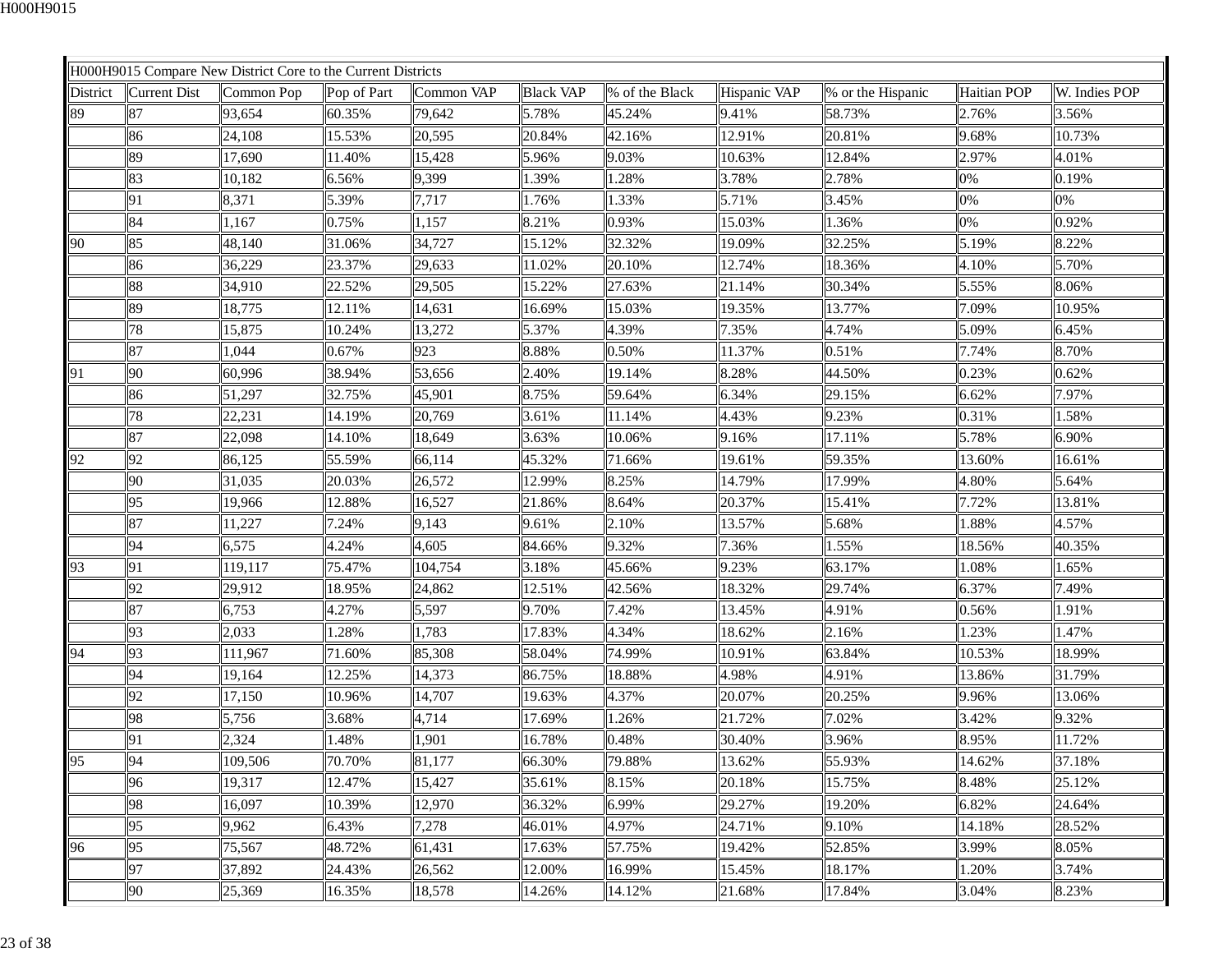|          |                     | H000H9015 Compare New District Core to the Current Districts |             |            |                  |                |              |                   |                    |               |
|----------|---------------------|--------------------------------------------------------------|-------------|------------|------------------|----------------|--------------|-------------------|--------------------|---------------|
| District | <b>Current Dist</b> | Common Pop                                                   | Pop of Part | Common VAP | <b>Black VAP</b> | % of the Black | Hispanic VAP | % or the Hispanic | <b>Haitian POP</b> | W. Indies POP |
|          | 96                  | 16,265                                                       | 10.48%      | 12,029     | 17.34%           | 11.12%         | 20.88%       | 11.12%            | 7.81%              | 10.39%        |
| 97       | 96                  | 104,795                                                      | 67.30%      | 80,412     | 16.93%           | 67.73%         | 22.30%       | 62.00%            | 1.80%              | 7.53%         |
|          | 95                  | 28,860                                                       | 18.53%      | 21,972     | 18.43%           | 20.14%         | 28.40%       | 21.57%            | 2.58%              | 9.19%         |
|          | 98                  | 15,208                                                       | 9.76%       | 11,657     | 15.87%           | 9.20%          | 29.39%       | 11.84%            | 0.96%              | 7.85%         |
|          | 97                  | 6,835                                                        | 4.38%       | 5,081      | 11.49%           | 2.90%          | 26.07%       | 4.58%             | 0.69%              | 5.41%         |
| 98       | 98                  | 73,636                                                       | 47.45%      | 58,993     | 18.59%           | 70.22%         | 22.68%       | 46.46%            | 2.89%              | 9.62%         |
|          | 97                  | 54,863                                                       | 35.35%      | 40,415     | 7.07%            | 18.30%         | 25.61%       | 35.94%            | 0.47%              | 2.54%         |
|          | 100                 | 24,555                                                       | 15.82%      | 20,341     | 7.89%            | 10.27%         | 23.67%       | 16.71%            | 1.01%              | 3.18%         |
|          | 93                  | 2,130                                                        | 1.37%       | 1,683      | 11.11%           | 1.19%          | 14.97%       | 0.87%             | 3.47%              | 6.68%         |
| 99       | 100                 | 77,347                                                       | 49.66%      | 59,504     | 16.32%           | 62.75%         | 27.99%       | 47.72%            | 0.89%              | 4.78%         |
|          | 99                  | 43,026                                                       | 27.62%      | 33,252     | 10.97%           | 23.58%         | 33.17%       | 31.60%            | 3.01%              | 6.57%         |
|          | 97                  | 18,439                                                       | 11.84%      | 13,765     | 5.15%            | 4.58%          | 22.93%       | 9.04%             | 0.67%              | 3.12%         |
|          | 93                  | 15,153                                                       | 9.73%       | 11,958     | 10.82%           | 8.35%          | 30.49%       | 10.44%            | 3.86%              | 7.86%         |
|          | 101                 | 1,760                                                        | 1.13%       | 1,372      | 8.09%            | 0.71%          | 30.17%       | 1.18%             | 1.14%              | 7.11%         |
|          | 91                  |                                                              | 0.00%       |            | 0%               | 0%             | 0%           | 0%                | 0%                 | 0.26%         |
| 100      | 106                 | 85,081                                                       | 54.96%      | 71,139     | 4.75%            | 41.95%         | 40.41%       | 64.15%            | 0.74%              | 1.60%         |
|          | 105                 | 36,745                                                       | 23.73%      | 31,911     | 6.49%            | 25.71%         | 28.93%       | 20.60%            | 0.93%              | 2.24%         |
|          | 99                  | 20,609                                                       | 13.31%      | 18,091     | 8.60%            | 19.32%         | 22.45%       | 9.06%             | 0.35%              | 2.52%         |
|          | 100                 | 8,788                                                        | 5.67%       | 7,746      | 6.31%            | 6.06%          | 19.18%       | 3.31%             | 0.41%              | 2.71%         |
|          | 108                 | 3,378                                                        | 2.18%       | 2,770      | 19.67%           | 6.76%          | 45.84%       | 2.83%             | 0.90%              | 2.87%         |
|          | 91                  | 183                                                          | 0.11%       | 179        | 8.37%            | 0.18%          | 8.37%        | 0.03%             | 0.38%              | 1.90%         |
| 101      | 99                  | 67,642                                                       | 43.67%      | 52,866     | 19.92%           | 24.65%         | 38.14%       | 50.97%            | 3.65%              | 7.87%         |
|          | 105                 | 60,265                                                       | 38.90%      | 44,698     | 47.74%           | 49.95%         | 30.48%       | 34.44%            | 6.65%              | 20.59%        |
|          | 103                 | 20,270                                                       | 13.08%      | 14,742     | 66.49%           | 22.94%         | 22.43%       | 8.36%             | 17.18%             | 42.89%        |
|          | 100                 | 6,711                                                        | 4.33%       | 5,141      | 20.38%           | 2.45%          | 47.81%       | 6.21%             | 5.45%              | 10.49%        |
| 102      | 103                 | 73,147                                                       | 46.61%      | 53,297     | 69.17%           | 59.98%         | 31.36%       | 38.37%            | 3.79%              | 13.76%        |
|          | 105                 | 39,631                                                       | 25.25%      | 28,842     | 53.07%           | 24.90%         | 32.25%       | 21.35%            | 8.20%              | 24.67%        |
|          | 110                 | 16,136                                                       | 10.28%      | 12,594     | 23.64%           | 4.84%          | 76.04%       | 21.98%            | 1.41%              | 3.82%         |
|          | 100                 | 15,772                                                       | 10.05%      | 12,302     | 19.53%           | 3.90%          | 39.62%       | 11.19%            | 4.40%              | 11.64%        |
|          | 99                  | 6,368                                                        | 4.05%       | 5,321      | 33.37%           | 2.88%          | 25.07%       | 3.06%             | 11.24%             | 24.92%        |
|          | 112                 | 5,879                                                        | 3.74%       | 4,136      | 51.52%           | 3.46%          | 42.40%       | 4.02%             | 6.05%              | 20.65%        |
| 103      | 102                 | 107,788                                                      | 69.16%      | 81,610     | 5.31%            | 37.36%         | 90.81%       | 78.09%            | 0.30%              | 0.59%         |
|          | 112                 | 44,711                                                       | 28.69%      | 31,567     | 20.65%           | 56.17%         | 62.36%       | 20.74%            | 3.59%              | 8.89%         |
|          | 105                 | 3,334                                                        | 2.13%       | 2,435      | 30.80%           | 6.46%          | 45.25%       | 1.16%             | 2.52%              | 13.88%        |
| 104      | 101                 | 55,479                                                       | 35.73%      | 39,587     | 16.97%           | 53.97%         | 45.55%       | 36.77%            | 3.18%              | 9.22%         |
|          | 97                  | 51,819                                                       | 33.38%      | 35,701     | 6.50%            | 18.64%         | 40.86%       | 29.74%            | 0.73%              | 3.36%         |
|          | 98                  | 24,245                                                       | 15.61%      | 17,699     | 5.01%            | 7.12%          | 47.79%       | 17.25%            | 0.34%              | 2.81%         |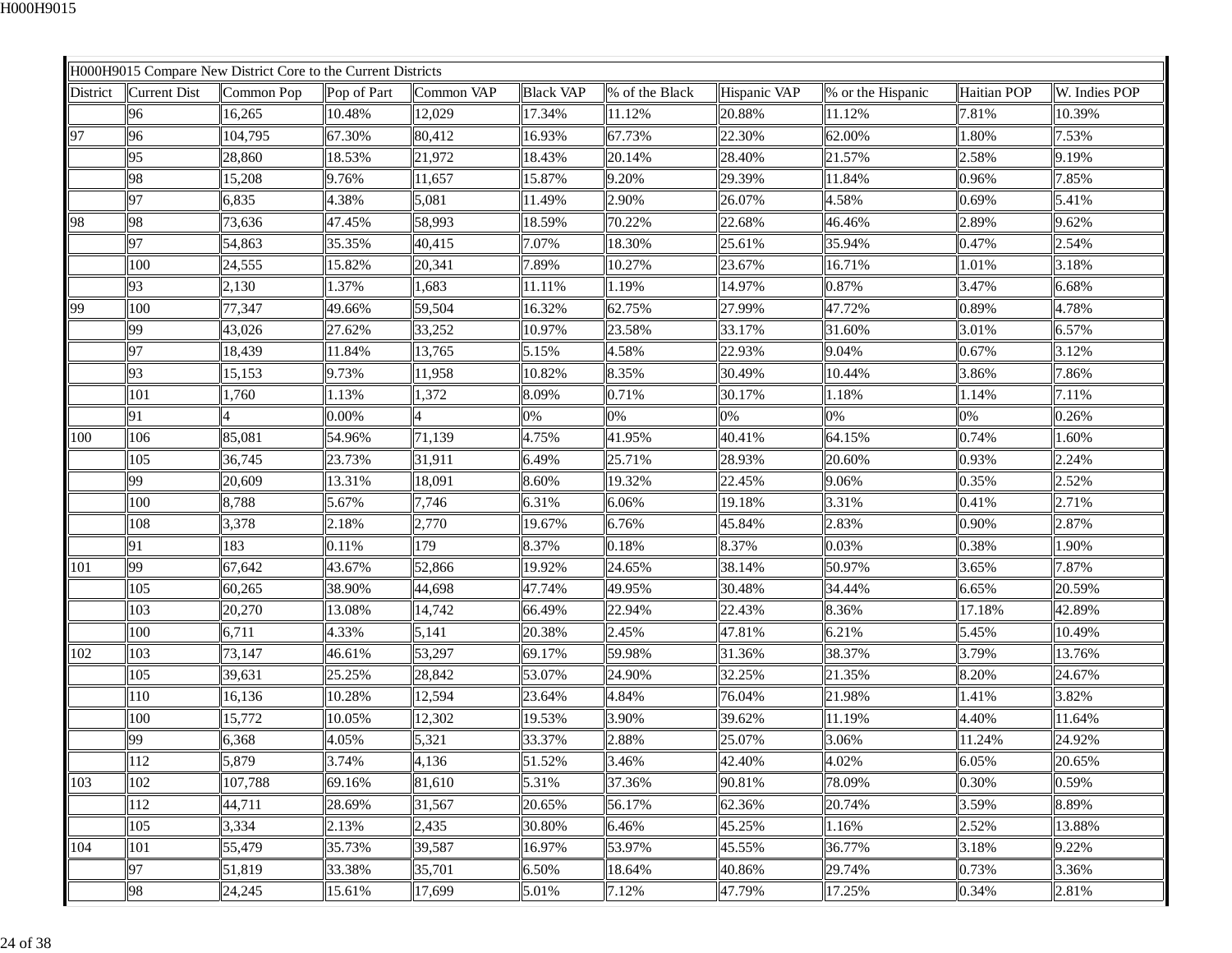|                 |              | H000H9015 Compare New District Core to the Current Districts |             |            |                  |                |              |                   |             |               |
|-----------------|--------------|--------------------------------------------------------------|-------------|------------|------------------|----------------|--------------|-------------------|-------------|---------------|
| <b>District</b> | Current Dist | Common Pop                                                   | Pop of Part | Common VAP | <b>Black VAP</b> | % of the Black | Hispanic VAP | % or the Hispanic | Haitian POP | W. Indies POP |
|                 | 105          | 11,298                                                       | 7.27%       | 10,869     | 8.83%            | 7.71%          | 38.93%       | 8.62%             | 1.60%       | 3.91%         |
|                 | 112          | 7,936                                                        | 5.11%       | 5,886      | 17.92%           | 8.47%          | 40.74%       | 4.88%             | 3.01%       | 8.36%         |
|                 | 100          | 4,457                                                        | 2.87%       | 3,677      | 13.78%           | 4.07%          | 36.06%       | 2.70%             | 1.35%       | 6.20%         |
| 105             | 112          | 64,209                                                       | 41.30%      | 47,572     | 12.90%           | 47.38%         | 64.79%       | 38.82%            | 2.27%       | 2.93%         |
|                 | 101          | 39,763                                                       | 25.57%      | 27,981     | 17.37%           | 37.52%         | 48.94%       | 17.24%            | 6.20%       | 10.16%        |
|                 | 116          | 27,683                                                       | 17.80%      | 21,396     | 4.93%            | 8.14%          | 85.99%       | 23.17%            | 0.62%       | 1.96%         |
|                 | 119          | 19,496                                                       | 12.54%      | 15,303     | 4.18%            | 4.94%          | 91.39%       | 17.61%            | 0.41%       | 1.43%         |
|                 | 120          | 1,664                                                        | 1.07%       | 1,233      | 7.05%            | 0.67%          | 80.77%       | 1.25%             | 3.63%       | 8.45%         |
|                 | 114          | 1,524                                                        | 0.98%       | 1,241      | 3.46%            | 0.33%          | 98.79%       | 1.54%             | 0%          | 0%            |
|                 | 76           | 1,112                                                        | 0.71%       | 880        | 14.54%           | 0.98%          | 31.59%       | 0.35%             | 12.10%      | 12.45%        |
| 106             | 76           | 133,860                                                      | 86.10%      | 116,217    | 3.11%            | 90.63%         | 10.10%       | 84.76%            | 2.08%       | 2.59%         |
|                 | 75           | 17,364                                                       | 11.16%      | 15,437     | 1.10%            | 4.25%          | 10.02%       | 11.16%            | 1.19%       | 1.80%         |
|                 | 112          | 4,239                                                        | 2.72%       | 3,533      | 5.77%            | 5.10%          | 15.96%       | 4.07%             | 6.41%       | 7.65%         |
| 107             | 104          | 85,245                                                       | 54.30%      | 64,574     | 52.64%           | 50.88%         | 29.62%       | 61.71%            | 27.25%      | 35.34%        |
|                 | 108          | 28,931                                                       | 18.42%      | 21,595     | 65.59%           | 21.20%         | 22.31%       | 15.54%            | 37.43%      | 45.43%        |
|                 | 103          | 24,923                                                       | 15.87%      | 17,931     | 86.19%           | 23.13%         | 11.25%       | 6.50%             | 18.51%      | 34.09%        |
|                 | 106          | 17,886                                                       | 11.39%      | 13,367     | 23.81%           | 4.76%          | 37.64%       | 16.23%            | 9.21%       | 14.08%        |
| 108             | 108          | 99,937                                                       | 63.52%      | 76,827     | 57.20%           | 58.57%         | 27.24%       | 68.20%            | 30.84%      | 35.22%        |
|                 | 109          | 31,693                                                       | 20.14%      | 24,191     | 67.15%           | 21.65%         | 24.97%       | 19.68%            | 19.72%      | 23.99%        |
|                 | 104          | 23,961                                                       | 15.23%      | 17,446     | 78.45%           | 18.24%         | 20.73%       | 11.78%            | 14.60%      | 19.94%        |
|                 | 103          | 1,730                                                        | 1.09%       | 1,256      | 91.48%           | 1.53%          | 7.80%        | 0.31%             | 16.36%      | 21.96%        |
|                 | 106          |                                                              | 0.00%       |            | 0%               | 0%             | 100%         | 0.00%             | 16.28%      | 20.64%        |
| 109             | 109          | 92,161                                                       | 58.48%      | 70,627     | 49.52%           | 57.72%         | 43.41%       | 54.55%            | 3.48%       | 5.30%         |
|                 | 104          | 28,187                                                       | 17.88%      | 20,922     | 64.45%           | 22.25%         | 37.26%       | 13.87%            | 11.28%      | 16.67%        |
|                 | 103          | 16,594                                                       | 10.53%      | 12,510     | 61.93%           | 12.78%         | 38.96%       | 8.67%             | 1.66%       | 6.22%         |
|                 | 107          | 13,523                                                       | 8.58%       | 11,390     | 22.32%           | 4.19%          | 78.41%       | 15.89%            | 1.49%       | 3.64%         |
|                 | 113          | 6,633                                                        | 4.20%       | 5,113      | 33.85%           | 2.85%          | 71.64%       | 6.51%             | 1.67%       | 2.74%         |
|                 | 110          | 473                                                          | 0.30%       | 406        | 25.36%           | 0.16%          | 67.73%       | 0.48%             | 1.25%       | 3.59%         |
|                 | 108          | 5                                                            | 0.00%       | 5          | 100%             | 0.00%          | 0%           | 0%                | 36.36%      | 45.45%        |
| 110             | 110          | 86,385                                                       | 55.55%      | 68,646     | 5.92%            | 53.73%         | 88.47%       | 55.10%            | 0.82%       | 2.41%         |
|                 | 102          | 53,164                                                       | 34.19%      | 41,639     | 6.00%            | 33.01%         | 90.04%       | 34.01%            | 0.75%       | 1.59%         |
|                 | 111          | 13,593                                                       | 8.74%       | 11,057     | 5.59%            | 8.17%          | 96.28%       | 9.65%             | 0%          | 0%            |
|                 | 103          | 1,675                                                        | 1.07%       | 1,280      | 29.68%           | 5.01%          | 64.29%       | 0.74%             | 3.12%       | 9.67%         |
|                 | 112          | 671                                                          | 0.43%       | 561        | 0.89%            | 0.06%          | 91.26%       | 0.46%             | 0%          | 0%            |
| 111             | 111          | 68,554                                                       | 43.75%      | 56,091     | 3.52%            | 42.20%         | 90.51%       | 42.42%            | 0.05%       | 0.41%         |
|                 | 113          | 53,418                                                       | 34.09%      | 43,557     | 4.78%            | 44.53%         | 95.21%       | 34.65%            | 0.20%       | 0.61%         |
|                 | 110          | 29,144                                                       | 18.60%      | 24,104     | 1.98%            | 10.23%         | 95.60%       | 19.25%            | 0.02%       | 0.05%         |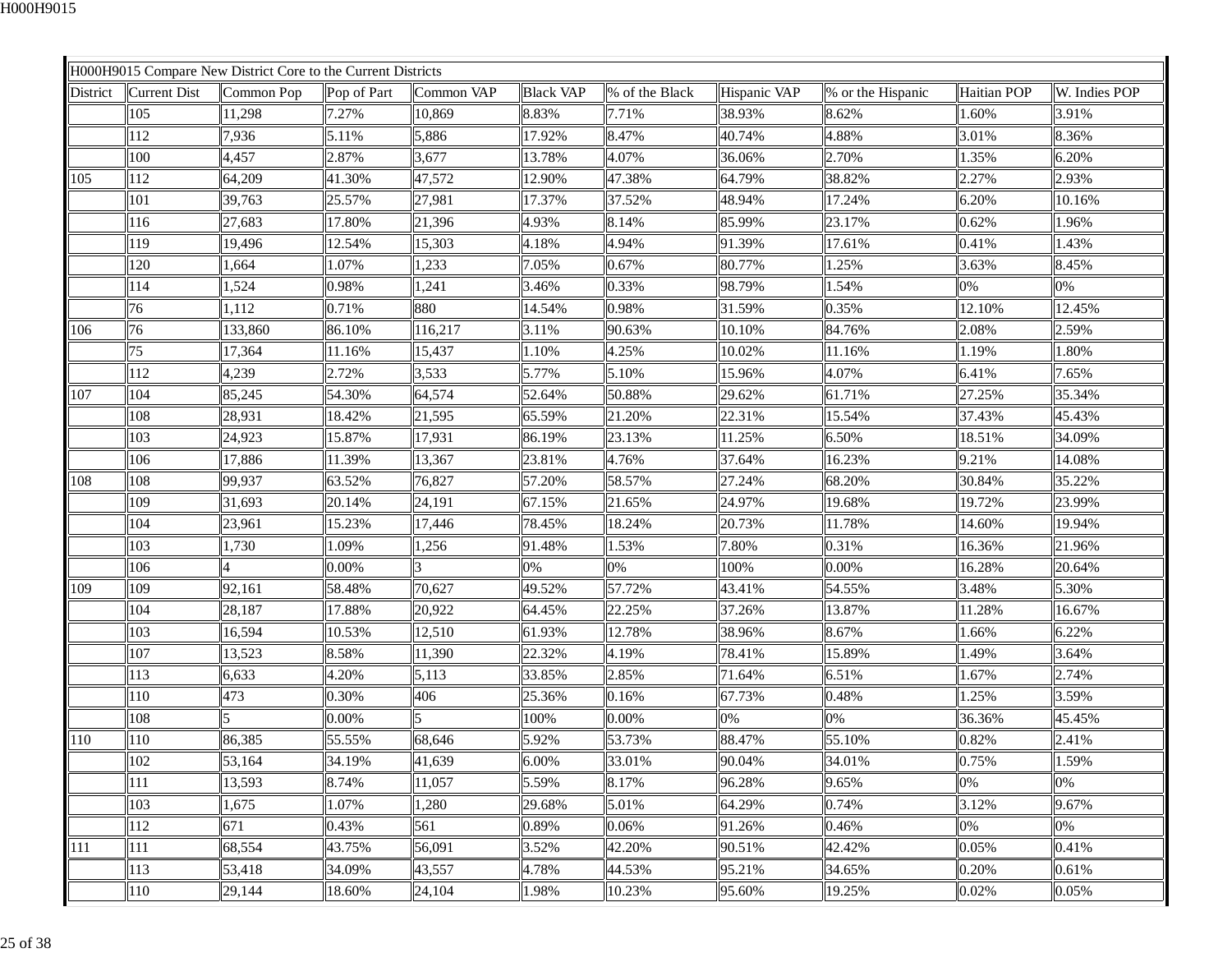|          |              | H000H9015 Compare New District Core to the Current Districts |             |            |                  |                |              |                   |                    |               |
|----------|--------------|--------------------------------------------------------------|-------------|------------|------------------|----------------|--------------|-------------------|--------------------|---------------|
| District | Current Dist | Common Pop                                                   | Pop of Part | Common VAP | <b>Black VAP</b> | % of the Black | Hispanic VAP | % or the Hispanic | <b>Haitian POP</b> | W. Indies POP |
|          | 117          | 5,506                                                        | 3.51%       | 4,510      | 2.97%            | 2.86%          | 96.80%       | 3.64%             | 0%                 | 0%            |
|          | 104          | 39                                                           | 0.02%       | 29         | 24.13%           | 0.14%          | 75.86%       | 0.01%             | 4.26%              | 12.17%        |
| 112      | 113          | 57,834                                                       | 37.23%      | 46,667     | 4.75%            | 36.76%         | 93.09%       | 37.72%            | 0.07%              | 0.37%         |
|          | 107          | 56,116                                                       | 36.12%      | 46,052     | 5.82%            | 44.45%         | 90.57%       | 36.22%            | 1.15%              | 1.26%         |
|          | 117          | 36,484                                                       | 23.48%      | 30,470     | 3.13%            | 15.81%         | 89.36%       | 23.64%            | 0%                 | 0.01%         |
|          | 111          | 4,270                                                        | 2.74%       | 3,714      | 3.55%            | 2.18%          | 68.36%       | 2.20%             | 0%                 | 0.36%         |
|          | 109          | 618                                                          | 0.39%       | 525        | 8.95%            | 0.77%          | 43.80%       | 0.19%             | 7.53%              | 9.16%         |
| 113      | 107          | 77,120                                                       | 49.99%      | 67,980     | 4.28%            | 35.22%         | 53.69%       | 53.06%            | 0.21%              | 0.62%         |
|          | 106          | 47,981                                                       | 31.10%      | 40,312     | 5.71%            | 27.87%         | 61.72%       | 36.17%            | 0.38%              | 0.91%         |
|          | 113          | 18,393                                                       | 11.92%      | 15,205     | 18.47%           | 33.98%         | 30.32%       | 6.70%             | 0.20%              | 2.80%         |
|          | 109          | 10,758                                                       | 6.97%       | 8,672      | 2.77%            | 2.91%          | 32.18%       | 4.05%             | 0.02%              | 0.98%         |
| 114      | 117          | 73,796                                                       | 47.18%      | 58,496     | 6.58%            | 43.39%         | 65.30%       | 48.10%            | 0.49%              | 2.95%         |
|          | 111          | 51,079                                                       | 32.65%      | 42,063     | 5.91%            | 28.03%         | 68.86%       | 36.48%            | 0.04%              | 0.43%         |
|          | 118          | 17,214                                                       | 11.00%      | 13,027     | 16.54%           | 24.28%         | 57.04%       | 9.35%             | 2.22%              | 7.16%         |
|          | 107          | 9,418                                                        | 6.02%       | 7,139      | 1.37%            | 1.10%          | 48.01%       | 4.31%             | 0.14%              | 0.87%         |
|          | 115          | 4,586                                                        | 2.93%       | 3,371      | 8.33%            | 3.16%          | 37.28%       | 1.58%             | 2.61%              | 7.75%         |
|          | 113          | 319                                                          | 0.20%       | 239        | 0.41%            | 0.01%          | 49.37%       | 0.14%             | 0.69%              | 3.12%         |
| 115      | 115          | 77,429                                                       | 49.56%      | 60,923     | 3.58%            | 31.03%         | 68.31%       | 51.40%            | 0.32%              | 1.91%         |
|          | 117          | 35,174                                                       | 22.51%      | 28,324     | 3.29%            | 13.26%         | 67.84%       | 23.73%            | 0.35%              | 1.33%         |
|          | 114          | 23,533                                                       | 15.06%      | 18,292     | 5.64%            | 14.68%         | 55.26%       | 12.48%            | 0.77%              | 3.63%         |
|          | 118          | 9,288                                                        | 5.94%       | 7,030      | 22.43%           | 22.41%         | 44.83%       | 3.89%             | 1.73%              | 9.71%         |
|          | 112          | 8,857                                                        | 5.66%       | 7,349      | 10.45%           | 10.91%         | 83.95%       | 7.62%             | 0.66%              | 1.16%         |
|          | 111          | 1,934                                                        | 1.23%       | 1,672      | 32.29%           | 7.67%          | 41.50%       | 0.85%             | 0.10%              | 1.10%         |
| 116      | 114          | 84,284                                                       | 53.49%      | 69,590     | 3.89%            | 66.85%         | 81.32%       | 51.82%            | 0.71%              | 1.58%         |
|          | 115          | 53,039                                                       | 33.66%      | 43,584     | 1.82%            | 19.61%         | 89.99%       | 35.92%            | 0.09%              | 0.25%         |
|          | 112          | 17,559                                                       | 11.14%      | 13,753     | 3.77%            | 12.78%         | 82.99%       | 10.45%            | 0.61%              | 1.09%         |
|          | 119          | 2,683                                                        | 1.70%       | 2,188      | 1.37%            | 0.73%          | 89.48%       | 1.79%             | $0\%$              | 0.08%         |
| 117      | 118          | 115,611                                                      | 73.69%      | 80,375     | 42.63%           | 85.46%         | 51.33%       | 69.01%            | 3.46%              | 9.06%         |
|          | 120          | 34,487                                                       | 21.98%      | 23,607     | 19.15%           | 11.27%         | 66.72%       | 26.34%            | 3.54%              | 6.75%         |
|          | 119          | 5,819                                                        | 3.70%       | 3,658      | 32.28%           | 2.94%          | 61.01%       | 3.73%             | 4.20%              | 5.57%         |
|          | 114          | 964                                                          | 0.61%       | 753        | 16.99%           | 0.31%          | 71.31%       | 0.89%             | 0.58%              | 6.64%         |
| 118      | 119          | 90,486                                                       | 57.79%      | 69,093     | 6.68%            | 59.45%         | 78.79%       | 55.04%            | 1.26%              | 4.36%         |
|          | 116          | 47,112                                                       | 30.09%      | 37,818     | 2.55%            | 12.45%         | 89.11%       | 34.07%            | 0.35%              | 1.24%         |
|          | 114          | 18,767                                                       | 11.98%      | 14,725     | 14.81%           | 28.07%         | 72.03%       | 10.72%            | 0.86%              | 4.22%         |
|          | 112          | 197                                                          | 0.12%       | 154        | 0.64%            | 0.01%          | 96.75%       | 0.15%             | 0%                 | 0%            |
| 119      | 116          | 59,886                                                       | 38.34%      | 45,992     | 6.01%            | 58.41%         | 82.52%       | 36.69%            | 0.85%              | 3.63%         |
|          | 112          | 56,298                                                       | 36.04%      | 43,258     | 2.11%            | 19.34%         | 90.42%       | 37.82%            | 0.13%              | 0.61%         |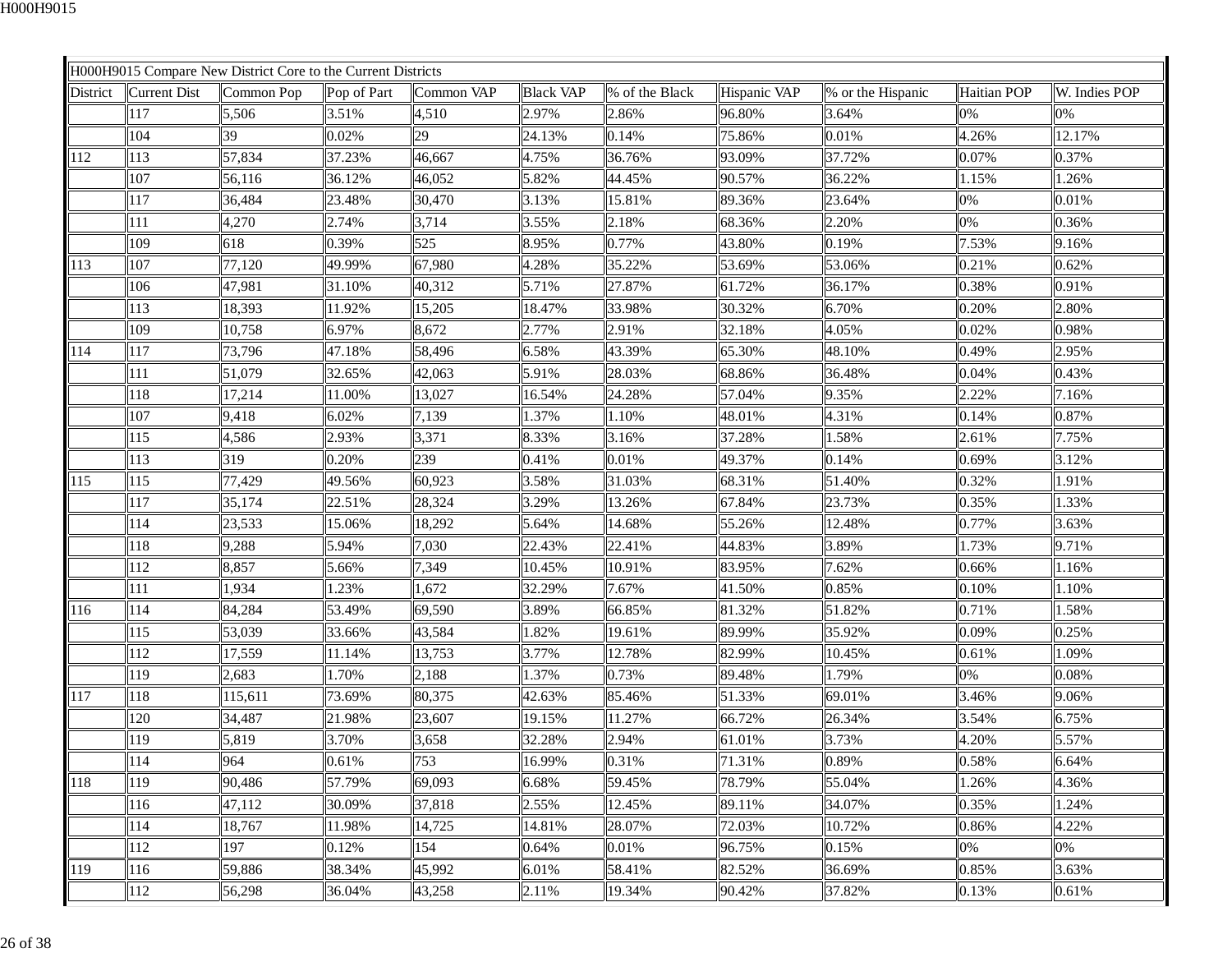|                                                                                                                                                                     | H000H9015 Compare New District Core to the Current Districts |        |        |        |             |        |        |             |               |       |
|---------------------------------------------------------------------------------------------------------------------------------------------------------------------|--------------------------------------------------------------|--------|--------|--------|-------------|--------|--------|-------------|---------------|-------|
| <b>District</b><br><b>Black VAP</b><br>Hispanic VAP<br>Current Dist<br>Common VAP<br>1\% of the Black<br>Pop of Part<br>$\frac{1}{2}$ or the Hispanic<br>Common Pop |                                                              |        |        |        |             |        |        | Haitian POP | W. Indies POP |       |
|                                                                                                                                                                     | 120                                                          | 39.986 | 25.60% | 29,932 | 3.51%       | 22.23% | 88.02% | 25.47%      | 0.10%         | 1.13% |
| $\blacksquare$ 120                                                                                                                                                  | 120                                                          | 93,941 | 60.63% | 76,853 | 6.86%       | 48.07% | 25.80% | $ 40.41\%$  | 1.82%         | 2.81% |
|                                                                                                                                                                     | 119                                                          | 36.195 | 23.36% | 27,025 | 7.28%       | 17.94% | 59.41% | 32.72%      | 1.49%         | 2.88% |
|                                                                                                                                                                     | 118                                                          | 20,735 | 13.38% | 15.225 | $\ 21.35\%$ | 29.63% | 71.46% | 22.17%      | 3.83%         | 8.77% |
|                                                                                                                                                                     | 114                                                          | 4,053  | 2.61%  | 3,189  | 14.92%      | 4.33%  | 72.02% | 4.68%       | 3.65%         | 8.22% |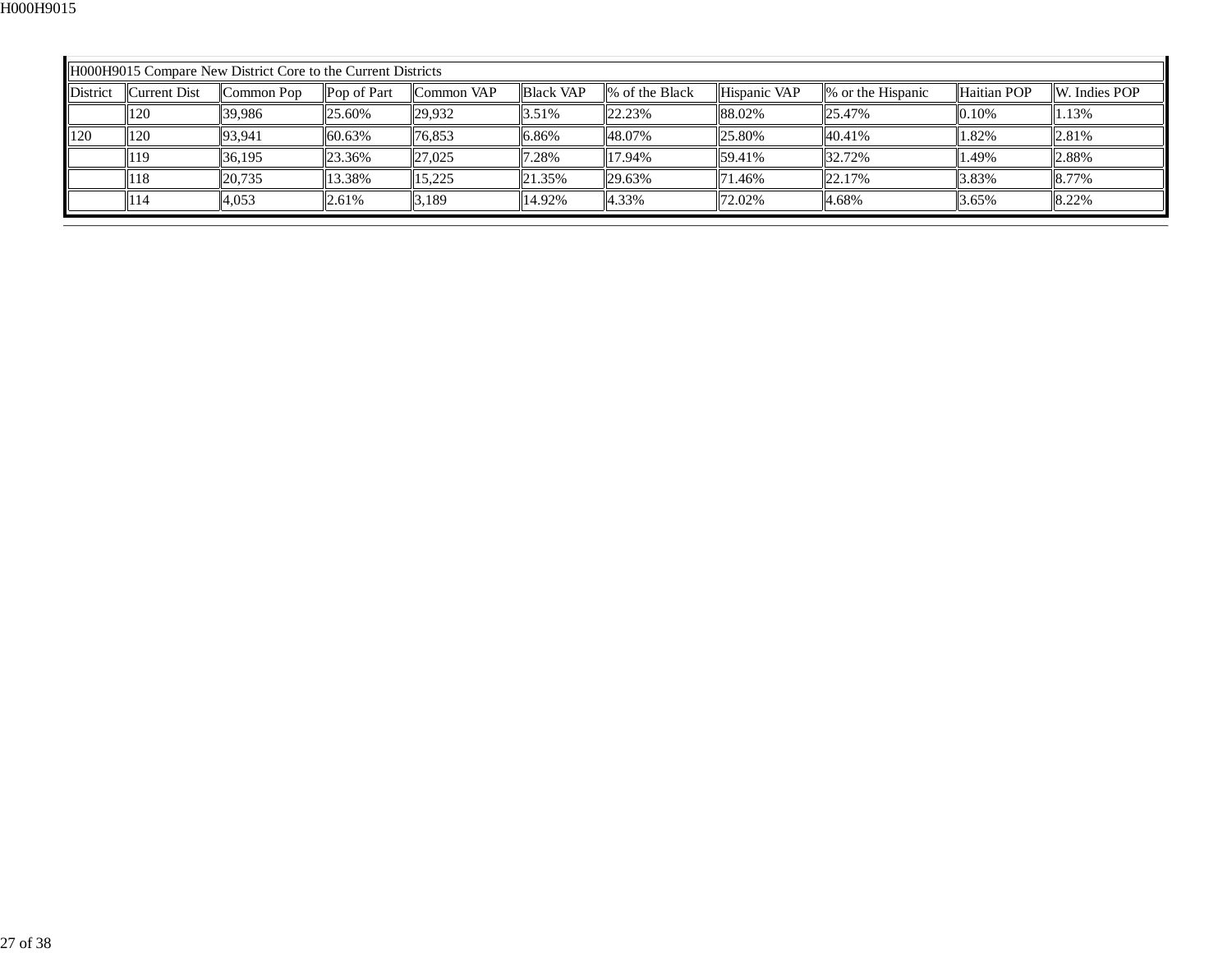|                |                | H000H9015 Plan Geography Splits (note: area listed in red if district does not contain total population of area and district also contains population outside of area).                                                                                                                                                                                                    |
|----------------|----------------|----------------------------------------------------------------------------------------------------------------------------------------------------------------------------------------------------------------------------------------------------------------------------------------------------------------------------------------------------------------------------|
|                |                | Counties Escambia                                                                                                                                                                                                                                                                                                                                                          |
|                | Cities         | Century                                                                                                                                                                                                                                                                                                                                                                    |
|                | Vtd's          | 120330223 2 2046 of 2383                                                                                                                                                                                                                                                                                                                                                   |
| $\overline{2}$ |                | Counties Escambia 2 140, 136 of 297, 619, Santa Rosa 2 17, 518 of 151, 372                                                                                                                                                                                                                                                                                                 |
|                | Cities         | Gulf Breeze, Pensacola                                                                                                                                                                                                                                                                                                                                                     |
|                | Vtd's          | (20330223 2 337 of 2383, 121130026 2 710 of 8235, 121130029 2 289 of 3785, 121130035 2 939 of 5926, 121130040 2 326 of 1884                                                                                                                                                                                                                                                |
| 13             | Counties       | Okaloosa<br>2<br>23,252 of 180,822, Santa Rosa<br>2<br>23,854 of 151,372<br>6<br>272<br>6<br>173<br>6<br>173<br>6<br>173<br>6<br>173<br>173<br>173<br>173<br>173<br>1                                                                                                                                                                                                      |
|                | <b>Cities</b>  | Jay, Laurel Hill, Milton                                                                                                                                                                                                                                                                                                                                                   |
|                | Vtd's          | (20910003 2 1699 of 1912, 120910004 2 1285 of 1834, 120910008 2 2460 of 2465, 120910009 2 843 of 3193, 120910010 2 2004 of 2576, 120910011 2 1329 of 2855,<br>120910012 2 82 of 2915, 120910013 2 565 of 1952, 120910019 2 55 of 4839, 120910021 2 1620 of 2612, 121130026 2 7525 of 8235, 121130029 2 3496 of 3785,<br>121130035 2 4987 of 5926, 121130040 2 1558 of 1884 |
|                |                | Counties Okaloosa                                                                                                                                                                                                                                                                                                                                                          |
|                | Cities         | Cinco Bayou, Crestview, Destin, Fort Walton Beach, Mary Esther, Niceville, Shalimar, Valparaiso                                                                                                                                                                                                                                                                            |
|                | Vtd's          | (20910003 2 213 of 1912, 120910004 2 549 of 1834, 120910008 2 5 of 2465, 120910009 2 2350 of 3193, 120910010 2 572 of 2576, 120910011 2 1526 of 2855,<br>120910012 2 2833 of 2915, 120910013 2 1387 of 1952, 120910019 2 4784 of 4839, 120910021 2 992 of 2612                                                                                                             |
|                |                | Counties Bay 29,797 of 168,852, Holmes, Jackson, Walton, Washington                                                                                                                                                                                                                                                                                                        |
|                | Cities         | Alford, Bascom, Bonifay, Campbellton, Caryville, Chipley, Cottondale, De Funiak Springs, Ebro, Esto, Freeport, Graceville, Grand Ridge, Greenwood, Jacob City, Malone,<br>Marianna, Noma, Paxton, Ponce de Leon, Sneads, Vernon, Wausau, Westville                                                                                                                         |
|                | Vtd's          | 120050003 2 727 of 4383, 120050005 2 816 of 3567, 120050007 2 165 of 242, 120050023 2 37 of 1601                                                                                                                                                                                                                                                                           |
|                | Counties Bay   |                                                                                                                                                                                                                                                                                                                                                                            |
|                | Cities         | Callaway, Lynn Haven, Mexico Beach, Panama City, Panama City Beach, Parker, Springfield                                                                                                                                                                                                                                                                                    |
|                | Vtd's          | 120050003 2 3656 of 4383, 120050005 2 2751 of 3567, 120050007 2 77 of 242, 120050023 2 1564 of 1601                                                                                                                                                                                                                                                                        |
|                | Counties       | Calhoun, Franklin, Gulf, Leon 3 75, 433 of 275, 487, Liberty, Wakulla                                                                                                                                                                                                                                                                                                      |
|                | Cities         | Altha, Apalachicola, Blountstown, Bristol, Carrabelle, Port St. Joe, St. Marks, Sopchoppy, Tallahassee 3 52485 of 181376, Wewahitchka                                                                                                                                                                                                                                      |
| 8              |                | Counties Gadsden, Leon 3 107,452 of 275,487                                                                                                                                                                                                                                                                                                                                |
|                | Cities         | Chattahoochee, Greensboro, Gretna, Havana, Midway, Quincy, Tallahassee 3 393583 of 181376                                                                                                                                                                                                                                                                                  |
| 9              |                | Counties Jefferson, Lafayette, Leon 3 92, 602 of 275, 487, Madison, Taylor                                                                                                                                                                                                                                                                                                 |
|                | Cities         | Greenville, Lee, Madison, Mayo, Monticello, Perry, Tallahassee 3 35308 of 181376                                                                                                                                                                                                                                                                                           |
| 10             |                | Counties Baker, Columbia, Hamilton, Suwannee, Union 22,159 of 15,535                                                                                                                                                                                                                                                                                                       |
|                | <b>Cities</b>  | Branford, Fort White, Glen St. Mary, Jasper, Jennings, Lake City, Live Oak, Macclenny, White Springs                                                                                                                                                                                                                                                                       |
| 11             |                | Counties Duval $6 82,483$ of 864,263, Nassau                                                                                                                                                                                                                                                                                                                               |
|                | Cities         | Atlantic Beach, Callahan, Fernandina Beach, Hilliard, Jacksonville 6 41429 of 821784, Jacksonville Beach, Neptune Beach                                                                                                                                                                                                                                                    |
|                | Vtd's          | 120310208 2 320 of 4164, 120310209 2 5865 of 7221                                                                                                                                                                                                                                                                                                                          |
| $\overline{2}$ | Counties Duval |                                                                                                                                                                                                                                                                                                                                                                            |
|                | Cities         | Jacksonville                                                                                                                                                                                                                                                                                                                                                               |
|                | Vtd's          | 120310070 2 509 of 3143, 120310077 2 1686 of 8223, 120310208 2 3844 of 4164, 120310209 2 1356 of 7221, 120310266 2 380 of 431                                                                                                                                                                                                                                              |
| 13             | Counties Duval |                                                                                                                                                                                                                                                                                                                                                                            |
|                | Cities         | Jacksonville                                                                                                                                                                                                                                                                                                                                                               |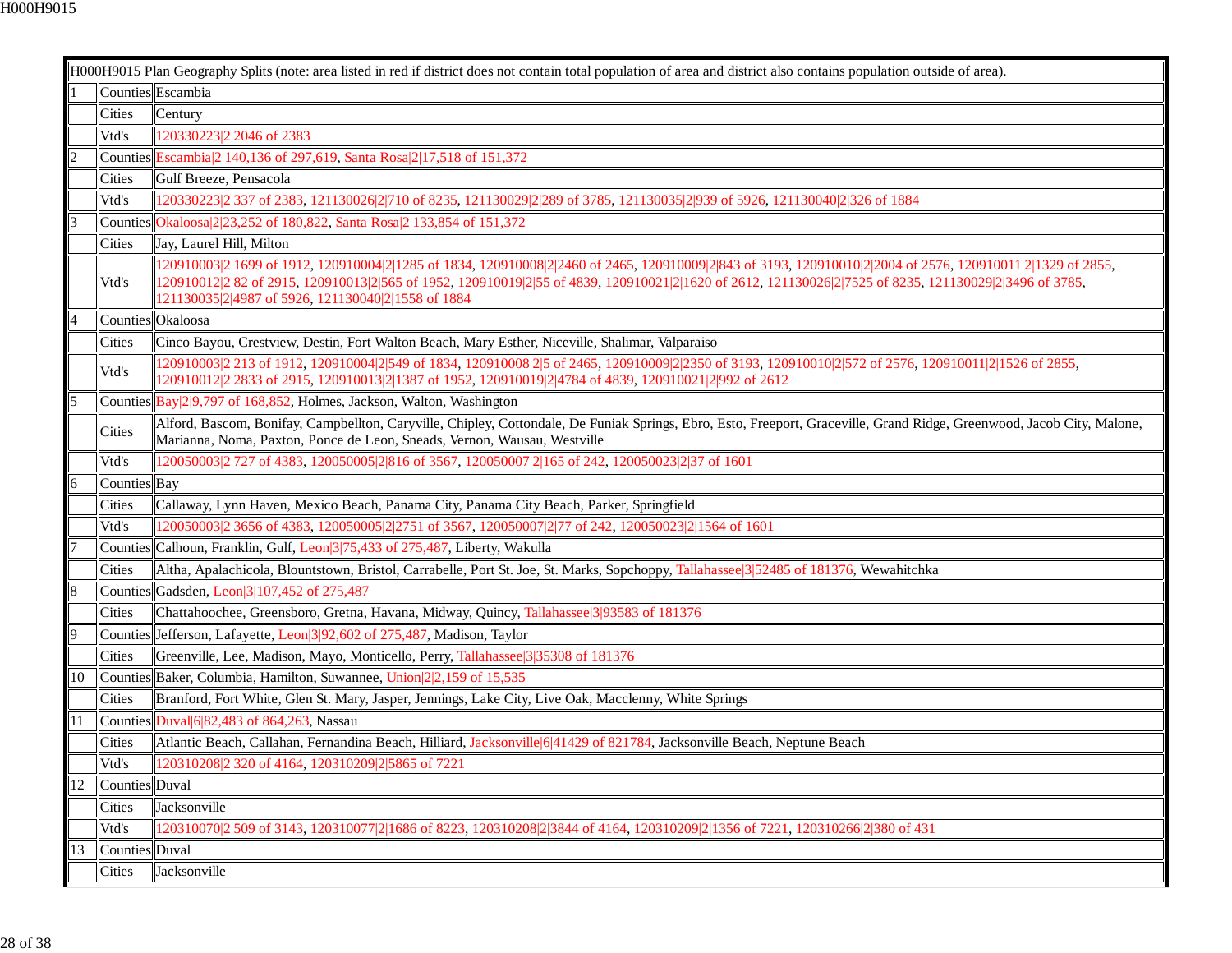|    |                    | H000H9015 Plan Geography Splits (note: area listed in red if district does not contain total population of area and district also contains population outside of area).                                                                                                                                                                                                                                                    |
|----|--------------------|----------------------------------------------------------------------------------------------------------------------------------------------------------------------------------------------------------------------------------------------------------------------------------------------------------------------------------------------------------------------------------------------------------------------------|
| 14 | Counties Duval     |                                                                                                                                                                                                                                                                                                                                                                                                                            |
|    | Cities             | Jacksonville                                                                                                                                                                                                                                                                                                                                                                                                               |
| 15 | Counties Duval     |                                                                                                                                                                                                                                                                                                                                                                                                                            |
|    | Cities             | Baldwin, Jacksonville 6 154862 of 821784                                                                                                                                                                                                                                                                                                                                                                                   |
|    | Vtd's              | 120310084 2 911 of 2929, 120310185 2 357 of 2455                                                                                                                                                                                                                                                                                                                                                                           |
| 16 | Counties Duval     |                                                                                                                                                                                                                                                                                                                                                                                                                            |
|    | <b>Cities</b>      | Jacksonville                                                                                                                                                                                                                                                                                                                                                                                                               |
|    | Vtd's              | 120310070 2 2634 of 3143, 120310077 2 6537 of 8223, 120310084 2 2018 of 2929, 120310185 2 2098 of 2455, 120310266 2 51 of 431                                                                                                                                                                                                                                                                                              |
| 17 | Counties St. Johns |                                                                                                                                                                                                                                                                                                                                                                                                                            |
|    | Cities             | St. Augustine, St. Augustine Beach                                                                                                                                                                                                                                                                                                                                                                                         |
|    | Vtd's              | 121090046 2 4200 of 5208, 121090048 2 310 of 2347                                                                                                                                                                                                                                                                                                                                                                          |
| 18 | Counties Clay      |                                                                                                                                                                                                                                                                                                                                                                                                                            |
|    | Cities             | Orange Park                                                                                                                                                                                                                                                                                                                                                                                                                |
|    | Vtd's              | 120190001 2 2693 of 4470, 120190002 2 4093 of 4769, 120190004 2 2480 of 3960, 120190080 2 103 of 121, 120190084 2 599 of 1608                                                                                                                                                                                                                                                                                              |
| 19 |                    | Counties Bradford, Clay $\left 2\right 37,169$ of 190,865, Putnam, Union $\left 2\right 13,376$ of 15,535                                                                                                                                                                                                                                                                                                                  |
|    | <b>Cities</b>      | Brooker, Crescent City, Green Cove Springs, Hampton, Interlachen, Keystone Heights, Lake Butler, Lawtey, Palatka, Penney Farms, Pomona Park, Raiford, Starke, Welaka,<br><b>Worthington Springs</b>                                                                                                                                                                                                                        |
|    | Vtd's              | 120190001 2 1777 of 4470, 120190002 2 676 of 4769, 120190004 2 1480 of 3960, 120190080 2 18 of 121, 120190084 2 1009 of 1608                                                                                                                                                                                                                                                                                               |
| 20 |                    | Counties Alachua 2 2121,054 of 247,336, Marion 4 38,241 of 331,298                                                                                                                                                                                                                                                                                                                                                         |
|    | Cities             | Alachua 2 2476 of 9059, Archer 2 527 of 1118, Gainesville 2 79498 of 124354, Hawthorne, La Crosse, McIntosh, Micanopy, Ocala 3 15583 of 56315, Reddick, Waldo                                                                                                                                                                                                                                                              |
|    | Vtd's              | (20010003 2 81 of 932, 120010008 2 367 of 5348, 120010010 2 1641 of 4775, 120010012 2 457 of 1104, 120010024 2 3019 of 4463, 120010033 2 1117 of 4228,<br>120010035 2 40 of 1362, 120010047 2 3650 of 4023, 120010051 2 33 of 4173, 120010052 2 284 of 2596, 120010057 2 3072 of 4195, 120010061 2 4284 of 5823,<br>120010062 2 6343 of 7878, 120010068 2 1819 of 1994, 120830008 2 3654 of 4656, 120830011 2 2034 of 2125 |
| 21 |                    | Counties Alachua 2 126,282 of 247,336, Dixie, Gilchrist                                                                                                                                                                                                                                                                                                                                                                    |
|    | Cities             | Alachua[2]6583 of 9059, Archer[2]591 of 1118, Bell, Cross City, Fanning Springs[2]278 of 764, Gainesville[2]44856 of 124354, High Springs, Horseshoe Beach, Newberry,<br>Trenton                                                                                                                                                                                                                                           |
|    | Vtd's              | 120010003 2 851 of 932, 120010008 2 4981 of 5348, 120010010 2 3134 of 4775, 120010012 2 647 of 1104, 120010024 2 1444 of 4463, 120010033 2 3111 of 4228,<br>l20010035 2 1322 of 1362, 120010047 2 373 of 4023, 120010051 2 4140 of 4173, 120010052 2 2312 of 2596, 120010057 2 1123 of 4195, 120010061 2 1539 of 5823,<br>120010062 2 1535 of 7878, 120010068 2 175 of 1994                                                |
| 22 |                    | Counties Levy, Marion 4 113,545 of 331,298                                                                                                                                                                                                                                                                                                                                                                                 |
|    | Cities             | Bronson, Cedar Key, Chiefland, Dunnellon, Fanning Springs 2 486 of 764, Inglis, Ocala 3 10104 of 56315, Otter Creek, Williston, Yankeetown                                                                                                                                                                                                                                                                                 |
|    | Vtd's              | 120830008 2 1002 of 4656, 120830073 2 1163 of 2705, 120830082 2 3019 of 3161                                                                                                                                                                                                                                                                                                                                               |
| 23 | Counties Marion    |                                                                                                                                                                                                                                                                                                                                                                                                                            |
|    | Cities             | Belleview, Ocala 3 30628 of 56315                                                                                                                                                                                                                                                                                                                                                                                          |
|    | Vtd's              | 120830011 2 91 of 2125, 120830065 2 3012 of 3799, 120830073 2 1542 of 2705, 120830082 2 142 of 3161                                                                                                                                                                                                                                                                                                                        |
| 24 |                    | Counties Flagler, St. Johns 2 32, 113 of 190, 039, Volusia 4 30, 087 of 494, 593                                                                                                                                                                                                                                                                                                                                           |
|    | Cities             | Beverly Beach, Bunnell, Flagler Beach, Hastings, Marineland, Palm Coast, Pierson                                                                                                                                                                                                                                                                                                                                           |
|    | Vtd's              | 121090046 2 1008 of 5208, 121090048 2 2037 of 2347, 121270105 2 823 of 3780                                                                                                                                                                                                                                                                                                                                                |
| 25 | Counties Volusia   |                                                                                                                                                                                                                                                                                                                                                                                                                            |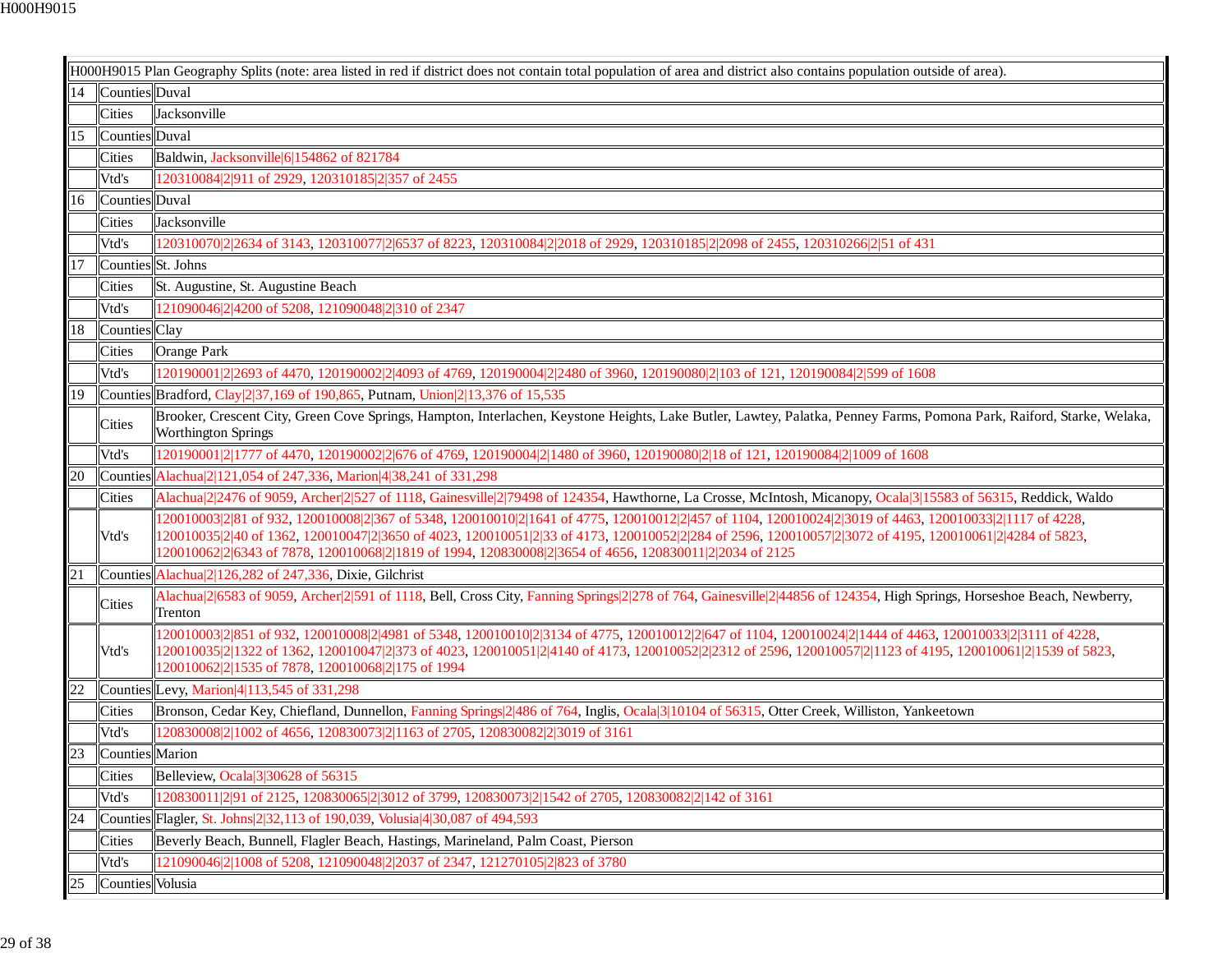|    |                   | H000H9015 Plan Geography Splits (note: area listed in red if district does not contain total population of area and district also contains population outside of area).                                                                                                                                                                                                                                                     |
|----|-------------------|-----------------------------------------------------------------------------------------------------------------------------------------------------------------------------------------------------------------------------------------------------------------------------------------------------------------------------------------------------------------------------------------------------------------------------|
|    | Cities            | Daytona Beach 2 12063 of 61005, Daytona Beach Shores, Edgewater 2 2201 of 20750, New Smyrna Beach, Ormond Beach 2 35846 of 38137, Ponce Inlet, Port Orange                                                                                                                                                                                                                                                                  |
|    | Vtd's             | 121270105 2 2957 of 3780, 121270108 2 342 of 1387, 121270121 2 2976 of 5267, 121270130 2 218 of 4074, 121270159 2 2222 of 4346, 121270162 2 3 of 1081,<br>121270178 2 5075 of 5127, 121270181 2 4886 of 4927, 121270182 2 3882 of 5623, 121270200 3 532 of 1687, 121270216 2 1914 of 4451, 121270217 2 284 of 5366                                                                                                          |
| 26 | Counties Volusia  |                                                                                                                                                                                                                                                                                                                                                                                                                             |
|    | <b>Cities</b>     | Daytona Beach 2 48942 of 61005, DeLand, Holly Hill, Lake Helen 2 267 of 2624, Orange City 2 3802 of 10599, Ormond Beach 2 2291 of 38137, South Daytona                                                                                                                                                                                                                                                                      |
|    | Vtd's             | 121270043 2 267 of 2603, 121270046 2 45 of 1314, 121270052 2 1097 of 1104, 121270056 2 776 of 2446, 121270070 2 1184 of 4655, 121270074 2 4582 of 4727,<br>121270075 2 2615 of 5928, 121270108 2 1045 of 1387, 121270121 2 2291 of 5267, 121270130 2 3856 of 4074, 121270159 2 2124 of 4346, 121270162 2 1078 of 1081,<br>121270178 2 52 of 5127, 121270181 2 41 of 4927, 121270182 2 1741 of 5623, 121270200 3 323 of 1687 |
| 27 | Counties Volusia  |                                                                                                                                                                                                                                                                                                                                                                                                                             |
|    | <b>Cities</b>     | DeBary, Deltona, Edgewater 2 18549 of 20750, Lake Helen 2 2357 of 2624, Oak Hill, Orange City 2 6797 of 10599                                                                                                                                                                                                                                                                                                               |
|    | Vtd's             | (21270043 2 2336 of 2603, 121270046 2 1269 of 1314, 121270052 2 7 of 1104, 121270056 2 1670 of 2446, 121270070 2 3471 of 4655, 121270074 2 145 of 4727,<br>121270075 2 3313 of 5928, 121270200 3 832 of 1687, 121270216 2 2537 of 4451, 121270217 2 5082 of 5366                                                                                                                                                            |
| 28 | Counties Seminole |                                                                                                                                                                                                                                                                                                                                                                                                                             |
|    | <b>Cities</b>     | Casselberry 2 12935 of 26241, Oviedo, Sanford 2 21829 of 53570, Winter Springs                                                                                                                                                                                                                                                                                                                                              |
|    | Vtd's             | 121170244 2 2075 of 2441, 121170260 2 226 of 4427, 121170269 2 1130 of 3088, 121170275 2 1292 of 1404                                                                                                                                                                                                                                                                                                                       |
| 29 | Counties Seminole |                                                                                                                                                                                                                                                                                                                                                                                                                             |
|    | <b>Cities</b>     | Altamonte Springs 2 16136 of 41496, Casselberry 2 13306 of 26241, Lake Mary, Longwood, Sanford 2 31741 of 53570                                                                                                                                                                                                                                                                                                             |
|    | Vtd's             | 121170244 2 366 of 2441, 121170269 2 1958 of 3088, 121170275 2 112 of 1404, 121170307 2 43 of 1103                                                                                                                                                                                                                                                                                                                          |
| 30 | Counties          | Orange 9 83,385 of 1,145,956, Seminole 4 74,653 of 422,718                                                                                                                                                                                                                                                                                                                                                                  |
|    | <b>Cities</b>     | Altamonte Springs 2 25360 of 41496, Apopka 2 38380 of 41542, Maitland 3 4376 of 15751                                                                                                                                                                                                                                                                                                                                       |
|    | Vtd's             | 120950059 2 3395 of 3793, 120950067 2 1947 of 3633, 120950217 3 2333 of 4946, 120950218 2 436 of 3257, 121170307 2 1060 of 1103                                                                                                                                                                                                                                                                                             |
| 31 | Counties Lake     |                                                                                                                                                                                                                                                                                                                                                                                                                             |
|    | <b>Cities</b>     | Astatula, Eustis, Groveland 224 of 8729, Howey-in-the-Hills, Leesburg 3 16055 of 20117, Minneola 21 of 9403, Montverde, Mount Dora, Tavares, Umatilla                                                                                                                                                                                                                                                                       |
|    | Vtd's             | 120690023 2 3060 of 3144, 120690024 2 70 of 970, 120690065 2 1449 of 1975, 120690103 2 30 of 2231                                                                                                                                                                                                                                                                                                                           |
| 32 |                   | Counties Lake 3 100, 848 of 297, 052, Orange 9 55, 270 of 1, 145, 956                                                                                                                                                                                                                                                                                                                                                       |
|    | <b>Cities</b>     | Bay Lake, Clermont, Groveland 2 8705 of 8729, Lake Buena Vista, Leesburg 3 15 of 20117, Mascotte, Minneola 2 9402 of 9403, Oakland 2 977 of 2538, Ocoee 3 2744 of<br>35579, Winter Garden 2 19373 of 34568                                                                                                                                                                                                                  |
|    | Vtd's             | 120690023 2 84 of 3144, 120690024 2 900 of 970, 120690065 2 526 of 1975, 120690103 2 2201 of 2231, 120950026 2 65 of 2193, 120950040 2 3620 of 5494,<br>120950056 2 3144 of 3243                                                                                                                                                                                                                                            |
| 33 |                   | Counties Lake 3 39,838 of 297,052, Marion 4 23,263 of 331,298, Sumter                                                                                                                                                                                                                                                                                                                                                       |
|    | <b>Cities</b>     | Bushnell, Center Hill, Coleman, Fruitland Park, Lady Lake, Leesburg 3 4047 of 20117, Webster, Wildwood                                                                                                                                                                                                                                                                                                                      |
|    | Vtd's             | 20830065 2 787 of 3799                                                                                                                                                                                                                                                                                                                                                                                                      |
| 34 |                   | Counties Citrus, Hernando 215,907 of 172,778                                                                                                                                                                                                                                                                                                                                                                                |
|    | Cities            | <b>Crystal River, Inverness</b>                                                                                                                                                                                                                                                                                                                                                                                             |
|    | Vtd's             | 20530003 2 715 of 1492, 120530013 2 1280 of 1288, 120530016 2 2311 of 2984                                                                                                                                                                                                                                                                                                                                                  |
| 35 |                   | Counties Hernando                                                                                                                                                                                                                                                                                                                                                                                                           |
|    | <b>Cities</b>     | Brooksville, Weeki Wachee                                                                                                                                                                                                                                                                                                                                                                                                   |
|    | Vtd's             | 120530003 2 777 of 1492, 120530013 2 8 of 1288, 120530016 2 673 of 2984                                                                                                                                                                                                                                                                                                                                                     |
| 36 | Counties Pasco    |                                                                                                                                                                                                                                                                                                                                                                                                                             |
|    |                   |                                                                                                                                                                                                                                                                                                                                                                                                                             |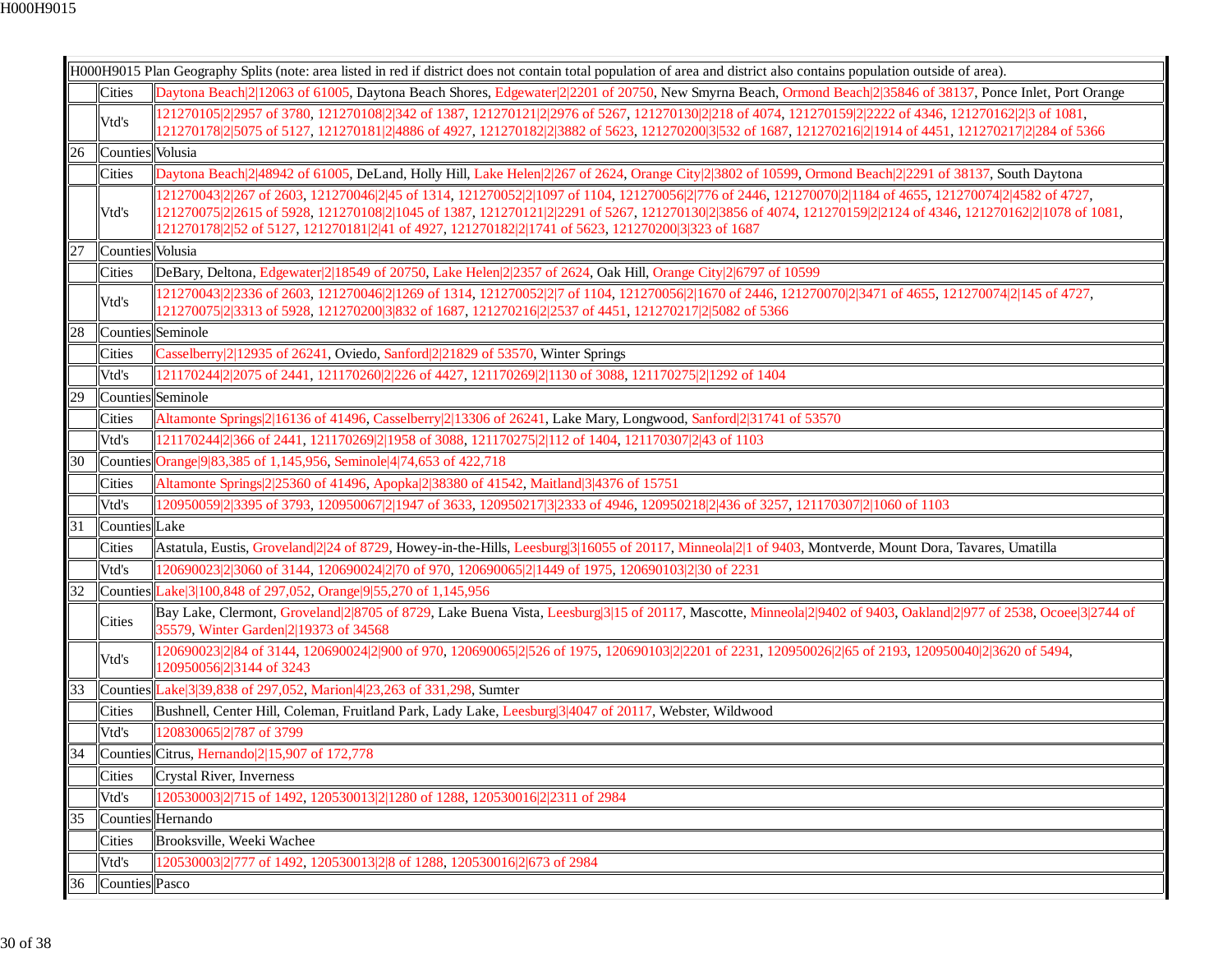|    |                  | H000H9015 Plan Geography Splits (note: area listed in red if district does not contain total population of area and district also contains population outside of area).                                                                                                                                                                                                 |
|----|------------------|-------------------------------------------------------------------------------------------------------------------------------------------------------------------------------------------------------------------------------------------------------------------------------------------------------------------------------------------------------------------------|
|    | <b>Cities</b>    | New Port Richey, Port Richey                                                                                                                                                                                                                                                                                                                                            |
|    | Vtd's            | 121010128 2 858 of 3356, 121010152 2 557 of 4316, 121010183 2 641 of 2246, 121010201 2 37 of 4086                                                                                                                                                                                                                                                                       |
| 37 | Counties Pasco   |                                                                                                                                                                                                                                                                                                                                                                         |
|    | Cities           |                                                                                                                                                                                                                                                                                                                                                                         |
|    | Vtd's            | 121010011 2 4291 of 5055, 121010128 2 2498 of 3356, 121010152 2 3759 of 4316, 121010170 2 5886 of 6068, 121010183 2 1605 of 2246, 121010201 2 4049 of 4086                                                                                                                                                                                                              |
| 38 | Counties Pasco   |                                                                                                                                                                                                                                                                                                                                                                         |
|    | Cities           | Dade City, St. Leo, San Antonio, Zephyrhills                                                                                                                                                                                                                                                                                                                            |
|    | Vtd's            | 121010011 2 764 of 5055, 121010170 2 182 of 6068                                                                                                                                                                                                                                                                                                                        |
| 39 |                  | Counties Osceola 3 19,249 of 268,685, Polk 5 136,324 of 602,095                                                                                                                                                                                                                                                                                                         |
|    | <b>Cities</b>    | Auburndale[2] 11679 of 13507, Davenport, Haines City[2] 2034 of 20535, Lake Alfred[2] 1192 of 5015, Lakeland[2] 3877 of 97422, Polk City, Winter Haven[3] 115 of 33874                                                                                                                                                                                                  |
|    | Vtd's            | (20970008)2 4 of 8804, 120970029 2 3632 of 6774, 120970032 2 327 of 3333, 121050011 2 2876 of 4025, 121050013 2 4172 of 5014, 121050014 2 4350 of 8504,<br>121050019 2 2676 of 7717, 121050020 2 2758 of 3246, 121050023 2 1750 of 3882, 121050036 2 13 of 3383, 121050041 2 84 of 1204, 121050068 2 5772 of 6437,<br>121050072 2 694 of 1136, 121050130 2 3121 of 7592 |
| 40 | Counties Polk    |                                                                                                                                                                                                                                                                                                                                                                         |
|    | <b>Cities</b>    | Lakeland 2 93545 of 97422                                                                                                                                                                                                                                                                                                                                               |
|    | Vtd's            | 121050011 2 1149 of 4025, 121050013 2 842 of 5014, 121050014 2 4154 of 8504, 121050019 2 5041 of 7717, 121050020 2 488 of 3246, 121050023 2 2132 of 3882,<br>121050045 2 209 of 1481, 121050050 2 521 of 559, 121050053 2 3634 of 5071, 121050054 2 4953 of 5685, 121050061 3 1883 of 5627                                                                              |
| 41 | Counties Polk    |                                                                                                                                                                                                                                                                                                                                                                         |
|    | <b>Cities</b>    | Auburndale 2   1828 of 13507, Bartow 2   65 of 17298, Dundee, Eagle Lake, Haines City 2   18501 of 20535, Lake Alfred 2   3823 of 5015, Lake Hamilton, Lake Wales 3   932 of<br>14225, Winter Haven 3 31996 of 33874                                                                                                                                                    |
|    | Vtd's            | 121050036 2 3370 of 3383, 121050041 2 1120 of 1204, 121050045 2 1272 of 1481, 121050050 2 38 of 559, 121050054 2 732 of 5685, 121050061 3 624 of 5627,<br>121050068 2 665 of 6437, 121050072 2 442 of 1136, 121050100 2 182 of 3339, 121050108 2 258 of 5349, 121050111 2 2030 of 2981, 121050130 2 4471 of 7592,<br>121050136 2 4029 of 5081                           |
| 42 |                  | Counties Osceola 3 91,873 of 268,685, Polk 5 63,042 of 602,095                                                                                                                                                                                                                                                                                                          |
|    | Cities           | Dundee 2 0 of 3717, Frostproof, Highland Park, Hillcrest Heights, Lake Wales 3 11807 of 14225, St. Cloud                                                                                                                                                                                                                                                                |
|    | Vtd's            | (20970014 2 4494 of 5790, 120970088 2 1224 of 9263, 120970089 2 118 of 4224, 121050111 2 951 of 2981, 121050115 2 1338 of 1385, 121050120 2 525 of 721,<br>121050121 2 1838 of 5902, 121050136 2 1052 of 5081, 121050144 2 1375 of 2554                                                                                                                                 |
| 43 | Counties Osceola |                                                                                                                                                                                                                                                                                                                                                                         |
|    | Cities           | Kissimmee                                                                                                                                                                                                                                                                                                                                                               |
|    | Vtd's            | l20970008 2 8800 of 8804, 120970014 2 1296 of 5790, 120970029 2 3142 of 6774, 120970032 2 3006 of 3333, 120970088 2 8039 of 9263, 120970089 2 4106 of 4224                                                                                                                                                                                                              |
| 44 | Counties Orange  |                                                                                                                                                                                                                                                                                                                                                                         |
|    | <b>Cities</b>    | Lake Buena Vista 2   0 of 10, Ocoee 3   3849 of 35579, Orlando 6   24932 of 238300, Windermere                                                                                                                                                                                                                                                                          |
|    | Vtd's            | 120950026 2 2128 of 2193, 120950056 2 99 of 3243, 120950269 2 647 of 2889                                                                                                                                                                                                                                                                                               |
| 45 | Counties Orange  |                                                                                                                                                                                                                                                                                                                                                                         |
|    | Cities           | Apopka 2 3162 of 41542, Eatonville, Maitland 3 1536 of 15751, Oakland 2 1561 of 2538, Ocoee 3 28986 of 35579, Orlando 6 15365 of 238300, Winter Garden 2 15195 of<br>34568, Winter Park 2 1823 of 27852                                                                                                                                                                 |
|    | Vtd's            | [20950040]2]1874 of 5494, 120950057]2]194 of 1794, 120950059]2]398 of 3793, 120950067]2]1686 of 3633, 120950217]3]1518 of 4946, 120950219]2]1364 of 3838                                                                                                                                                                                                                |
| 46 | Counties Orange  |                                                                                                                                                                                                                                                                                                                                                                         |
|    | Cities           | Edgewood 2 1380 of 2503, Orlando 6 77023 of 238300                                                                                                                                                                                                                                                                                                                      |
|    |                  |                                                                                                                                                                                                                                                                                                                                                                         |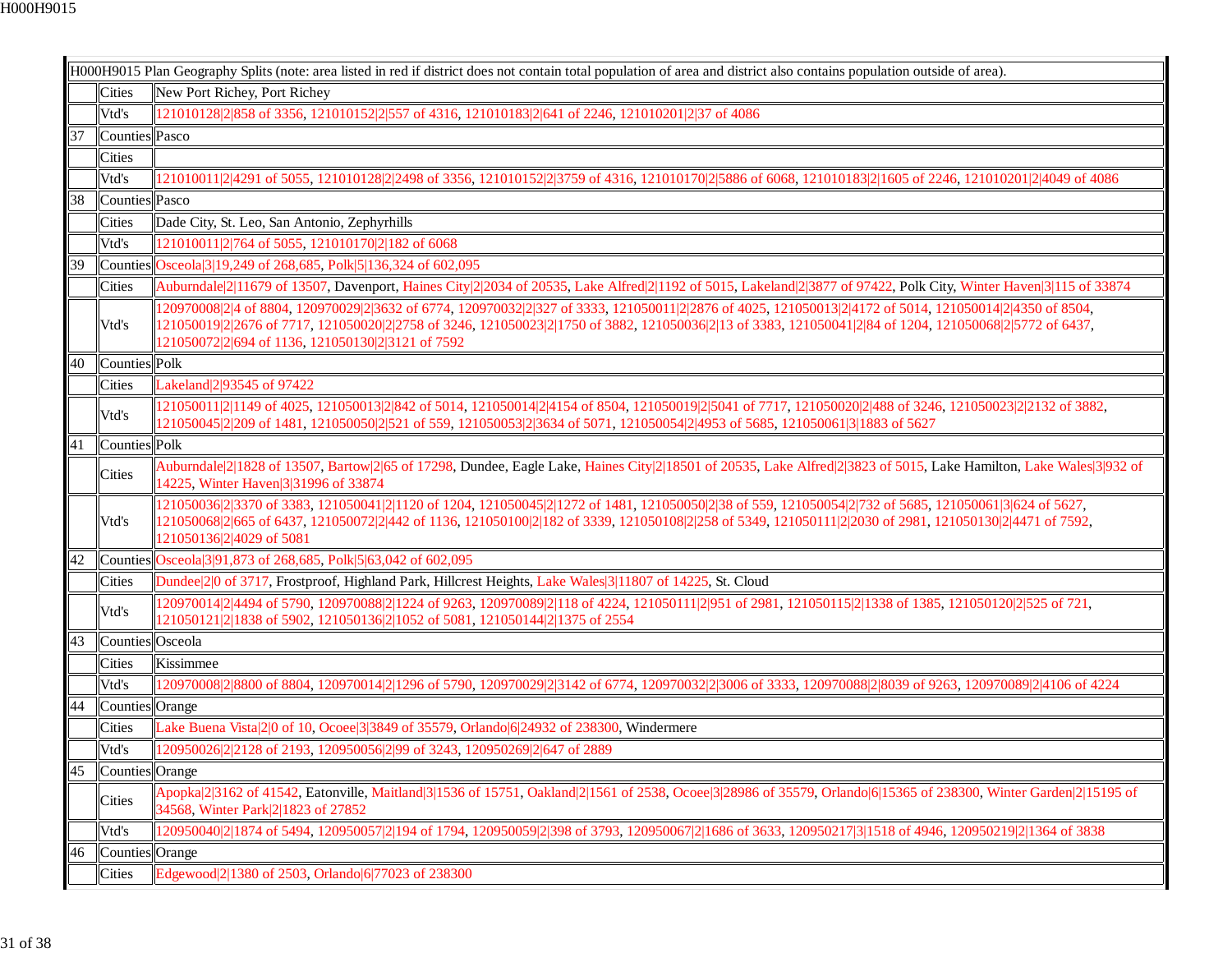|    |                  | H000H9015 Plan Geography Splits (note: area listed in red if district does not contain total population of area and district also contains population outside of area).                                        |
|----|------------------|----------------------------------------------------------------------------------------------------------------------------------------------------------------------------------------------------------------|
|    | Vtd's            | 120950057 2 1600 of 1794, 120950154 2 2289 of 3623, 120950211 2 1231 of 2694, 120950268 2 1620 of 4767, 120950269 2 2242 of 2889, 120950290 2 2982 of 3940                                                     |
| 47 | Counties Orange  |                                                                                                                                                                                                                |
|    | <b>Cities</b>    | Belle Isle, Edgewood 2 1123 of 2503, Maitland 3 9839 of 15751, Orlando 6 72724 of 238300, Winter Park 2 26029 of 27852                                                                                         |
|    | Vtd's            | 20950131 2 1966 of 3729, 120950211 2 1463 of 2694, 120950217 3 1095 of 4946, 120950218 2 2821 of 3257, 120950219 2 2474 of 3838, 120950237 2 653 of 2588,<br>120950238 2 1419 of 4558, 120950290 2 958 of 3940 |
| 48 | Counties Orange  |                                                                                                                                                                                                                |
|    | Cities           | Belle Isle 2 0 of 5988, Orlando 6 29887 of 238300                                                                                                                                                              |
|    | Vtd's            | 120950154 2 1334 of 3623, 120950184 2 290 of 5393, 120950268 2 3147 of 4767                                                                                                                                    |
| 49 |                  | Counties Orange 9 129, 528 of 1, 145, 956, Seminole 4 29, 465 of 422, 718                                                                                                                                      |
|    | Cities           |                                                                                                                                                                                                                |
|    | Vtd's            | 120950131 2 1763 of 3729, 120950138 2 2733 of 3386, 120950237 2 1935 of 2588, 120950238 2 3139 of 4558, 120950249 2 1714 of 4722, 120950259 2 5542 of 5697,<br>121170260 2 4201 of 4427                        |
| 50 |                  | Counties Brevard 4 64, 904 of 543, 376, Orange 9 94, 020 of 1, 145, 956                                                                                                                                        |
|    | <b>Cities</b>    | Orlando 6 18369 of 238300, Titusville                                                                                                                                                                          |
|    | Vtd's            | 120090215 2 18 of 1320, 120950138 2 653 of 3386, 120950184 2 5103 of 5393, 120950249 2 3008 of 4722, 120950259 2 155 of 5697                                                                                   |
| 51 | Counties Brevard |                                                                                                                                                                                                                |
|    | Cities           | Cape Canaveral, Cocoa, Cocoa Beach, Rockledge                                                                                                                                                                  |
|    | Vtd's            | 120090106 2 638 of 1273, 120090215 2 1302 of 1320                                                                                                                                                              |
| 52 | Counties Brevard |                                                                                                                                                                                                                |
|    | <b>Cities</b>    | Indialantic, Indian Harbour Beach, Melbourne 2 62854 of 76068, Melbourne Beach 2 1973 of 3101, Melbourne Village, Palm Bay 2 890 of 103190, Palm Shores, Satellite<br>Beach, West Melbourne 2 5711 of 18355    |
|    | Vtd's            | 120090036 2 1973 of 3101, 120090106 2 635 of 1273, 120090158 2 890 of 3314                                                                                                                                     |
| 53 | Counties Brevard |                                                                                                                                                                                                                |
|    | <b>Cities</b>    | Grant-Valkaria, Malabar, Melbourne 2  13214 of 76068, Melbourne Beach 2  1128 of 3101, Palm Bay 2  102300 of 103190, West Melbourne 2  12644 of 18355                                                          |
|    | Vtd's            | 120090036 2 1128 of 3101, 120090158 2 2424 of 3314                                                                                                                                                             |
| 54 |                  | Counties Indian River, St. Lucie 4 18,025 of 277,789                                                                                                                                                           |
|    | <b>Cities</b>    | Fellsmere, Indian River Shores, Orchid, St. Lucie Village, Sebastian, Vero Beach                                                                                                                               |
|    | Vtd's            | 121110002 2 18 of 3016, 121110020 2 2486 of 4093, 121110028 2 241 of 907, 121110053 2 467 of 470, 121110054 2 2249 of 2929                                                                                     |
| 55 |                  | Counties Glades, Highlands, Okeechobee, St. Lucie 4 4, 216 of 277, 789                                                                                                                                         |
|    | <b>Cities</b>    | Avon Park, Lake Placid, Moore Haven, Okeechobee, Port St. Lucie 3   0 of 164603, Sebring                                                                                                                       |
|    | Vtd's            | 121110024 2 1468 of 3462, 121110027 2 717 of 1142, 121110028 2 666 of 907, 121110049 2 385 of 535                                                                                                              |
| 56 |                  | Counties DeSoto, Hardee, Polk 5 92, 447 of 602,095                                                                                                                                                             |
|    | <b>Cities</b>    | Arcadia, Bartow 2 17233 of 17298, Bowling Green, Fort Meade, Frostproof 2 0 of 2992, Lake Wales 3 1486 of 14225, Mulberry, Wauchula, Winter Haven 3 1763 of 33874,<br>Zolfo Springs                            |
|    | Vtd's            | 121050053 2 1437 of 5071, 121050061 3 3120 of 5627, 121050100 2 3157 of 3339, 121050108 2 5091 of 5349, 121050115 2 47 of 1385, 121050120 2 196 of 721,<br>121050121 2 4064 of 5902, 121050144 2 1179 of 2554  |
| 57 |                  | Counties Hillsborough                                                                                                                                                                                          |
|    | <b>Cities</b>    |                                                                                                                                                                                                                |
|    | Vtd's            | 20570462 2 260 of 5854, 120570463 2 8 of 10, 120570486 2 3130 of 7274, 120570522 2 1207 of 1860                                                                                                                |
|    |                  |                                                                                                                                                                                                                |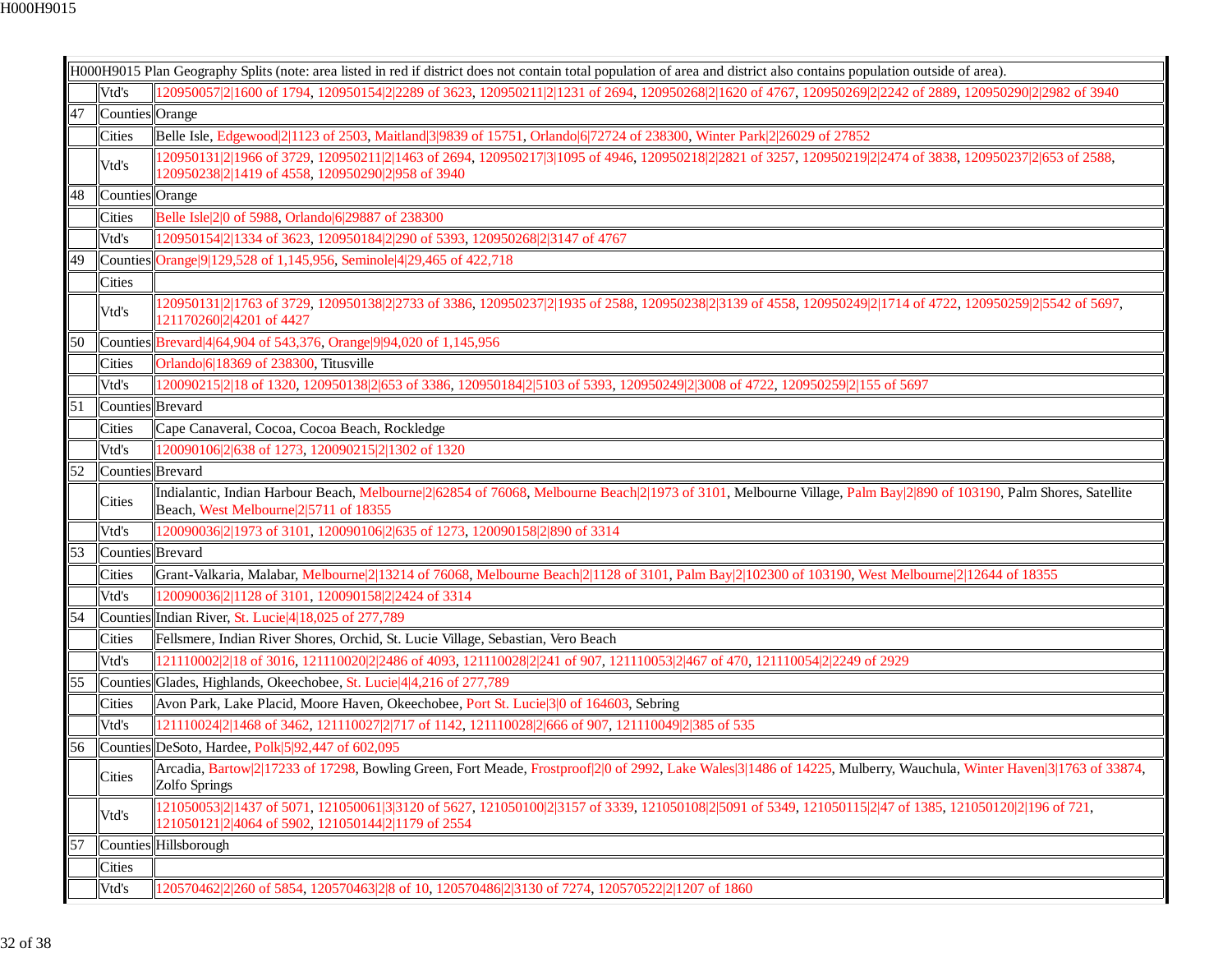|    |                   | H000H9015 Plan Geography Splits (note: area listed in red if district does not contain total population of area and district also contains population outside of area).                                                                                                                                               |
|----|-------------------|-----------------------------------------------------------------------------------------------------------------------------------------------------------------------------------------------------------------------------------------------------------------------------------------------------------------------|
| 58 |                   | Counties Hillsborough                                                                                                                                                                                                                                                                                                 |
|    | Cities            | Plant City, Tampa 5 153 of 335709, Temple Terrace                                                                                                                                                                                                                                                                     |
|    | Vtd's             | 120570121 2 8 of 1154, 120570275 2 58 of 2009, 120570281 2 46 of 1877, 120570297 2 339 of 347                                                                                                                                                                                                                         |
| 59 |                   | Counties Hillsborough                                                                                                                                                                                                                                                                                                 |
|    | Cities            |                                                                                                                                                                                                                                                                                                                       |
|    | Vtd's             | 120570486 2 4144 of 7274, 120570522 2 653 of 1860, 120570525 2 24 of 119, 120570532 2 390 of 5060, 120570533 3 2698 of 5873, 120570534 2 993 of 3331                                                                                                                                                                  |
| 60 |                   | Counties Hillsborough                                                                                                                                                                                                                                                                                                 |
|    | Cities            | Tampa 5 104539 of 335709                                                                                                                                                                                                                                                                                              |
|    | Vtd's             | 120570131 2 1549 of 3768, 120570134 2 61 of 5727, 120570138 2 1283 of 5604, 120570147 2 4542 of 5448, 120570430 2 1437 of 4333, 120570432 2 1049 of 1279,<br>120570440 2 897 of 2666, 120570533 3 3175 of 5873, 120570534 2 2338 of 3331                                                                              |
| 61 |                   | Counties Hillsborough                                                                                                                                                                                                                                                                                                 |
|    | Cities            | Tampa 5 119392 of 335709                                                                                                                                                                                                                                                                                              |
|    | Vtd's             | 120570237 2 4189 of 4912, 120570275 2 1951 of 2009, 120570281 2 1831 of 1877, 120570525 2 95 of 119, 120570532 2 4670 of 5060                                                                                                                                                                                         |
| 62 |                   | Counties Hillsborough                                                                                                                                                                                                                                                                                                 |
|    | Cities            | Tampa 5 51408 of 335709                                                                                                                                                                                                                                                                                               |
|    | Vtd's             | 120570131 2 2219 of 3768, 120570134 2 5666 of 5727, 120570138 2 4321 of 5604, 120570147 2 906 of 5448, 120570163 2 2480 of 2494                                                                                                                                                                                       |
| 63 |                   | Counties Hillsborough                                                                                                                                                                                                                                                                                                 |
|    | Cities            | Tampa 5 60217 of 335709                                                                                                                                                                                                                                                                                               |
|    | Vtd's             | 120570121 2 1146 of 1154, 120570237 2 723 of 4912, 120570297 2 8 of 347                                                                                                                                                                                                                                               |
| 64 |                   | Counties Hillsborough 9 108,780 of 1,229,226, Pinellas 7 49,038 of 916,542                                                                                                                                                                                                                                            |
|    | Cities            | Clearwater 4 0 of 107685, Oldsmar, Safety Harbor                                                                                                                                                                                                                                                                      |
|    | Vtd's             | 120570163 2 14 of 2494, 121030340 2 5 of 3137, 121030343 2 1667 of 2400                                                                                                                                                                                                                                               |
| 65 | Counties Pinellas |                                                                                                                                                                                                                                                                                                                       |
|    | Cities            | Clearwater 4 13129 of 107685, Dunedin, Tarpon Springs                                                                                                                                                                                                                                                                 |
|    | Vtd's             | 121030290 2 1164 of 2080, 121030340 2 3132 of 3137, 121030343 2 733 of 2400, 121030348 2 1349 of 1706                                                                                                                                                                                                                 |
| 66 | Counties Pinellas |                                                                                                                                                                                                                                                                                                                       |
|    | Cities            | Belleair, Belleair Beach, Belleair Bluffs, Belleair Shore, Clearwater 4 24356 of 107685, Indian Rocks Beach, Indian Shores 2 1212 of 1420, Largo 2 31230 of 77648, Pinellas<br>Park 4 4010 of 49079, Seminole                                                                                                         |
|    | Vtd's             | 121030126 2 6 of 375, 121030147 3 4550 of 4784, 121030164 2 3475 of 3494, 121030166 2 1259 of 2354, 121030170 2 171 of 2817, 121030172 2 1908 of 3317,<br>121030173 2 1563 of 2829, 121030194 2 3232 of 3411, 121030239 2 1212 of 1420, 121030264 2 3418 of 3767, 121030266 2 1893 of 3648, 121030300 2 872 of 2671   |
| 67 | Counties Pinellas |                                                                                                                                                                                                                                                                                                                       |
|    | Cities            | Clearwater 4 70200 of 107685, Largo 2 46418 of 77648, Pinellas Park 4 395 of 49079                                                                                                                                                                                                                                    |
|    | Vtd's             | 121030074 2 245 of 2070, 121030155 2 256 of 2800, 121030162 3 635 of 2468, 121030164 2 19 of 3494, 121030194 2 179 of 3411, 121030264 2 349 of 3767,<br>121030266 2 1755 of 3648, 121030290 2 916 of 2080, 121030300 2 1799 of 2671, 121030348 2 357 of 1706                                                          |
| 68 | Counties Pinellas |                                                                                                                                                                                                                                                                                                                       |
|    | <b>Cities</b>     | Pinellas Park 4 37576 of 49079, St. Petersburg 3 101954 of 244769                                                                                                                                                                                                                                                     |
|    | Vtd's             | 121030032 2 1815 of 1878, 121030037 2 54 of 1388, 121030038 2 307 of 1764, 121030050 2 2325 of 3295, 121030074 2 1825 of 2070, 121030135 2 1365 of 3775,<br>121030144 2 2717 of 3103, 121030147 3 156 of 4784, 121030155 2 2544 of 2800, 121030157 2 1199 of 2785, 121030159 2 1216 of 3037, 121030162 3 1833 of 2468 |
| 69 | Counties Pinellas |                                                                                                                                                                                                                                                                                                                       |
|    |                   |                                                                                                                                                                                                                                                                                                                       |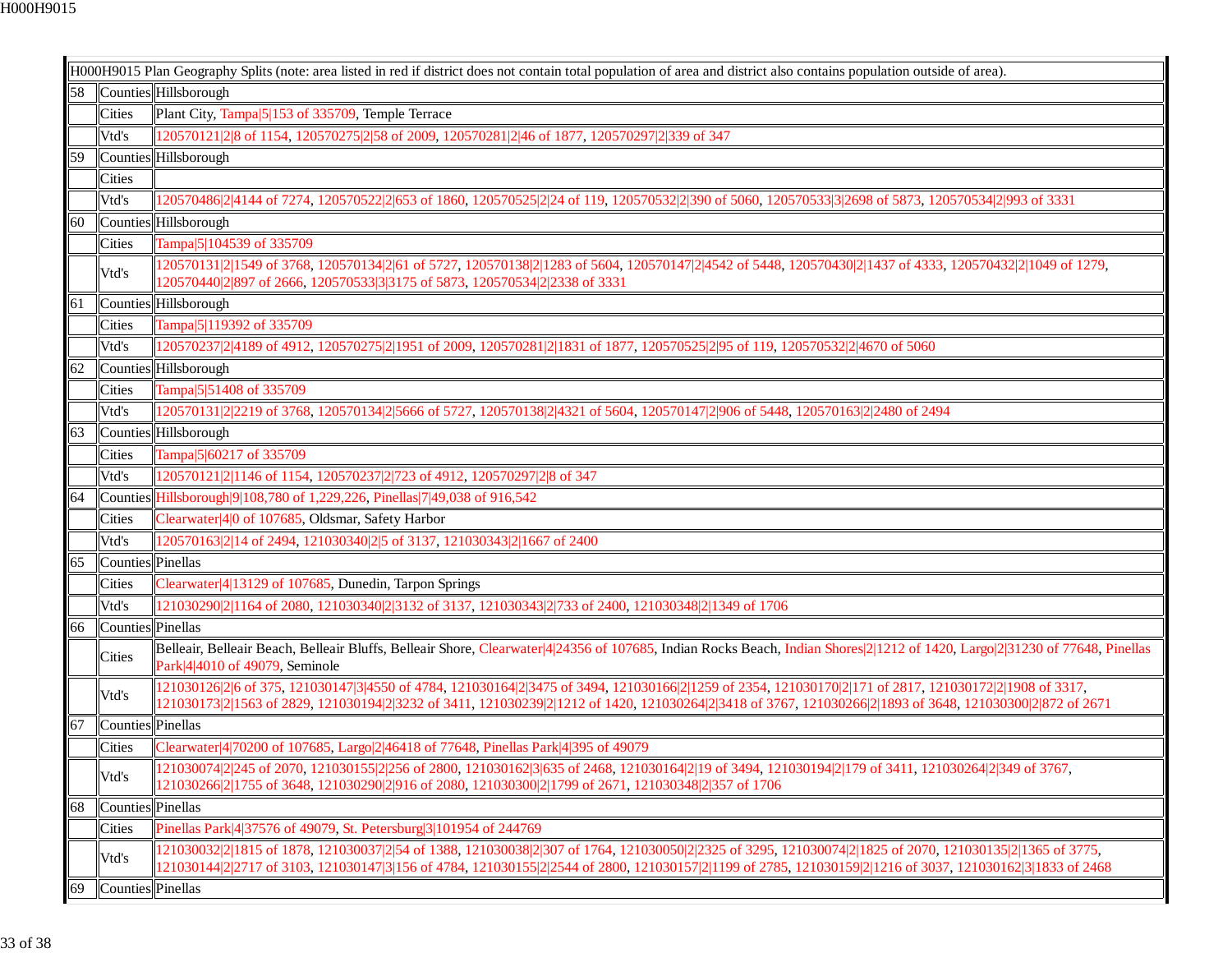|    |                   | H000H9015 Plan Geography Splits (note: area listed in red if district does not contain total population of area and district also contains population outside of area).                                                                                                                                                                                                                                                                                                                                                                                                                                                                                                                                                                                                                                                   |
|----|-------------------|---------------------------------------------------------------------------------------------------------------------------------------------------------------------------------------------------------------------------------------------------------------------------------------------------------------------------------------------------------------------------------------------------------------------------------------------------------------------------------------------------------------------------------------------------------------------------------------------------------------------------------------------------------------------------------------------------------------------------------------------------------------------------------------------------------------------------|
|    | Cities            | Gulfport, Indian Shores 2 208 of 1420, Kenneth City, Madeira Beach, North Redington Beach, Pinellas Park 4 7098 of 49079, Redington Beach, Redington Shores, St. Pete<br>Beach, St. Petersburg 3 67643 of 244769, South Pasadena, Treasure Island                                                                                                                                                                                                                                                                                                                                                                                                                                                                                                                                                                         |
|    | Vtd's             | 121030030 2 1951 of 1988, 121030031 2 2448 of 2496, 121030032 2 63 of 1878, 121030037 2 1334 of 1388, 121030038 2 1457 of 1764, 121030050 2 970 of 3295,<br>121030126 2 369 of 375, 121030135 2 2410 of 3775, 121030144 2 386 of 3103, 121030147 3 78 of 4784, 121030157 2 1586 of 2785, 121030159 2 1821 of 3037,<br>121030166 2 1095 of 2354, 121030170 2 2646 of 2817, 121030172 2 1409 of 3317, 121030173 2 1266 of 2829, 121030239 2 208 of 1420                                                                                                                                                                                                                                                                                                                                                                     |
| 70 |                   | Counties Hillsborough 9   11,565 of 1,229,226, Manatee 3   49,109 of 322,833, Pinellas 7   75,172 of 916,542, Sarasota 5   18,115 of 379,448                                                                                                                                                                                                                                                                                                                                                                                                                                                                                                                                                                                                                                                                              |
|    | <b>Cities</b>     | Bradenton 3 14170 of 49546, Palmetto 3 3854 of 12606, St. Petersburg 3 75172 of 244769, Sarasota 3 12754 of 51917                                                                                                                                                                                                                                                                                                                                                                                                                                                                                                                                                                                                                                                                                                         |
|    | Vtd's             | 120570430 2 2896 of 4333, 120570432 2 230 of 1279, 120570440 2 1769 of 2666, 120570462 2 5594 of 5854, 120570463 2 2 of 10, 120810008 2 281 of 357,<br>120810022 2 1307 of 2091, 120810031 2 872 of 1374, 120810033 2 18 of 3001, 120810038 2 776 of 1293, 120810042 2 314 of 427, 120810054 2 1 of 84, 120810065 2 906<br>of 927, 120810066 2 21 of 836, 120810068 2 123 of 219, 120810089 2 642 of 1667, 120810090 2 30 of 118, 120810096 2 1803 of 1814, 120810099 2 2009 of 2552,<br>120810118 2 2935 of 3714, 120810124 2 858 of 2582, 120810128 2 83 of 1101, 120810142 2 747 of 868, 120810149 2 889 of 899, 120810183 2 384 of 450, 120810203 2 144<br>of 1428, 121030030 2 37 of 1988, 121030031 2 48 of 2496, 121150002 2 469 of 4037, 121150015 2 237 of 845, 121150024 2 217 of 3176, 121150098 2 985 of 4605 |
| 71 |                   | Counties Manatee 3 138, 111 of 322, 833, Sarasota 5 20, 483 of 379, 448                                                                                                                                                                                                                                                                                                                                                                                                                                                                                                                                                                                                                                                                                                                                                   |
|    | <b>Cities</b>     | Anna Maria, Bradenton 3 29330 of 49546, Bradenton Beach, Holmes Beach, Longboat Key, Palmetto 3 8750 of 12606, Sarasota 3 15813 of 51917                                                                                                                                                                                                                                                                                                                                                                                                                                                                                                                                                                                                                                                                                  |
|    | Vtd's             | 120810008 2 76 of 357, 120810022 2 784 of 2091, 120810038 2 517 of 1293, 120810042 2 113 of 427, 120810089 2 1025 of 1667, 120810090 2 88 of 118, 120810096 2 11 of<br>1814, 120810099 2 543 of 2552, 120810124 2 1724 of 2582, 120810142 2 121 of 868, 120810149 2 10 of 899, 120810183 2 66 of 450, 120810203 2 1284 of 1428,<br>121150030 2 574 of 1949, 121150098 2 3620 of 4605                                                                                                                                                                                                                                                                                                                                                                                                                                      |
| 72 | Counties Sarasota |                                                                                                                                                                                                                                                                                                                                                                                                                                                                                                                                                                                                                                                                                                                                                                                                                           |
|    | <b>Cities</b>     | Sarasota 3 23350 of 51917                                                                                                                                                                                                                                                                                                                                                                                                                                                                                                                                                                                                                                                                                                                                                                                                 |
|    | Vtd's             | 121150002 2 3568 of 4037, 121150015 2 608 of 845, 121150024 2 2959 of 3176, 121150025 2 1505 of 6045, 121150030 2 1375 of 1949, 121150085 2 115 of 592                                                                                                                                                                                                                                                                                                                                                                                                                                                                                                                                                                                                                                                                    |
| 73 |                   | Counties Manatee 3 135, 613 of 322, 833, Sarasota 5 23, 719 of 379, 448                                                                                                                                                                                                                                                                                                                                                                                                                                                                                                                                                                                                                                                                                                                                                   |
|    | Cities            | Bradenton 3 6046 of 49546, Palmetto 3 2 of 12606                                                                                                                                                                                                                                                                                                                                                                                                                                                                                                                                                                                                                                                                                                                                                                          |
|    | Vtd's             | 120810031 2 502 of 1374, 120810033 2 2983 of 3001, 120810054 2 83 of 84, 120810065 2 21 of 927, 120810066 2 815 of 836, 120810068 2 96 of 219, 120810118 2 779 of<br>3714, 120810128 2 1018 of 1101                                                                                                                                                                                                                                                                                                                                                                                                                                                                                                                                                                                                                       |
| 74 | Counties Sarasota |                                                                                                                                                                                                                                                                                                                                                                                                                                                                                                                                                                                                                                                                                                                                                                                                                           |
|    | <b>Cities</b>     | North Port, Venice                                                                                                                                                                                                                                                                                                                                                                                                                                                                                                                                                                                                                                                                                                                                                                                                        |
|    | Vtd's             | 121150025 2 4540 of 6045, 121150085 2 477 of 592                                                                                                                                                                                                                                                                                                                                                                                                                                                                                                                                                                                                                                                                                                                                                                          |
| 75 |                   | Counties Charlotte                                                                                                                                                                                                                                                                                                                                                                                                                                                                                                                                                                                                                                                                                                                                                                                                        |
|    | Cities            | Punta Gorda                                                                                                                                                                                                                                                                                                                                                                                                                                                                                                                                                                                                                                                                                                                                                                                                               |
| 76 | Counties Lee      |                                                                                                                                                                                                                                                                                                                                                                                                                                                                                                                                                                                                                                                                                                                                                                                                                           |
|    | <b>Cities</b>     | Bonita Springs, Fort Myers Beach, Sanibel                                                                                                                                                                                                                                                                                                                                                                                                                                                                                                                                                                                                                                                                                                                                                                                 |
|    | Vtd's             | 120710123 2 1463 of 1471, 120710286 2 1198 of 5442, 120710296 2 680 of 908                                                                                                                                                                                                                                                                                                                                                                                                                                                                                                                                                                                                                                                                                                                                                |
| 77 | Counties Lee      |                                                                                                                                                                                                                                                                                                                                                                                                                                                                                                                                                                                                                                                                                                                                                                                                                           |
|    |                   | Cities Cape Coral                                                                                                                                                                                                                                                                                                                                                                                                                                                                                                                                                                                                                                                                                                                                                                                                         |
|    | Vtd's             | 120710011 2 1425 of 1440, 120710061 2 687 of 914, 120710095 2 128 of 2964, 120710146 2 42 of 47, 120710296 2 228 of 908                                                                                                                                                                                                                                                                                                                                                                                                                                                                                                                                                                                                                                                                                                   |
| 78 | Counties Lee      |                                                                                                                                                                                                                                                                                                                                                                                                                                                                                                                                                                                                                                                                                                                                                                                                                           |
|    | <b>Cities</b>     | Fort Myers                                                                                                                                                                                                                                                                                                                                                                                                                                                                                                                                                                                                                                                                                                                                                                                                                |
|    | Vtd's             | 20710011 2 15 of 1440, 120710061 2 227 of 914, 120710071 2 903 of 959, 120710095 2 2836 of 2964, 120710099 2 61 of 2076, 120710146 2 5 of 47                                                                                                                                                                                                                                                                                                                                                                                                                                                                                                                                                                                                                                                                              |
| 79 | Counties Lee      |                                                                                                                                                                                                                                                                                                                                                                                                                                                                                                                                                                                                                                                                                                                                                                                                                           |
|    | Cities            |                                                                                                                                                                                                                                                                                                                                                                                                                                                                                                                                                                                                                                                                                                                                                                                                                           |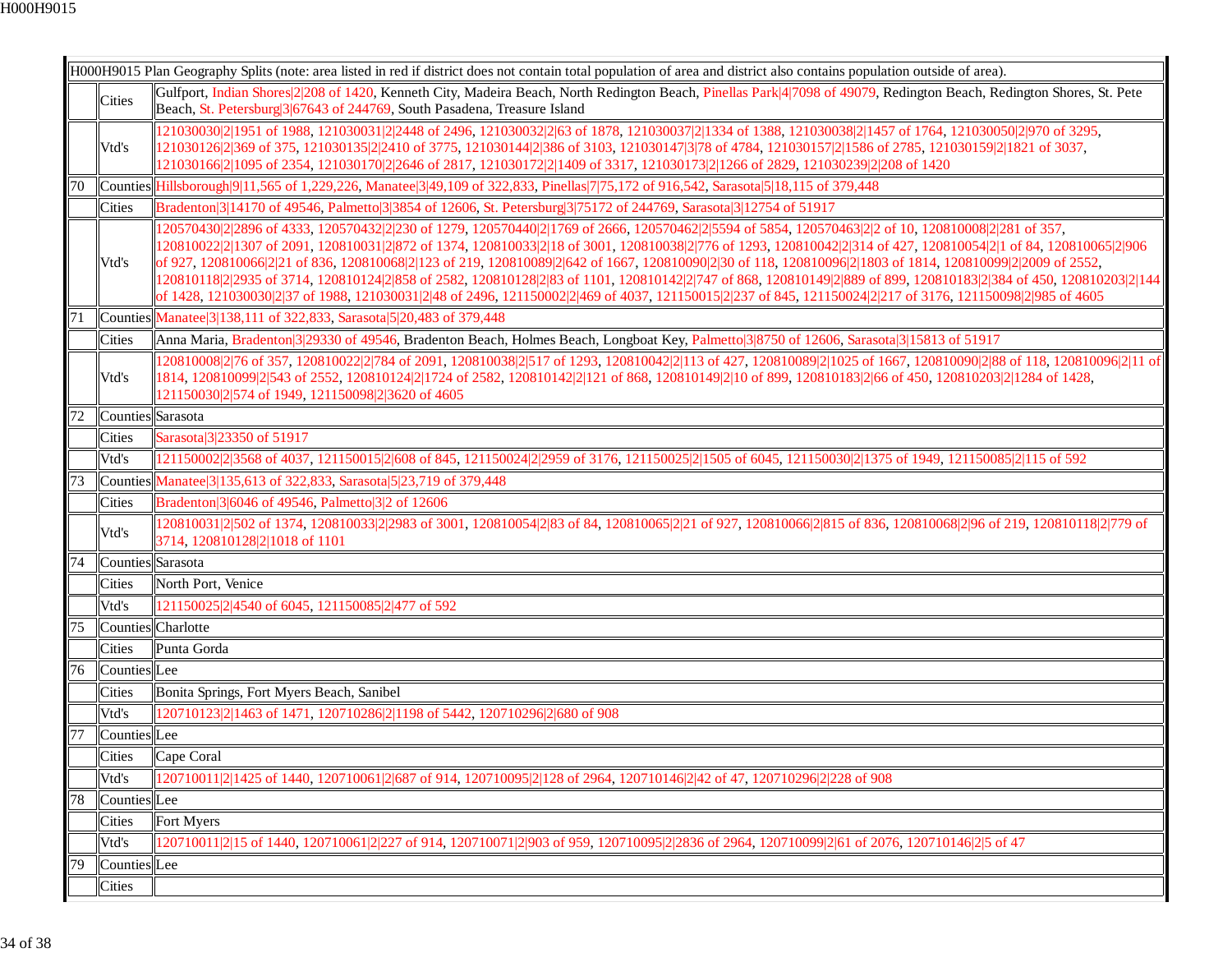|    |                    | H000H9015 Plan Geography Splits (note: area listed in red if district does not contain total population of area and district also contains population outside of area).                                                                                                                                                                              |
|----|--------------------|------------------------------------------------------------------------------------------------------------------------------------------------------------------------------------------------------------------------------------------------------------------------------------------------------------------------------------------------------|
|    | Vtd's              | 120710071 2 56 of 959, 120710099 2 2015 of 2076, 120710123 2 8 of 1471, 120710286 2 4244 of 5442                                                                                                                                                                                                                                                     |
| 80 |                    | $\vert$ Counties $\vert$ Collier $\vert$ 3 116,497 of 321,520, Hendry                                                                                                                                                                                                                                                                                |
|    | Cities             | Clewiston, LaBelle                                                                                                                                                                                                                                                                                                                                   |
|    | Vtd's              | 120210030 2 891 of 1355, 120210076 2 2747 of 3706, 120210092 2 1948 of 2268                                                                                                                                                                                                                                                                          |
| 81 |                    | Counties Palm Beach                                                                                                                                                                                                                                                                                                                                  |
|    | Cities             | Belle Glade, Pahokee, South Bay                                                                                                                                                                                                                                                                                                                      |
|    | Vtd's              | 120990352 2 2 of 316, 120990663 3 845 of 2293                                                                                                                                                                                                                                                                                                        |
| 82 |                    | Counties Martin 2 88,849 of 146,318, Palm Beach 9 67,538 of 1,320,134                                                                                                                                                                                                                                                                                |
|    | Cities             | Jupiter 2 50593 of 55156, Jupiter Inlet Colony, Jupiter Island, Stuart 2 2741 of 15593, Tequesta                                                                                                                                                                                                                                                     |
|    | Vtd's              | 120850002 2 2 of 2518, 120850063 2 1613 of 2668, 120990117 2 1710 of 1726                                                                                                                                                                                                                                                                            |
| 83 |                    | Counties Martin 2 57,469 of 146,318, St. Lucie 4 99,018 of 277,789                                                                                                                                                                                                                                                                                   |
|    | Cities             | Ocean Breeze Park, Port St. Lucie 3 397459 of 164603, Sewall's Point, Stuart 2 2 12852 of 15593                                                                                                                                                                                                                                                      |
|    | Vtd's              | 120850002 2 2516 of 2518, 120850063 2 1055 of 2668, 121110030 2 2691 of 3342, 121110047 2 1 of 5789, 121110063 2 2 of 5616, 121110066 2 22 of 2757,<br>121110079 2 5301 of 5359                                                                                                                                                                      |
| 84 | Counties St. Lucie |                                                                                                                                                                                                                                                                                                                                                      |
|    | <b>Cities</b>      | Fort Pierce, Port St. Lucie 3 67144 of 164603                                                                                                                                                                                                                                                                                                        |
|    | Vtd's              | 121110002 2 2998 of 3016, 121110020 2 1607 of 4093, 121110024 2 1994 of 3462, 121110027 2 425 of 1142, 121110030 2 651 of 3342, 121110047 2 5788 of 5789,<br>121110049 2 150 of 535, 121110053 2 3 of 470, 121110054 2 680 of 2929, 121110063 2 5614 of 5616, 121110066 2 2735 of 2757, 121110079 2 58 of 5359                                       |
| 85 |                    | Counties Palm Beach                                                                                                                                                                                                                                                                                                                                  |
|    | <b>Cities</b>      | Juno Beach, Jupiter 2 4563 of 55156, North Palm Beach, Palm Beach Gardens, Riviera Beach 3 0 of 32488, West Palm Beach 5 21978 of 99919                                                                                                                                                                                                              |
|    | Vtd's              | 120990117 2 16 of 1726, 120990663 3 1448 of 2293, 120990758 2 1 of 1365                                                                                                                                                                                                                                                                              |
| 86 |                    | Counties Palm Beach                                                                                                                                                                                                                                                                                                                                  |
|    | Cities             | Greenacres 3 678 of 37573, Haverhill, Loxahatchee Groves, Royal Palm Beach, Wellington, West Palm Beach 5 15 of 99919                                                                                                                                                                                                                                |
|    | Vtd's              | 120990257 2 678 of 690, 120990352 2 314 of 316, 120990704 2 2768 of 3060, 120990705 2 1940 of 4915, 120990708 2 137 of 919, 120990738 2 2190 of 2198                                                                                                                                                                                                 |
| 87 |                    | Counties Palm Beach                                                                                                                                                                                                                                                                                                                                  |
|    | Cities             | Atlantis 2 11 of 2005, Cloud Lake, Glen Ridge, Greenacres 3 18986 of 37573, Lake Clarke Shores, Lake Worth 4 14088 of 34910, Palm Springs, West Palm Beach 5 13808 of<br>99919                                                                                                                                                                       |
|    | Vtd's              | 120990244 2 168 of 1581, 120990257 2 12 of 690, 120990338 2 1266 of 2237, 120990704 2 292 of 3060, 120990705 2 2975 of 4915, 120990708 2 782 of 919, 120990738 2 8<br>of 2198, 120990796 2 583 of 1572, 120990803 2 2784 of 5319                                                                                                                     |
| 88 |                    | Counties Palm Beach                                                                                                                                                                                                                                                                                                                                  |
|    | <b>Cities</b>      | Boynton Beach 4 20922 of 68217, Delray Beach 3 13478 of 60522, Lake Park, Lake Worth 4 13599 of 34910, Lantana 2 4654 of 10423, Mangonia Park, Riviera<br>Beach 3 28909 of 32488, West Palm Beach 5 58368 of 99919                                                                                                                                   |
|    | Vtd's              | [120990244]2]1413 of 1581, 120990246[2]844 of 2542, 120990249[2]1116 of 2166, 120990251]2]858 of 2163, 120990409[2]262 of 2173, 120990758[2]1364 of 1365,<br>120990794 2 1051 of 1593, 120990795 2 1017 of 2172, 120990796 2 989 of 1572, 120990803 2 2535 of 5319                                                                                   |
| 89 |                    | Counties Palm Beach                                                                                                                                                                                                                                                                                                                                  |
|    | Cities             | Boca Raton 2 57934 of 84392, Boynton Beach 4 12058 of 68217, Briny Breezes, Delray Beach 3 40505 of 60522, Gulf Stream, Highland Beach, Hypoluxo, Lake<br>Worth 4 4601 of 34910, Lantana 2 5769 of 10423, Manalapan, Ocean Ridge, Palm Beach, Palm Beach Shores, Riviera Beach 3 3579 of 32488, South Palm Beach, West Palm<br>Beach 5 5750 of 99919 |
|    | Vtd's              | 120990246 2 1698 of 2542, 120990249 2 1050 of 2166, 120990251 2 1305 of 2163, 120990442 2 1675 of 2028, 120990490 2 398 of 3146, 120990794 2 542 of 1593,<br>120990795 2 1155 of 2172                                                                                                                                                                |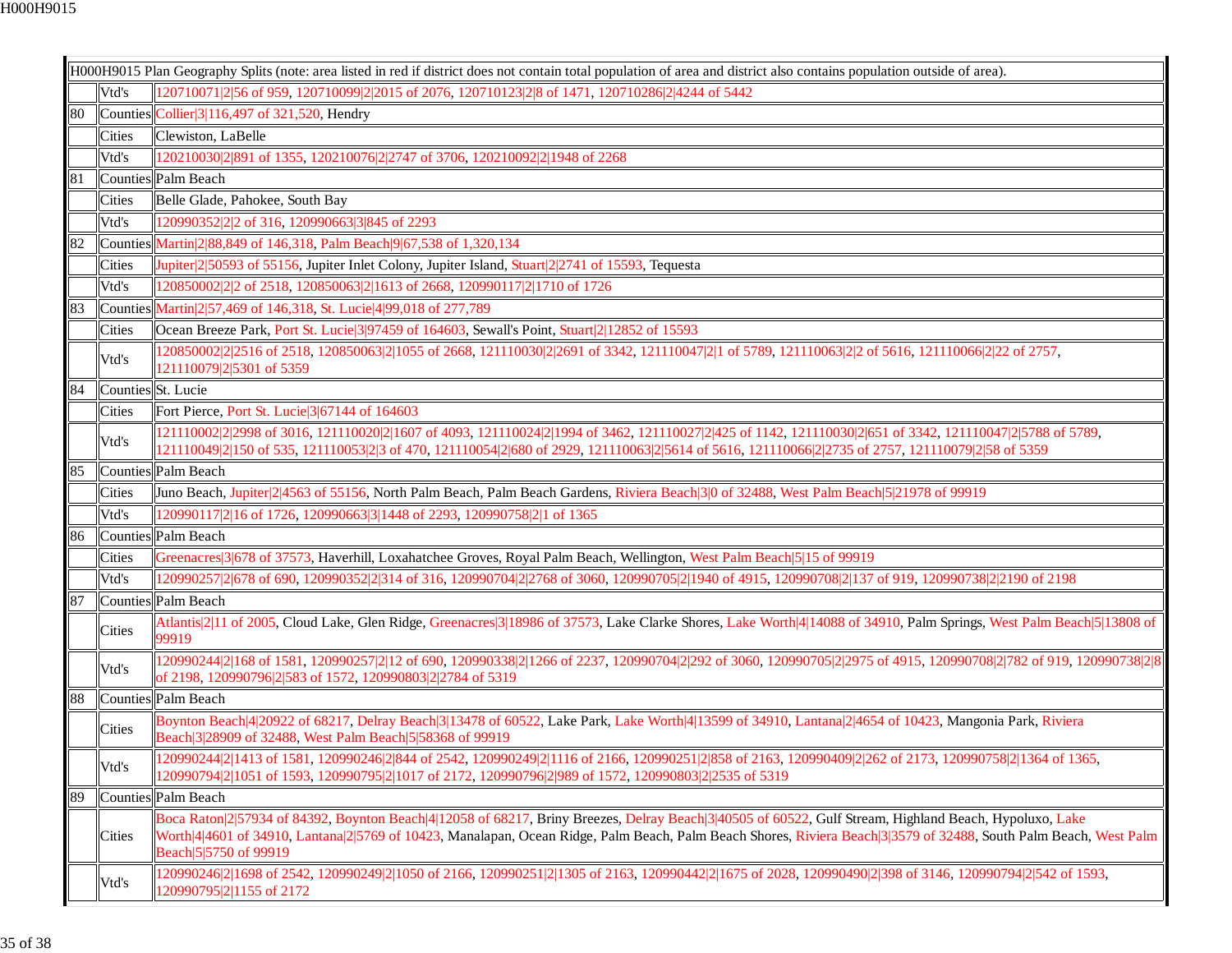$\blacksquare$ 

|    |                      | H000H9015 Plan Geography Splits (note: area listed in red if district does not contain total population of area and district also contains population outside of area).                                                                                                                           |
|----|----------------------|---------------------------------------------------------------------------------------------------------------------------------------------------------------------------------------------------------------------------------------------------------------------------------------------------|
| 90 |                      | Counties Palm Beach                                                                                                                                                                                                                                                                               |
|    | Cities               | Atlantis 2 1994 of 2005, Boynton Beach 4 21653 of 68217, Greenacres 3 17909 of 37573, Lake Worth 4 2622 of 34910                                                                                                                                                                                  |
|    | Vtd's                | 120990338 2 971 of 2237, 120990402 2 554 of 1030                                                                                                                                                                                                                                                  |
| 91 |                      | Counties Palm Beach                                                                                                                                                                                                                                                                               |
|    | Cities               | Boca Raton 2 26458 of 84392, Boynton Beach 4 13584 of 68217, Delray Beach 3 6539 of 60522, Golf                                                                                                                                                                                                   |
|    | Vtd's                | 120990402 2 476 of 1030, 120990409 2 1911 of 2173, 120990442 2 353 of 2028, 120990490 2 2748 of 3146                                                                                                                                                                                              |
| 92 | Counties Broward     |                                                                                                                                                                                                                                                                                                   |
|    | Cities               | Coconut Creek 2 2 of 52909, Deerfield Beach 2 60139 of 75018, Fort Lauderdale 5 5864 of 165521, Lauderdale Lakes 3 4692 of 32593, Margate 3 5583 of 53284, North<br>Lauderdale[2]2151 of 41023, Oakland Park[3]23079 of 41363, Pompano Beach[2]50694 of 99845, Tamarac[3]2206 of 60427            |
|    | Vtd's                | 120110010 2 1509 of 1634, 120110126 2 2318 of 2507, 120110195 2 2 of 4377, 120110233 2 1233 of 5569                                                                                                                                                                                               |
| 93 | Counties Broward     |                                                                                                                                                                                                                                                                                                   |
|    | Cities               | Deerfield Beach 2 14879 of 75018, Fort Lauderdale 5 66540 of 165521, Hillsboro Beach, Lauderdale-by-the-Sea, Lighthouse Point, Oakland Park 3 5674 of 41363, Pompano<br>Beach <sup>[2]</sup> [49151 of 99845, Sea Ranch Lakes, Wilton Manors <sup>[2]</sup> [2626 of 11632]                       |
|    | Vtd's                | 120110010 2 125 of 1634                                                                                                                                                                                                                                                                           |
| 94 | Counties Broward     |                                                                                                                                                                                                                                                                                                   |
|    | Cities               | Fort Lauderdale 5 80159 of 165521, Lauderdale Lakes 3 13348 of 32593, Lauderhill 2 14592 of 66887, Lazy Lake, Oakland Park 3 12610 of 41363, Plantation 5 20360 of<br>84955, Sunrise 4 0 of 84439, Wilton Manors 2 9006 of 11632                                                                  |
|    | Vtd's                | 120110126 2 189 of 2507, 120110299 2 1084 of 1722, 120110358 2 3158 of 3495, 120110366 2 1240 of 2250, 120110371 2 1651 of 3014, 120110381 2 2617 of 2727                                                                                                                                         |
| 95 | Counties Broward     |                                                                                                                                                                                                                                                                                                   |
|    | Cities               | Lauderdale Lakes 3 14553 of 32593, Lauderhill 2 52295 of 66887, Margate 3 3469 of 53284, North Lauderdale 2 38872 of 41023, Plantation 5 936 of 84955, Sunrise 4 28191<br>of 84439, Tamarac 3 16566 of 60427                                                                                      |
|    | Vtd's                | 120110233 2 4336 of 5569, 120110247 2 2171 of 3197, 120110299 2 638 of 1722, 120110329 2 179 of 1445, 120110358 2 337 of 3495                                                                                                                                                                     |
| 96 | Counties Broward     |                                                                                                                                                                                                                                                                                                   |
|    | Cities               | Coconut Creek 2 52907 of 52909, Coral Springs 2 33396 of 121096, Margate 3 44232 of 53284, Parkland                                                                                                                                                                                               |
|    | Vtd's                | 120110195 2 4375 of 4377                                                                                                                                                                                                                                                                          |
| 97 | Counties Broward     |                                                                                                                                                                                                                                                                                                   |
|    | Cities               | Coral Springs 2 87700 of 121096, Davie 4 0 of 91992, Plantation 5 3934 of 84955, Sunrise 4 22409 of 84439, Tamarac 3 41655 of 60427                                                                                                                                                               |
|    | Vtd's                | 120110247 2 1026 of 3197, 120110333 2 2212 of 3297                                                                                                                                                                                                                                                |
| 98 | Counties Broward     |                                                                                                                                                                                                                                                                                                   |
|    | Cities               | Cooper City 2 2 of 28547, Davie 4 64218 of 91992, Plantation 5 57105 of 84955, Southwest Ranches 3 0 of 7345, Sunrise 4 33839 of 84439                                                                                                                                                            |
|    | Vtd's                | 120110329 2 1266 of 1445, 120110333 2 1085 of 3297, 120110366 2 1010 of 2250, 120110371 2 1363 of 3014, 120110381 2 110 of 2727, 120110615 2 1161 of 1259                                                                                                                                         |
| 99 | Counties Broward     |                                                                                                                                                                                                                                                                                                   |
|    | <b>Cities</b>        | Cooper City 2 28545 of 28547, Dania Beach 2 21665 of 29639, Davie 4 24564 of 91992, Fort Lauderdale 5 12958 of 165521, Hollywood 3 38130 of 140768, Pembroke<br>Pines 4 16320 of 154750, Plantation 5 2620 of 84955, Southwest Ranches 3 2058 of 7345                                             |
|    | Vtd's                | 120110609 3 1445 of 2927, 120110614 2 1100 of 1413, 120110615 2 98 of 1259                                                                                                                                                                                                                        |
|    |                      | 100 Counties Broward 14 66, 325 of 1, 748, 066, Miami-Dade 18 88, 459 of 2, 496, 435                                                                                                                                                                                                              |
|    | Cities               | Aventura, Bal Harbour, Bay Harbor Islands, Dania Beach 2 7974 of 29639, Fort Lauderdale 5 0 of 165521, Golden Beach, Hallandale Beach 2 25370 of 37113,<br>Hollywood 3 32981 of 140768, Indian Creek, North Miami 3 9175 of 58786, North Miami Beach 2 7800 of 41523, Sunny Isles Beach, Surfside |
|    | 101 Counties Broward |                                                                                                                                                                                                                                                                                                   |
|    |                      |                                                                                                                                                                                                                                                                                                   |

ъ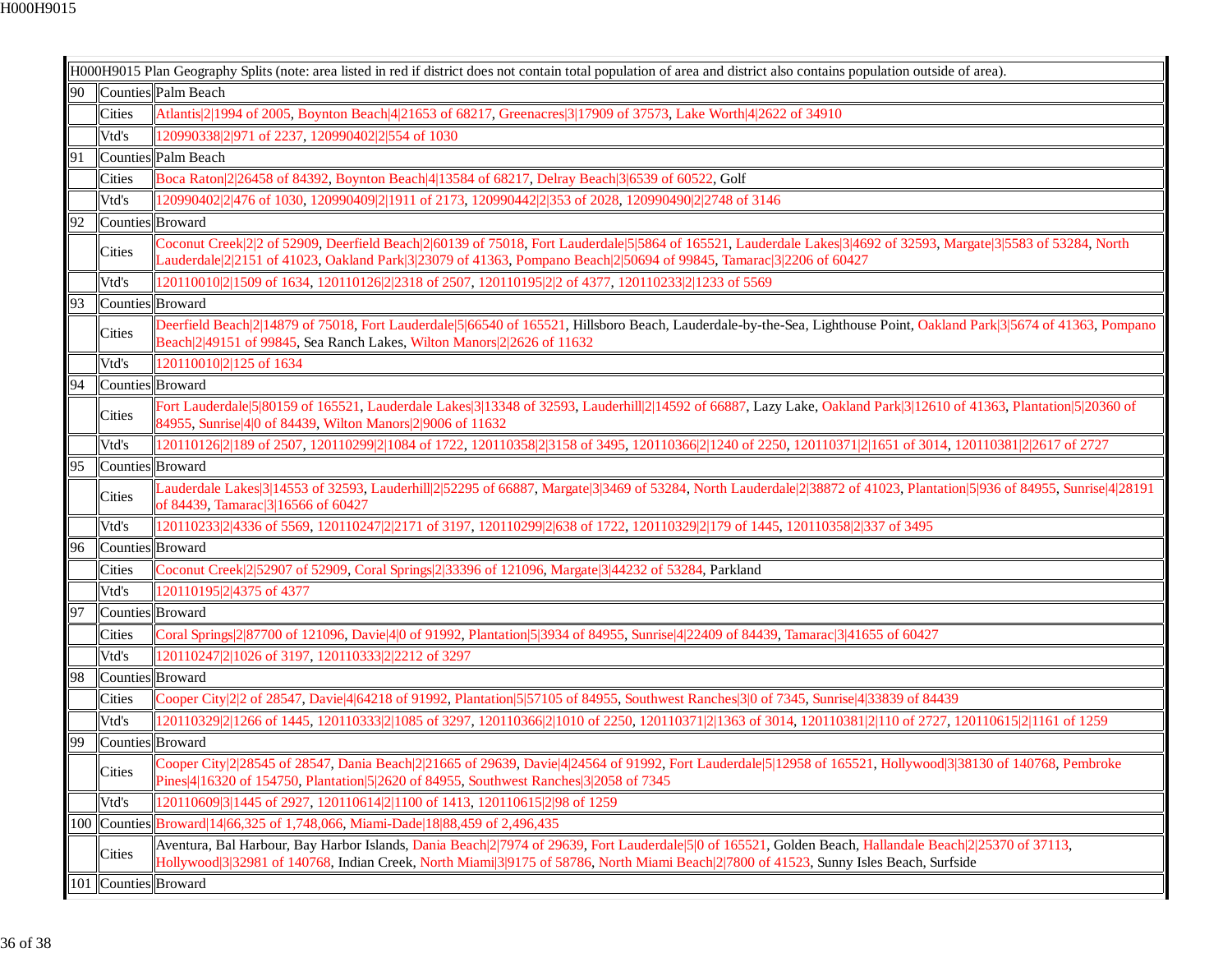| H000H9015 Plan Geography Splits (note: area listed in red if district does not contain total population of area and district also contains population outside of area). |                      |                                                                                                                                                         |  |  |
|-------------------------------------------------------------------------------------------------------------------------------------------------------------------------|----------------------|---------------------------------------------------------------------------------------------------------------------------------------------------------|--|--|
|                                                                                                                                                                         | <b>Cities</b>        | Hallandale Beach 2 11743 of 37113, Hollywood 3 69657 of 140768, Miramar 5 32153 of 122041, Pembroke Park, Pembroke Pines 4 21077 of 154750, West Park   |  |  |
|                                                                                                                                                                         | Vtd's                | 120110784 2 1679 of 3372                                                                                                                                |  |  |
|                                                                                                                                                                         |                      | 102 Counties Broward 14 69, 243 of 1, 748, 066, Miami-Dade 18 87, 690 of 2, 496, 435                                                                    |  |  |
|                                                                                                                                                                         | Cities               | Miami Gardens 4 66644 of 107167, Miramar 5 33202 of 122041, Pembroke Pines 4 36041 of 154750                                                            |  |  |
|                                                                                                                                                                         | Vtd's                | 120110772 2 1560 of 6836, 120110784 2 1693 of 3372, 120860275 2 3127 of 3129, 120860276 2 1511 of 2159                                                  |  |  |
|                                                                                                                                                                         |                      | 103 Counties Broward 14 39, 835 of 1,748, 066, Miami-Dade 18 115, 998 of 2,496, 435                                                                     |  |  |
|                                                                                                                                                                         | <b>Cities</b>        | Doral 4 8309 of 45704, Hialeah 4 49060 of 224669, Hialeah Gardens, Medley 2 167 of 838, Miami Lakes 2 15265 of 29361, Miramar 5 39835 of 122041         |  |  |
|                                                                                                                                                                         | Vtd's                | 120110772 2 5276 of 6836                                                                                                                                |  |  |
|                                                                                                                                                                         |                      | 104 Counties Broward                                                                                                                                    |  |  |
|                                                                                                                                                                         | Cities               | Davie 4 3210 of 91992, Miramar 5 0 of 122041, Pembroke Pines 4 81312 of 154750, Southwest Ranches 3 5287 of 7345, Weston                                |  |  |
|                                                                                                                                                                         | Vtd's                | 120110609 3 1482 of 2927, 120110614 2 313 of 1413                                                                                                       |  |  |
|                                                                                                                                                                         |                      | 105 Counties Broward 14 16,851 of 1,748,066, Collier 3 49,560 of 321,520, Miami-Dade 18 89,040 of 2,496,435                                             |  |  |
|                                                                                                                                                                         | Cities               | Doral 4 24482 of 45704, Miramar 5 16851 of 122041, Sweetwater 2 11656 of 13499                                                                          |  |  |
|                                                                                                                                                                         | Vtd's                | 120210076 2 959 of 3706, 120210112 2 2056 of 4281, 120210140 2 102 of 394, 120860601 3 115 of 4152                                                      |  |  |
|                                                                                                                                                                         | 106 Counties Collier |                                                                                                                                                         |  |  |
|                                                                                                                                                                         | Cities               | Everglades, Marco Island, Naples                                                                                                                        |  |  |
|                                                                                                                                                                         | Vtd's                | 120210030 2 464 of 1355, 120210092 2 320 of 2268, 120210112 2 2225 of 4281, 120210140 2 292 of 394                                                      |  |  |
| 107                                                                                                                                                                     |                      | Counties Miami-Dade                                                                                                                                     |  |  |
|                                                                                                                                                                         | <b>Cities</b>        | Miami Gardens 4 29682 of 107167, North Miami 3 20137 of 58786, North Miami Beach 2 33723 of 41523                                                       |  |  |
|                                                                                                                                                                         | Vtd's                | 20860158 2 1651 of 1658, 120860196 2 977 of 1498                                                                                                        |  |  |
|                                                                                                                                                                         |                      | 108 Counties Miami-Dade                                                                                                                                 |  |  |
|                                                                                                                                                                         | Cities               | Biscayne Park, El Portal, Miami 7 51723 of 399457, Miami Gardens 4 937 of 107167, Miami Shores, North Miami 3 29474 of 58786, Opa-locka 3 1771 of 15219 |  |  |
|                                                                                                                                                                         | Vtd's                | l20860158 2 7 of 1658, 120860196 2 521 of 1498, 120860275 2 2 of 3129, 120860276 2 648 of 2159, 120860318 2 1482 of 3361, 120860347 2 287 of 2259       |  |  |
|                                                                                                                                                                         |                      | 109 Counties Miami-Dade                                                                                                                                 |  |  |
|                                                                                                                                                                         | <b>Cities</b>        | Hialeah 4 0 of 224669, Miami 7 81283 of 399457, Miami Gardens 4 9904 of 107167, Opa-locka 3 13448 of 15219                                              |  |  |
|                                                                                                                                                                         | Vtd's                | 120860318 2 1879 of 3361, 120860347 2 1972 of 2259                                                                                                      |  |  |
|                                                                                                                                                                         |                      | 110 Counties Miami-Dade                                                                                                                                 |  |  |
|                                                                                                                                                                         | <b>Cities</b>        | Hialeah 4 91335 of 224669, Medley 2 671 of 838, Miami Lakes 2 14096 of 29361                                                                            |  |  |
|                                                                                                                                                                         | Vtd's                | 120860471 2 4203 of 5834                                                                                                                                |  |  |
|                                                                                                                                                                         |                      | 111   Counties   Miami-Dade                                                                                                                             |  |  |
|                                                                                                                                                                         | Cities               | Hialeah 4 84274 of 224669, Miami 7 44157 of 399457, Miami Springs, Opa-locka 3 0 of 15219, Virginia Gardens                                             |  |  |
|                                                                                                                                                                         | Vtd's                | 120860471 2 1631 of 5834                                                                                                                                |  |  |
|                                                                                                                                                                         | 112 Counties         | Miami-Dade                                                                                                                                              |  |  |
|                                                                                                                                                                         | <b>Cities</b>        | Coral Gables 3 5972 of 46780, Miami 7 149090 of 399457                                                                                                  |  |  |
|                                                                                                                                                                         | Vtd's                | 120860926 2 260 of 2785, 120860927 2 3165 of 4168, 120860928 2 357 of 1832, 120860980 2 488 of 3739                                                     |  |  |
| 113                                                                                                                                                                     | Counties             | Miami-Dade                                                                                                                                              |  |  |
|                                                                                                                                                                         | <b>Cities</b>        | Coral Gables 3 411 of 46780, Key Biscayne, Miami 7 46418 of 399457, Miami Beach, North Bay Village                                                      |  |  |
|                                                                                                                                                                         |                      | 114 Counties Miami-Dade                                                                                                                                 |  |  |